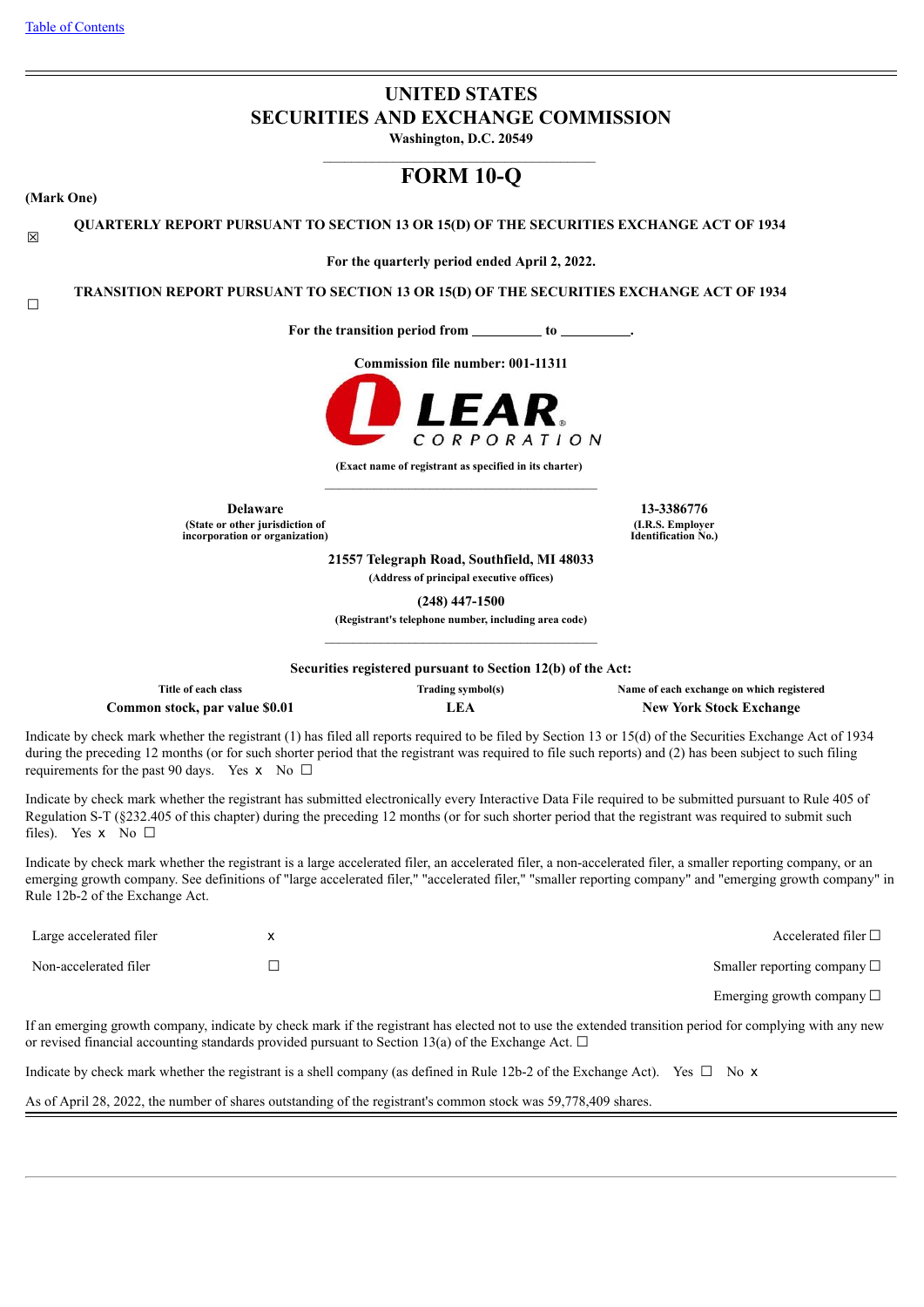### **FORM 10-Q FOR THE QUARTER ENDED APRIL 2, 2022**

## **INDEX**

<span id="page-1-0"></span>

|                                                                                                                            | Page No.                |
|----------------------------------------------------------------------------------------------------------------------------|-------------------------|
| <b>Part I – Financial Information</b>                                                                                      |                         |
| Item 1 – Condensed Consolidated Financial Statements                                                                       |                         |
| <b>Introduction to the Condensed Consolidated Financial Statements</b>                                                     |                         |
| Condensed Consolidated Balance Sheets - April 2, 2022 (Unaudited) and December 31, 2021                                    | $\overline{\texttt{4}}$ |
| Condensed Consolidated Statements of Comprehensive Income (Unaudited) - Three Months Ended April 2, 2022 and April 3, 2021 |                         |
| Condensed Consolidated Statements of Equity (Unaudited) - Three Months Ended April 2, 2022 and April 3, 2021               | $\overline{\mathbf{o}}$ |
| Condensed Consolidated Statements of Cash Flows (Unaudited) - Three Months Ended April 2, 2022 and April 3, 2021           | <u>10</u>               |
| <b>Notes to the Condensed Consolidated Financial Statements</b>                                                            | $\overline{11}$         |
| <u>Item 2 – Management's Discussion and Analysis of Financial Condition and Results of Operations</u>                      | 33                      |
| <u>Item 3 – Quantitative and Qualitative Disclosures about Market Risk</u>                                                 | <u>44</u>               |
| <u>Item 4 – Controls and Procedures</u>                                                                                    | 44                      |
| <u>Part II – Other Information</u>                                                                                         |                         |
| $Item 1 - Legal Proceedings$                                                                                               | <u>45</u>               |
| Item $1A - Risk Factors$                                                                                                   | 45                      |
| <u>Item 2 – Unregistered Sales of Equity Securities and Use of Proceeds</u>                                                | $\overline{46}$         |
| Item $6 -$ Exhibits                                                                                                        | 47                      |
| <b>Signatures</b>                                                                                                          | 48                      |
|                                                                                                                            |                         |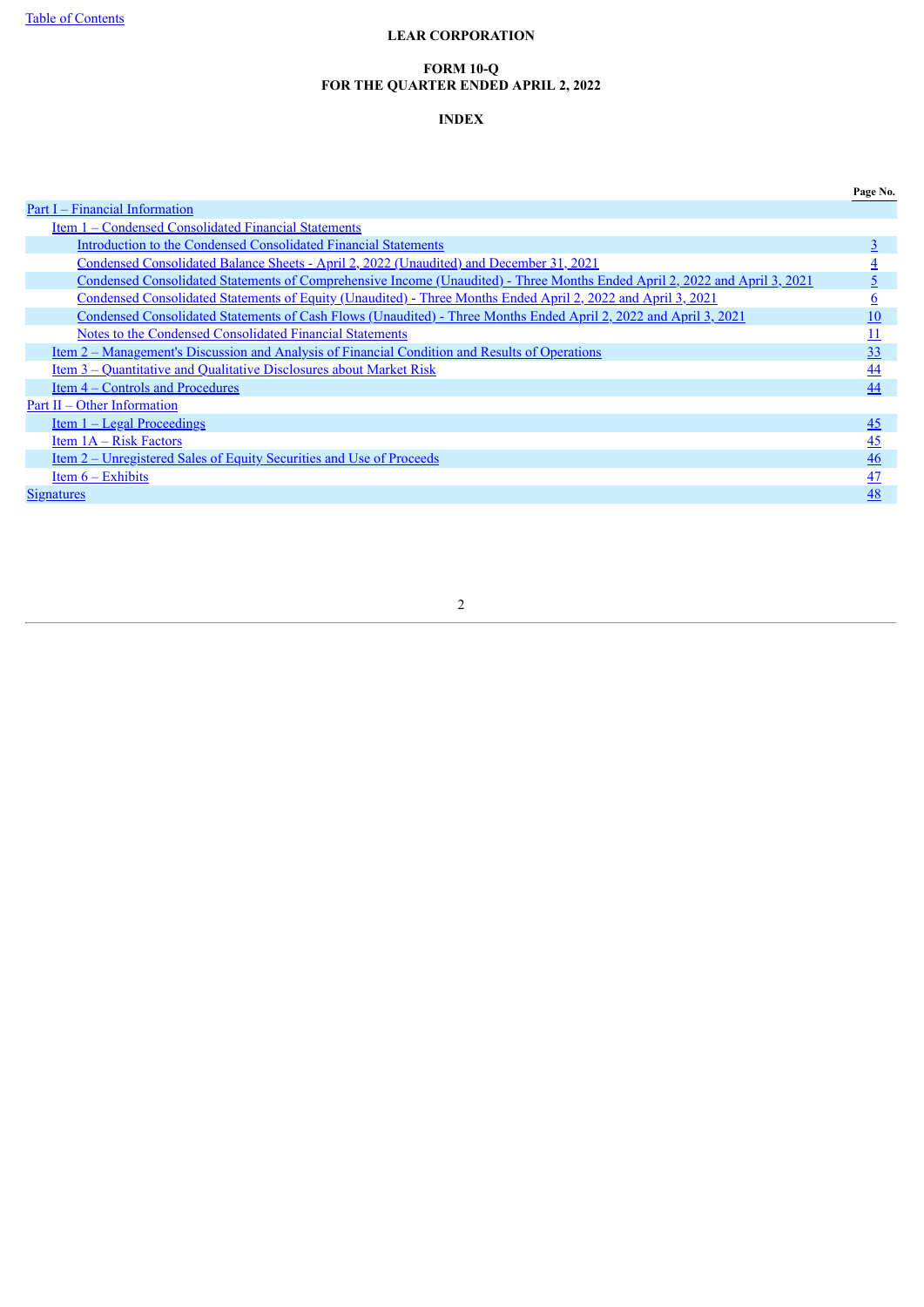### **PART I — FINANCIAL INFORMATION**

## **ITEM 1 — CONDENSED CONSOLIDATED FINANCIAL STATEMENTS**

## **INTRODUCTION TO THE CONDENSED CONSOLIDATED FINANCIAL STATEMENTS**

<span id="page-2-1"></span><span id="page-2-0"></span>We have prepared the unaudited condensed consolidated financial statements of Lear Corporation and subsidiaries pursuant to the rules and regulations of the Securities and Exchange Commission. Certain information and footnote disclosures normally included in financial statements prepared in accordance with accounting principles generally accepted in the United States ("GAAP") have been condensed or omitted pursuant to such rules and regulations. We believe that the disclosures are adequate to make the information presented not misleading when read in conjunction with the financial statements and the notes thereto included in our Annual Report on Form 10-K, as filed with the Securities and Exchange Commission, for the year ended December 31, 2021.

<span id="page-2-2"></span>The financial information presented reflects all adjustments (consisting of normal recurring adjustments) which are, in our opinion, necessary for a fair presentation of the results of operations, cash flows and financial position for the interim periods presented. These results are not necessarily indicative of a full year's results of operations.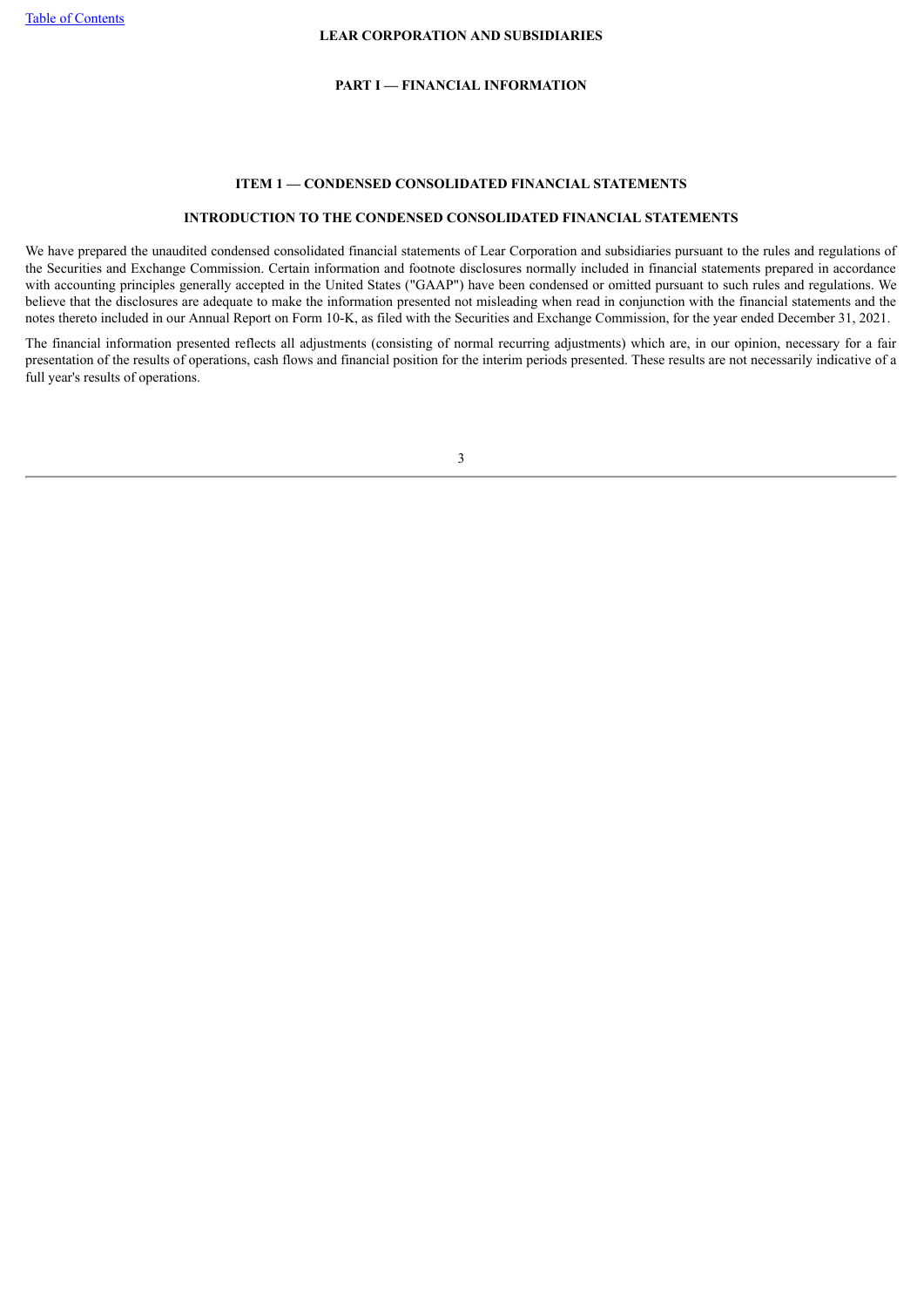## **CONDENSED CONSOLIDATED BALANCE SHEETS (In millions, except share data)**

|                                                                                                                                                 |              | April 2,<br>2022 <sup>(1)</sup> |              | December 31,<br>2021 |
|-------------------------------------------------------------------------------------------------------------------------------------------------|--------------|---------------------------------|--------------|----------------------|
| <b>ASSETS</b>                                                                                                                                   |              |                                 |              |                      |
| <b>CURRENT ASSETS:</b>                                                                                                                          |              |                                 |              |                      |
| Cash and cash equivalents                                                                                                                       | $\mathbb{S}$ | 1,162.0                         | $\mathbb{S}$ | 1,318.3              |
| Accounts receivable                                                                                                                             |              | 3,236.1                         |              | 3,041.5              |
| Inventories                                                                                                                                     |              | 1,642.1                         |              | 1,571.9              |
| Other                                                                                                                                           |              | 888.3                           |              | 833.5                |
| Total current assets                                                                                                                            |              | 6,928.5                         |              | 6,765.2              |
| <b>LONG-TERM ASSETS:</b>                                                                                                                        |              |                                 |              |                      |
| Property, plant and equipment, net                                                                                                              |              | 2,826.7                         |              | 2,720.1              |
| Goodwill                                                                                                                                        |              | 1,675.3                         |              | 1,657.9              |
| Other                                                                                                                                           |              | 2,296.8                         |              | 2,209.2              |
| Total long-term assets                                                                                                                          |              | $6,798.\overline{8}$            |              | 6,587.2              |
| <b>Total assets</b>                                                                                                                             | $\mathbf S$  | 13,727.3                        | $\mathbb{S}$ | 13,352.4             |
|                                                                                                                                                 |              |                                 |              |                      |
| <b>LIABILITIES AND EQUITY</b>                                                                                                                   |              |                                 |              |                      |
| <b>CURRENT LIABILITIES:</b>                                                                                                                     |              |                                 |              |                      |
| Accounts payable and drafts                                                                                                                     | $\mathbf S$  | 3,209.8                         | $\mathbf{s}$ | 2.952.4              |
| <b>Accrued liabilities</b>                                                                                                                      |              | 1,876.5                         |              | 1,806.7              |
| Current portion of long-term debt                                                                                                               |              | 0.8                             |              | 0.8                  |
| Total current liabilities                                                                                                                       |              | 5,087.1                         |              | 4,759.9              |
| <b>LONG-TERM LIABILITIES:</b>                                                                                                                   |              |                                 |              |                      |
| Long-term debt                                                                                                                                  |              | 2,595.8                         |              | 2,595.2              |
| Other                                                                                                                                           |              | 1,218.5                         |              | 1,188.9              |
| Total long-term liabilities                                                                                                                     |              | 3,814.3                         |              | 3,784.1              |
| EQUITY:                                                                                                                                         |              |                                 |              |                      |
| Preferred stock, 100,000,000 shares authorized (including 10,896,250 Series A convertible preferred stock<br>authorized); no shares outstanding |              |                                 |              |                      |
| Common stock, \$0.01 par value, 300,000,000 shares authorized; 64,571,405 shares issued as of April 2, 2022 and<br>December 31, 2021            |              | 0.6                             |              | 0.6                  |
| Additional paid-in capital                                                                                                                      |              | 1,000.4                         |              | 1,019.4              |
| Common stock held in treasury, 4,805,135 and 4,945,847 shares as of April 2, 2022 and December 31, 2021,<br>respectively, at cost               |              | (663.8)                         |              | (679.2)              |
| Retained earnings                                                                                                                               |              | 5,075.4                         |              | 5,072.8              |
| Accumulated other comprehensive loss                                                                                                            |              | (762.6)                         |              | (770.2)              |
| Lear Corporation stockholders' equity                                                                                                           |              | 4,650.0                         |              | 4,643.4              |
| Noncontrolling interests                                                                                                                        |              | 175.9                           |              | 165.0                |
| Equity                                                                                                                                          |              | 4,825.9                         |              | 4,808.4              |
|                                                                                                                                                 |              |                                 |              |                      |
| Total liabilities and equity                                                                                                                    | \$           | 13,727.3                        | $\mathbf{s}$ | 13,352.4             |

<span id="page-3-0"></span> $(1)$  Unaudited.

The accompanying notes are an integral part of these condensed consolidated balance sheets.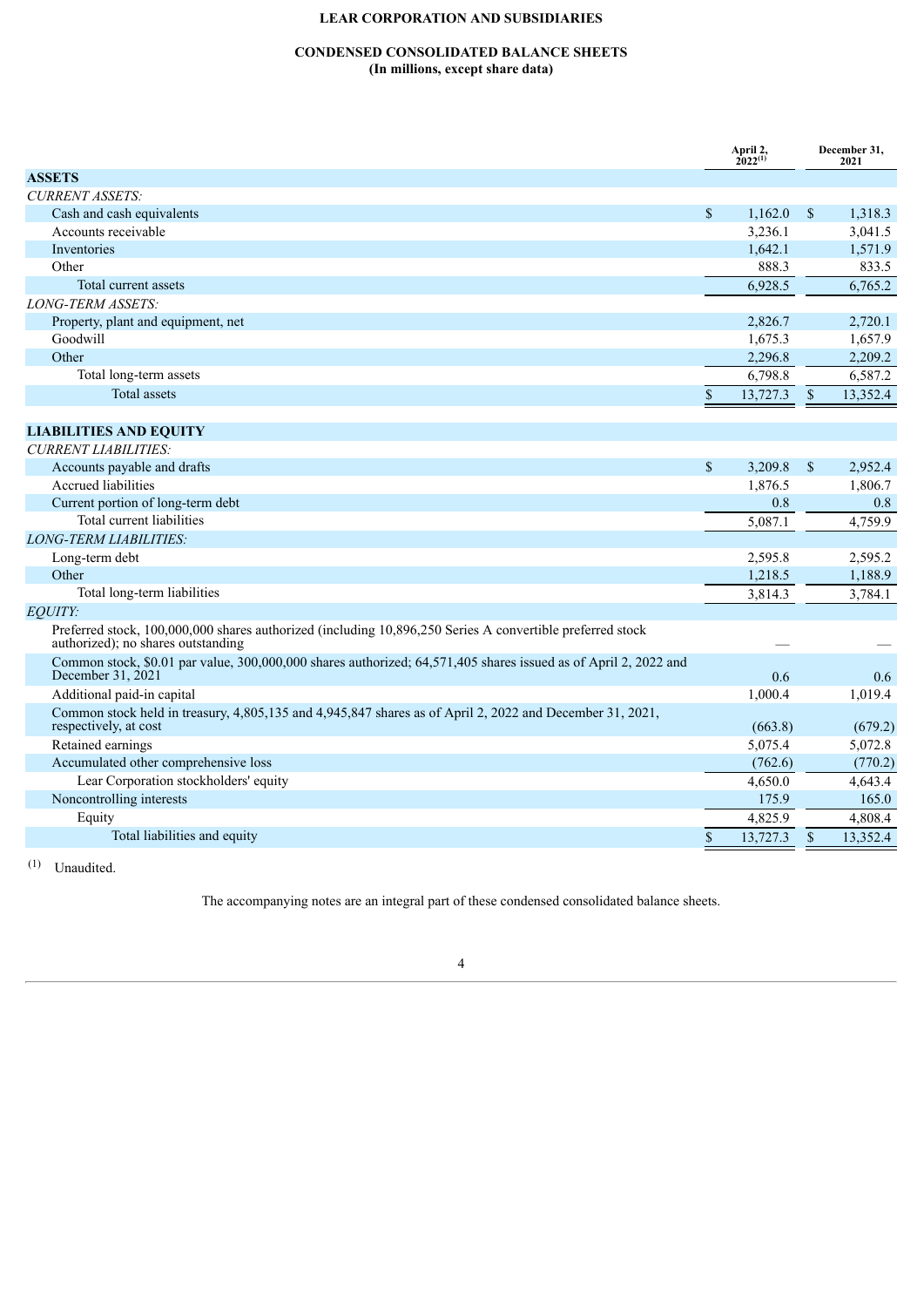## **CONDENSED CONSOLIDATED STATEMENTS OF COMPREHENSIVE INCOME (Unaudited; in millions, except share and per share data)**

|                                                                                              |             | <b>Three Months Ended</b> |               |                  |
|----------------------------------------------------------------------------------------------|-------------|---------------------------|---------------|------------------|
|                                                                                              |             | April 2,<br>2022          |               | April 3,<br>2021 |
| Net sales                                                                                    | \$          | 5,208.4                   | $\sqrt{S}$    | 5,354.4          |
|                                                                                              |             |                           |               |                  |
| Cost of sales                                                                                |             | 4,886.9                   |               | 4,861.6          |
| Selling, general and administrative expenses                                                 |             | 177.3                     |               | 168.9            |
| Amortization of intangible assets                                                            |             | 15.7                      |               | 16.5             |
| Interest expense                                                                             |             | 24.9                      |               | 22.3             |
| Other expense, net                                                                           |             | 27.3                      |               | 6.3              |
| Consolidated income before provision for income taxes and equity in net income of affiliates |             | 76.3                      |               | 278.8            |
| Provision for income taxes                                                                   |             | 20.4                      |               | 58.9             |
| Equity in net income of affiliates                                                           |             | (10.7)                    |               | (5.9)            |
| Consolidated net income                                                                      |             | 66.6                      |               | 225.8            |
| Less: Net income attributable to noncontrolling interests                                    |             | 17.2                      |               | 22.1             |
| Net income attributable to Lear                                                              | \$          | 49.4                      | $\mathbf{s}$  | 203.7            |
|                                                                                              |             |                           |               |                  |
| Basic net income per share attributable to Lear (Note 15)                                    | \$          | 0.82                      | \$            | 3.38             |
|                                                                                              |             |                           |               |                  |
| Diluted net income per share attributable to Lear (Note 15)                                  | S           | 0.82                      | $\mathbf{\$}$ | 3.36             |
| Cash dividends declared per share                                                            | \$          | 0.77                      | S             | 0.25             |
|                                                                                              |             |                           |               |                  |
| Average common shares outstanding                                                            |             | 59,932,030                |               | 60,312,573       |
| Average diluted shares outstanding                                                           |             | 60,210,979                |               | 60,560,859       |
|                                                                                              |             |                           |               |                  |
| Consolidated comprehensive income (Condensed Consolidated Statements of Equity)              | $\mathbf S$ | 74.0                      | <sup>\$</sup> | 139.4            |
| Less: Comprehensive income attributable to noncontrolling interests                          |             | 17.0                      |               | 21.0             |
| Comprehensive income attributable to Lear                                                    | \$          | 57.0                      | \$            | 118.4            |
|                                                                                              |             |                           |               |                  |

<span id="page-4-0"></span>The accompanying notes are an integral part of these condensed consolidated statements.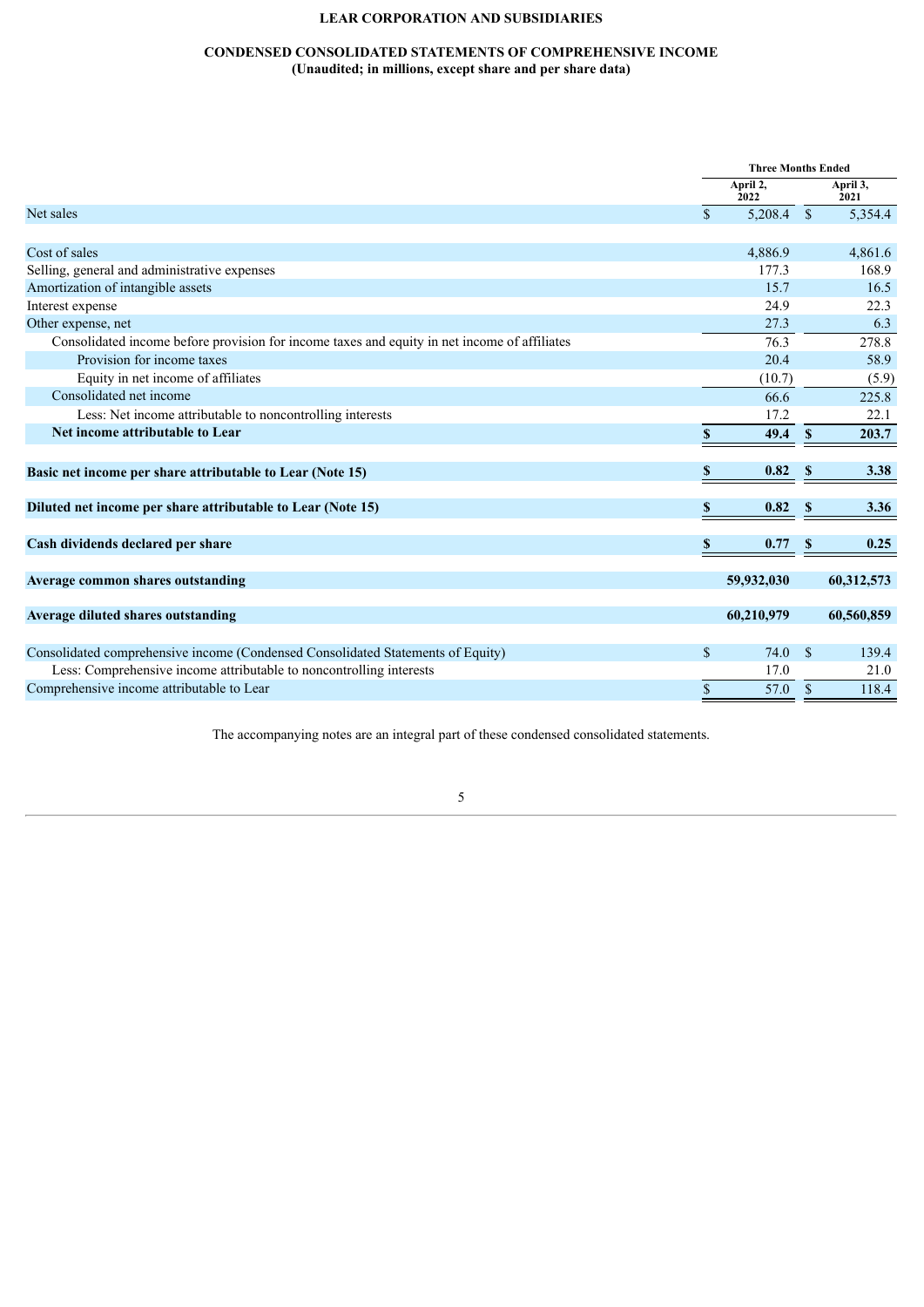## **CONDENSED CONSOLIDATED STATEMENTS OF EQUITY (Unaudited; in millions, except share and per share data)**

|                                                                                              | Three Months Ended April 2, 2022 |                 |     |                                         |  |                                                   |              |                             |  |              |  |         |  |  |  |  |  |                                                               |  |                                                           |
|----------------------------------------------------------------------------------------------|----------------------------------|-----------------|-----|-----------------------------------------|--|---------------------------------------------------|--------------|-----------------------------|--|--------------|--|---------|--|--|--|--|--|---------------------------------------------------------------|--|-----------------------------------------------------------|
|                                                                                              |                                  | Common<br>Stock |     | <b>Additional</b><br>Paid-In<br>Capital |  | Common<br><b>Stock Held in</b><br><b>Treasury</b> |              | <b>Retained</b><br>Earnings |  |              |  |         |  |  |  |  |  | <b>Accumulated Other</b><br>Comprehensive<br>Loss, Net of Tax |  | <b>Lear Corporation</b><br>Stockholders'<br><b>Equity</b> |
| Balance at January 1, 2022                                                                   | S                                | 0.6             | \$. | 1,019.4                                 |  | (679.2)                                           | <sup>S</sup> | 5,072.8                     |  | $(770.2)$ \$ |  | 4,643.4 |  |  |  |  |  |                                                               |  |                                                           |
| Comprehensive income:                                                                        |                                  |                 |     |                                         |  |                                                   |              |                             |  |              |  |         |  |  |  |  |  |                                                               |  |                                                           |
| Net income                                                                                   |                                  |                 |     |                                         |  |                                                   |              | 49.4                        |  |              |  | 49.4    |  |  |  |  |  |                                                               |  |                                                           |
| Other comprehensive income (loss)                                                            |                                  |                 |     |                                         |  |                                                   |              |                             |  | 7.6          |  | 7.6     |  |  |  |  |  |                                                               |  |                                                           |
| Total comprehensive income                                                                   |                                  |                 |     |                                         |  |                                                   |              | 49.4                        |  | 7.6          |  | 57.0    |  |  |  |  |  |                                                               |  |                                                           |
| Stock-based compensation                                                                     |                                  |                 |     | 13.9                                    |  |                                                   |              |                             |  |              |  | 13.9    |  |  |  |  |  |                                                               |  |                                                           |
| Net issuance of 140,712 shares held in treasury in settlement of<br>stock-based compensation |                                  |                 |     | (32.9)                                  |  | 15.4                                              |              |                             |  |              |  | (17.5)  |  |  |  |  |  |                                                               |  |                                                           |
| Dividends declared to Lear Corporation stockholders                                          |                                  |                 |     |                                         |  |                                                   |              | (46.8)                      |  |              |  | (46.8)  |  |  |  |  |  |                                                               |  |                                                           |
| Dividends declared to noncontrolling interest holders                                        |                                  |                 |     |                                         |  |                                                   |              |                             |  |              |  |         |  |  |  |  |  |                                                               |  |                                                           |
| Change in noncontrolling interests                                                           |                                  |                 |     |                                         |  |                                                   |              |                             |  |              |  |         |  |  |  |  |  |                                                               |  |                                                           |
| Balance at April 2, 2022                                                                     |                                  | 0.6             |     | 0.000.4                                 |  | (663.8)                                           | <sup>S</sup> | 5,075.4                     |  | $(762.6)$ \$ |  | 4,650.0 |  |  |  |  |  |                                                               |  |                                                           |

The accompanying notes are an integral part of these condensed consolidated statements.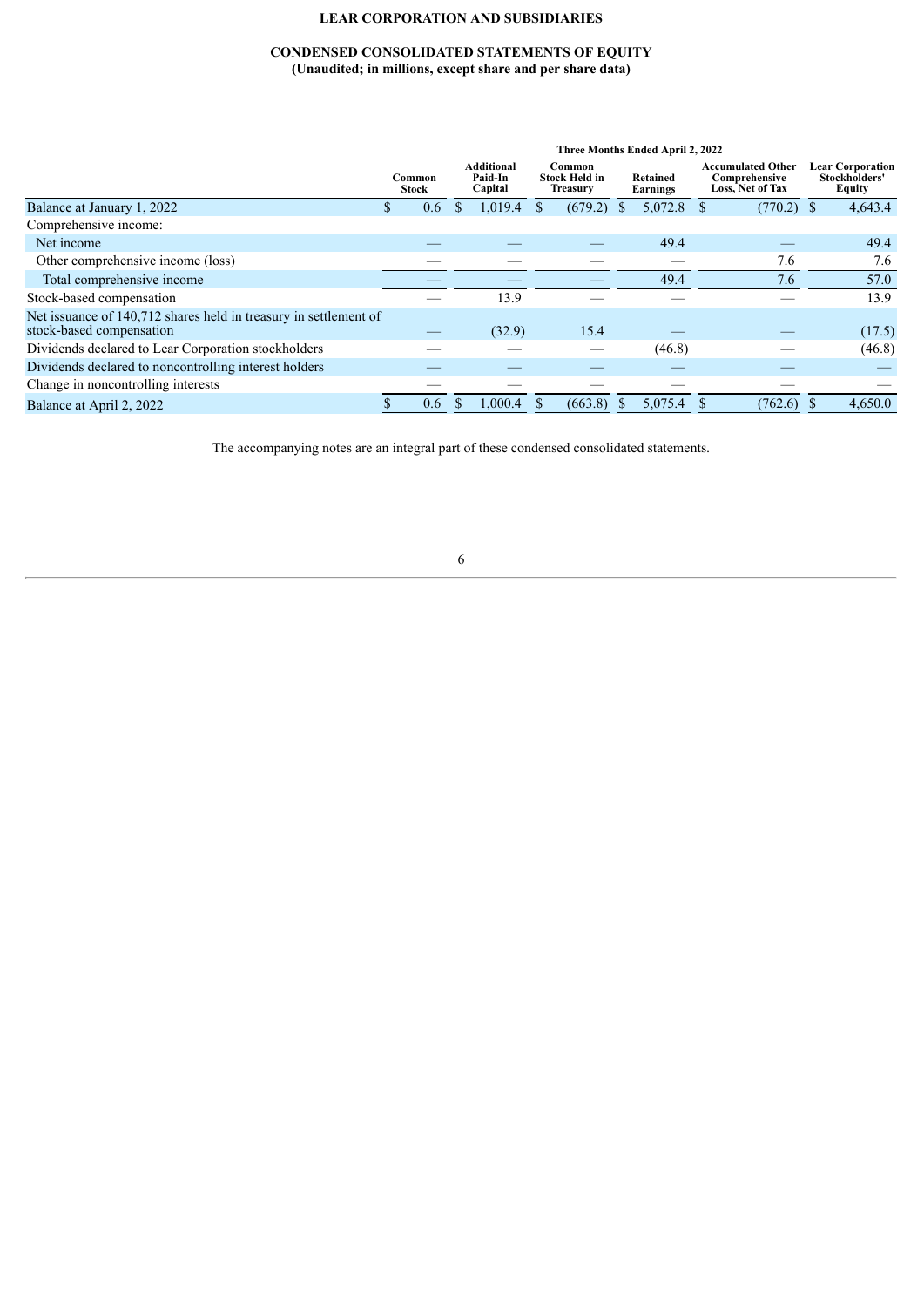## **CONDENSED CONSOLIDATED STATEMENTS OF EQUITY (Unaudited; in millions, except share and per share data)**

|                                                                                           |   |                                                    | Three Months Ended April 2, 2022    |               |
|-------------------------------------------------------------------------------------------|---|----------------------------------------------------|-------------------------------------|---------------|
|                                                                                           |   | <b>Lear Corporation</b><br>Stockholders'<br>Equity | Non-controlling<br><b>Interests</b> | <b>Equity</b> |
| Balance at January 1, 2022                                                                | S | 4,643.4                                            | 165.0                               | 4,808.4       |
| Comprehensive income:                                                                     |   |                                                    |                                     |               |
| Net income                                                                                |   | 49.4                                               | 17.2                                | 66.6          |
| Other comprehensive income (loss)                                                         |   | 7.6                                                | (0.2)                               | 7.4           |
| Total comprehensive income                                                                |   | 57.0                                               | 17.0                                | 74.0          |
| Stock-based compensation                                                                  |   | 13.9                                               |                                     | 13.9          |
| Net issuance of 140,712 shares held in treasury in settlement of stock-based compensation |   | (17.5)                                             |                                     | (17.5)        |
| Dividends declared to Lear Corporation stockholders                                       |   | (46.8)                                             |                                     | (46.8)        |
| Dividends declared to noncontrolling interest holders                                     |   |                                                    | (6.7)                               | (6.7)         |
| Change in noncontrolling interests                                                        |   |                                                    | 0.6                                 | 0.6           |
| Balance at April 2, 2022                                                                  |   | 4,650.0                                            | 175.9                               | 4,825.9       |

The accompanying notes are an integral part of these condensed consolidated statements.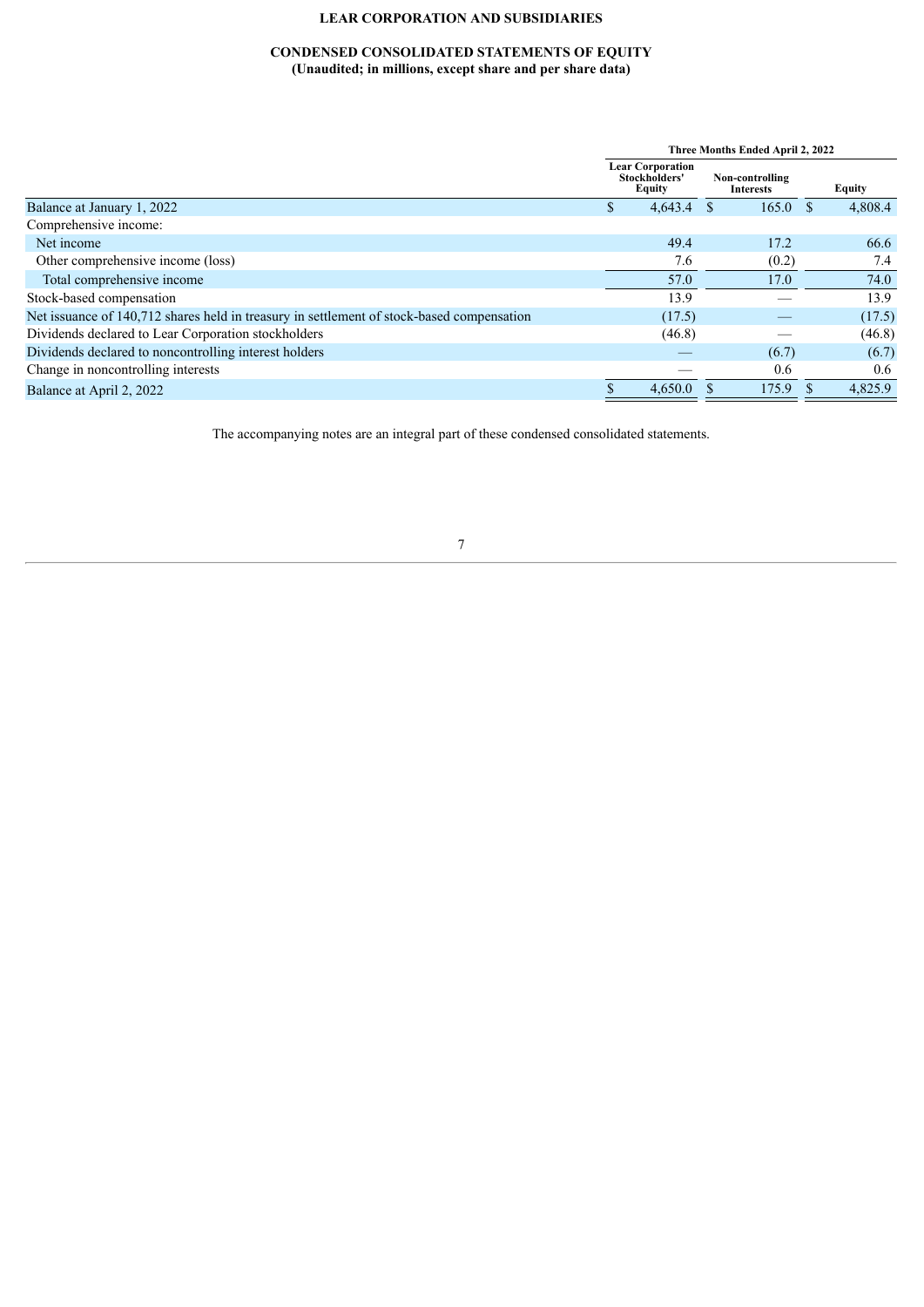## **CONDENSED CONSOLIDATED STATEMENTS OF EQUITY (Unaudited; in millions, except share and per share data)**

|                                                                                             |                        |     |                                         |        |                                                   |         |                      | Three Months Ended April 3, 2021 |                                                               |              |                                                           |
|---------------------------------------------------------------------------------------------|------------------------|-----|-----------------------------------------|--------|---------------------------------------------------|---------|----------------------|----------------------------------|---------------------------------------------------------------|--------------|-----------------------------------------------------------|
|                                                                                             | Common<br><b>Stock</b> |     | <b>Additional</b><br>Paid-In<br>Capital |        | Common<br><b>Stock Held in</b><br><b>Treasury</b> |         | Retained<br>Earnings |                                  | <b>Accumulated Other</b><br>Comprehensive<br>Loss, Net of Tax |              | <b>Lear Corporation</b><br>Stockholders'<br><b>Equity</b> |
| Balance January 1, 2021                                                                     | Ф                      | 0.6 |                                         | 963.6  |                                                   | (598.6) | <sup>S</sup>         | 4,806.8                          |                                                               | $(705.1)$ \$ | 4,467.3                                                   |
| Comprehensive income (loss):                                                                |                        |     |                                         |        |                                                   |         |                      |                                  |                                                               |              |                                                           |
| Net income                                                                                  |                        |     |                                         |        |                                                   |         |                      | 203.7                            |                                                               |              | 203.7                                                     |
| Other comprehensive loss                                                                    |                        |     |                                         |        |                                                   |         |                      |                                  |                                                               | (85.3)       | (85.3)                                                    |
| Total comprehensive income (loss)                                                           |                        |     |                                         |        |                                                   |         |                      | 203.7                            |                                                               | (85.3)       | 118.4                                                     |
| Stock-based compensation                                                                    |                        |     |                                         | 17.7   |                                                   |         |                      |                                  |                                                               |              | 17.7                                                      |
| Net issuance of 78,171 shares held in treasury in settlement of<br>stock-based compensation |                        |     |                                         | (17.0) |                                                   | 9.0     |                      |                                  |                                                               |              | (8.0)                                                     |
| Dividends declared to Lear Corporation stockholders                                         |                        |     |                                         |        |                                                   |         |                      | (15.3)                           |                                                               |              | (15.3)                                                    |
| Balance at April 3, 2021                                                                    |                        | 0.6 |                                         | 964.3  |                                                   | (589.6) |                      | 4,995.2                          |                                                               | (790.4)      | 4,580.1                                                   |

The accompanying notes are an integral part of these condensed consolidated statements.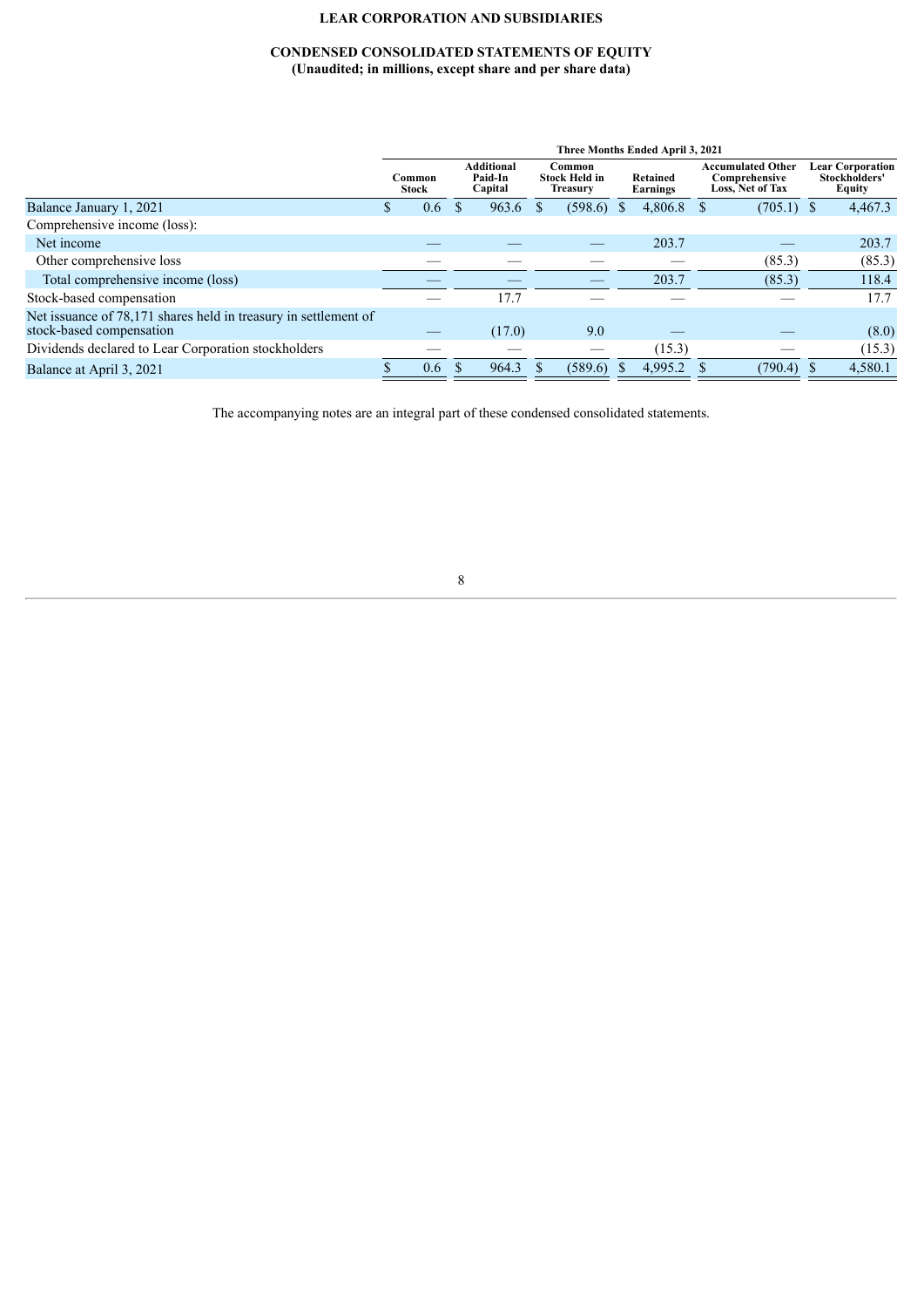## **CONDENSED CONSOLIDATED STATEMENTS OF EQUITY (Unaudited; in millions, except share and per share data)**

|                                                                                          |                                                    | Three Months Ended April 3, 2021    |         |
|------------------------------------------------------------------------------------------|----------------------------------------------------|-------------------------------------|---------|
|                                                                                          | <b>Lear Corporation</b><br>Stockholders'<br>Equity | Non-controlling<br><b>Interests</b> | Equity  |
| Balance January 1, 2021                                                                  | $4,467.3$ \$                                       | 147.6                               | 4,614.9 |
| Comprehensive income (loss):                                                             |                                                    |                                     |         |
| Net income                                                                               | 203.7                                              | 22.1                                | 225.8   |
| Other comprehensive loss                                                                 | (85.3)                                             | (1.1)                               | (86.4)  |
| Total comprehensive income (loss)                                                        | 118.4                                              | 21.0                                | 139.4   |
| Stock-based compensation                                                                 | 17.7                                               |                                     | 17.7    |
| Net issuance of 78,171 shares held in treasury in settlement of stock-based compensation | (8.0)                                              |                                     | (8.0)   |
| Dividends declared to Lear Corporation stockholders                                      | (15.3)                                             |                                     | (15.3)  |
| Balance at April 3, 2021                                                                 | 4,580.1                                            | 168.6                               | 4,748.7 |

<span id="page-8-0"></span>The accompanying notes are an integral part of these condensed consolidated statements.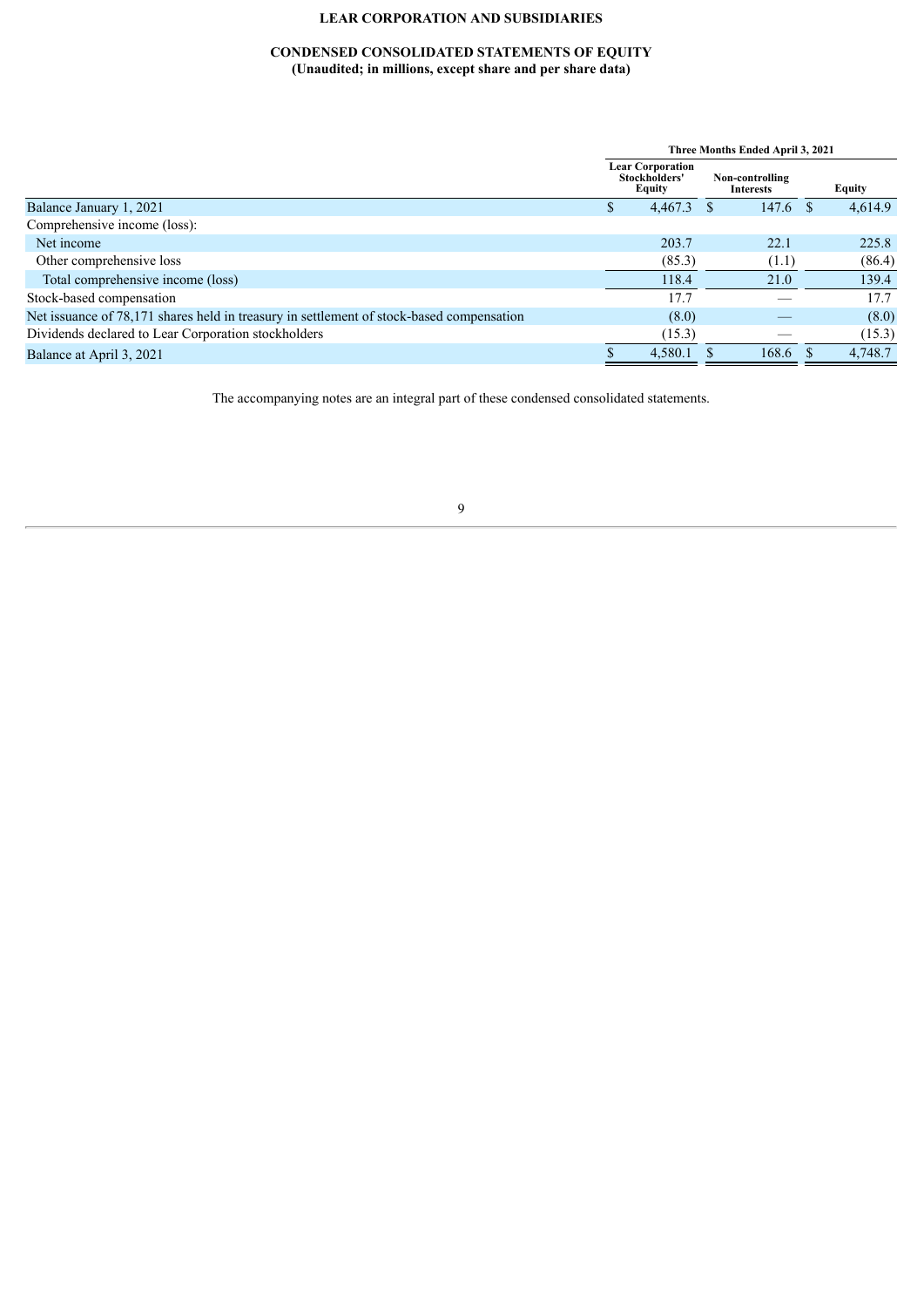### **CONDENSED CONSOLIDATED STATEMENTS OF CASH FLOWS (Unaudited; in millions)**

**Three Months Ended April 2, 2022 April 3, 2021 Cash Flows from Operating Activities:** Consolidated net income  $\frac{1}{25.8}$  66.6 \$ 225.8 Adjustments to reconcile consolidated net income to net cash provided by operating activities: Depreciation and amortization 140.8 143.4 140.8 Net change in recoverable customer engineering, development and tooling (36.1) (24.1) (24.1) Net change in working capital items (see below) 38.1 (102.4) Other, net  $8.7$  7.4 Net cash provided by operating activities  $\frac{220.7}{247.5}$ **Cash Flows from Investing Activities:** Additions to property, plant and equipment (130.3) (112.9)  $\alpha$  Acquisition (184.2) and the contract of the contract of the contract of the contract of the contract of the contract of the contract of the contract of the contract of the contract of the contract of the contract of Other, net  $11.9$  (30.0) Net cash used in investing activities  $(302.6)$  (142.9) **Cash Flows from Financing Activities:** Term loan repayments  $(4.7)$ Dividends paid to Lear Corporation stockholders (47.4) (15.7) Other, net  $(23.8)$  (9.3) (9.3) Net cash used in financing activities  $(71.2)$  (29.7) Effect of foreign currency translation  $(3.4)$  (10.9) **Net Change in Cash, Cash Equivalents and Restricted Cash** (156.5) 64.0 **Cash, Cash Equivalents and Restricted Cash as of Beginning of Period** 1,321.3 1,314.5 **Cash, Cash Equivalents and Restricted Cash as of End of Period**  $\frac{1}{8}$  **1,164.8**  $\frac{1}{8}$  **1,378.5 Changes in Working Capital Items:** Accounts receivable  $\qquad \qquad$  (219.1) \$ (227.3) Inventories  $(49.0)$   $(87.4)$ Accounts payable 276.9 42.6 Accrued liabilities and other 29.3 169.7 Net change in working capital items  $\frac{}{8}$   $\frac{38.1}{8}$  (102.4) **Supplementary Disclosure:** Cash paid for interest  $\frac{1}{2}$  14.6 Cash paid for income taxes, net of refunds received  $\frac{}{\$}$  49.9  $\frac{}{\$}$   $\frac{31.0}{\$}$ 

<span id="page-9-0"></span>The accompanying notes are an integral part of these condensed consolidated statements.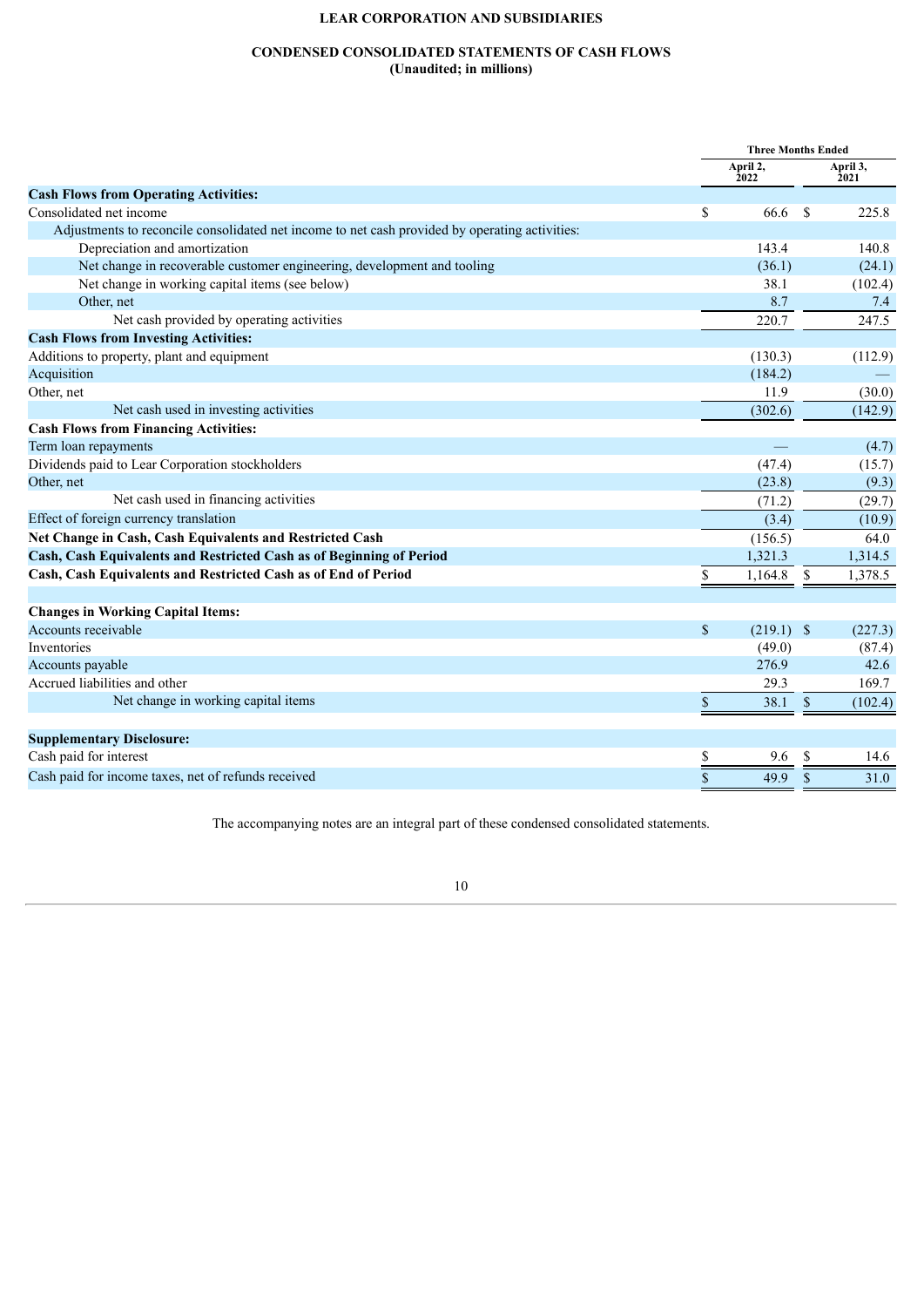#### **NOTES TO THE CONDENSED CONSOLIDATED FINANCIAL STATEMENTS**

#### **(1) Basis of Presentation**

Lear Corporation ("Lear," and together with its consolidated subsidiaries, the "Company") and its affiliates design and manufacture automotive seating and electrical distribution systems and related components. The Company's main customers are automotive original equipment manufacturers. The Company operates facilities worldwide.

The accompanying condensed consolidated financial statements include the accounts of Lear, a Delaware corporation, and the wholly owned and less than wholly owned subsidiaries controlled by Lear. In addition, Lear consolidates all entities, including variable interest entities, in which it has a controlling financial interest. Investments in affiliates in which Lear does not have control, but does have the ability to exercise significant influence over operating and financial policies, are accounted for under the equity method.

The Company's annual financial results are reported on a calendar year basis, and quarterly interim results are reported using a thirteen week reporting calendar.

## **(2) Current Operating Environment**

Due to the overall global economic conditions in 2020, largely as a result of the COVID-19 pandemic, the automotive industry experienced a decline in global customer sales and production volumes. Production disruptions continued in 2021 and are continuing in 2022, again largely due to the ongoing impact of the COVID-19 pandemic, particularly through supply shortages and, to a lesser extent, the resurgence of the virus in certain regions, as well as the Russia-Ukraine conflict. The most significant supply shortage relates to semiconductor chips, which is impacting global vehicle production and resulting in reductions and cancellations of planned production. In addition, the Company is experiencing increased costs related to labor shortages and inefficiencies and ongoing costs related to personal protective equipment, all of which are likely to continue for a period of time. Increases in certain commodity costs, as well as transportation and logistics costs, are also impacting, and will continue to impact, the Company's operating results for the foreseeable future. Further, a resurgence of the COVID-19 virus or its variants in other regions, including corresponding "stay at home" or similar government orders impacting industry production, could impact the Company's financial results.

In March 2022, as the Company's customers began to suspend their Russian operations as a result of Russia's invasion of Ukraine, the Company similarly suspended its Russian operations. Although the Company's net sales and total assets in Russia represent less than 1% of consolidated net sales and total assets, the Russia-Ukraine conflict and sanctions imposed on Russia globally have resulted in economic and supply chain disruptions affecting the overall industry, the ultimate financial impact of which cannot be reasonably estimated. Further, although the Company does not have operations in Ukraine, the Ukrainian operations of certain of the Company's suppliers and suppliers of its customers have been and will continue to be disrupted by the Russia-Ukraine conflict.

The accompanying condensed consolidated financial statements reflect estimates and assumptions made by management as of April 2, 2022, and for the three months then ended. Such estimates and assumptions affect, among other things, the Company's goodwill; long-lived asset and indefinite-lived intangible asset valuations; inventory valuations; valuations of deferred income taxes and income tax contingencies; and credit losses related to the Company's financial instruments. Events and circumstances arising after April 2, 2022, including those resulting from the impact of the COVID-19 pandemic, will be reflected in management's estimates and assumptions in future periods.

## **(3) Acquisition**

On February 28, 2022, the Company completed the acquisition of substantially all of Kongsberg Automotive's Interior Comfort Systems business unit ("Kongsberg ICS"). Kongsberg ICS specializes in comfort seating solutions, including massage, lumber, seat heat and ventilation, with annual sales of approximately \$300 million, of which approximately 20% are intercompany.

The acquisition of Kongsberg ICS was accounted for as a business combination, and accordingly, the assets acquired and liabilities assumed are included in the accompanying condensed consolidated balance sheet as of April 2, 2022. The operating results and cash flows of Kongsberg ICS are included in the condensed consolidated financial statements from the date of acquisition in the Company's Seating segment.

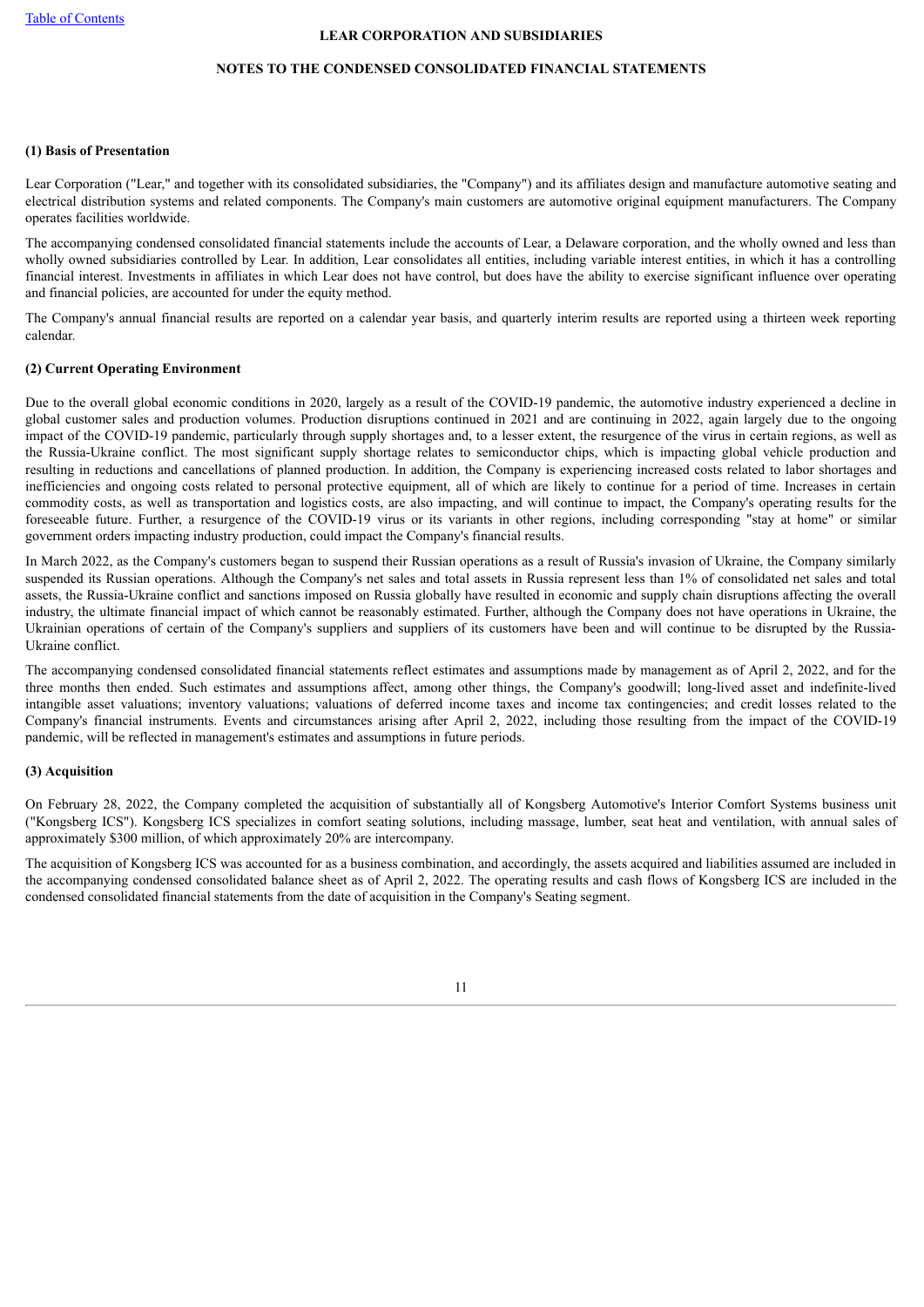## **NOTES TO THE CONDENSED CONSOLIDATED FINANCIAL STATEMENTS (Continued)**

The preliminary purchase price and related allocation are shown below (in millions):

|                                                     | <b>April 2, 2022</b> |
|-----------------------------------------------------|----------------------|
| Preliminary purchase price, net of acquired cash    | 184.2                |
|                                                     |                      |
| Property, plant and equipment                       | 121.8                |
| Other assets purchased and liabilities assumed, net | 28.0                 |
| Goodwill                                            | 23.3                 |
| Intangible assets                                   | 11.1                 |
| Preliminary purchase price allocation               | 184.2                |

Goodwill recognized in this transaction is primarily attributable to the assembled workforce and expected synergies related to future growth.

Intangible assets consist of amounts recognized for the fair value of developed technology based on an independent appraisal. It is currently estimated that the developed technology will have a weighted average useful life of approximately seventeen years.

The purchase price and related allocation are preliminary and will be revised as a result of adjustments made to the purchase price, additional information obtained regarding liabilities assumed, including, but not limited to, certain tax attributes and contingent liabilities, and revisions of provisional estimates of fair values resulting from the completion of independent appraisals and valuations of property, plant and equipment and intangible assets.

The Company incurred transaction costs of \$10.0 million in the three months ended April 2, 2022, which have been expensed as incurred and are recorded in selling, general and administrative expenses.

The pro-forma effects of this acquisition do not materially impact the Company's reported results for any period presented.

For further information related to acquired assets measured at fair value, see Note 19, "Financial Instruments."

#### **(4) Restructuring**

Restructuring costs include employee termination benefits, asset impairment charges and contract termination costs, as well as other incremental costs resulting from the restructuring actions. Employee termination benefits are recorded based on existing union and employee contracts, statutory requirements, completed negotiations and Company policy. Other incremental costs principally include equipment and personnel relocation costs. In addition to restructuring costs, the Company incurs incremental manufacturing inefficiency costs at the operating locations impacted by the restructuring actions during the related restructuring implementation period. Restructuring costs are recognized in the Company's condensed consolidated financial statements in accordance with GAAP. Generally, charges are recorded when restructuring actions are approved and/or implemented.

In the first three months of 2022, the Company recorded charges of \$29.9 million in connection with its restructuring actions. These charges consist of \$29.5 million recorded as cost of sales and \$0.4 million recorded as selling, general and administrative expenses. The restructuring charges consist of employee termination costs of \$27.3 million, asset impairment charges of \$0.5 million and contract termination costs of \$1.0 million, as well as other related costs of \$1.1 million. Employee termination benefits were recorded based on existing union and employee contracts, statutory requirements, completed negotiations and Company policy. Asset impairment charges relate to the disposal of buildings, leasehold improvements and/or machinery and equipment with carrying values of \$0.5 million in excess of related estimated fair values.

The Company expects to incur approximately \$26 million of additional restructuring costs related to activities initiated as of April 2, 2022, and expects that the components of such costs will be consistent with its historical experience. Any future restructuring actions will depend upon market conditions, customer actions and other factors.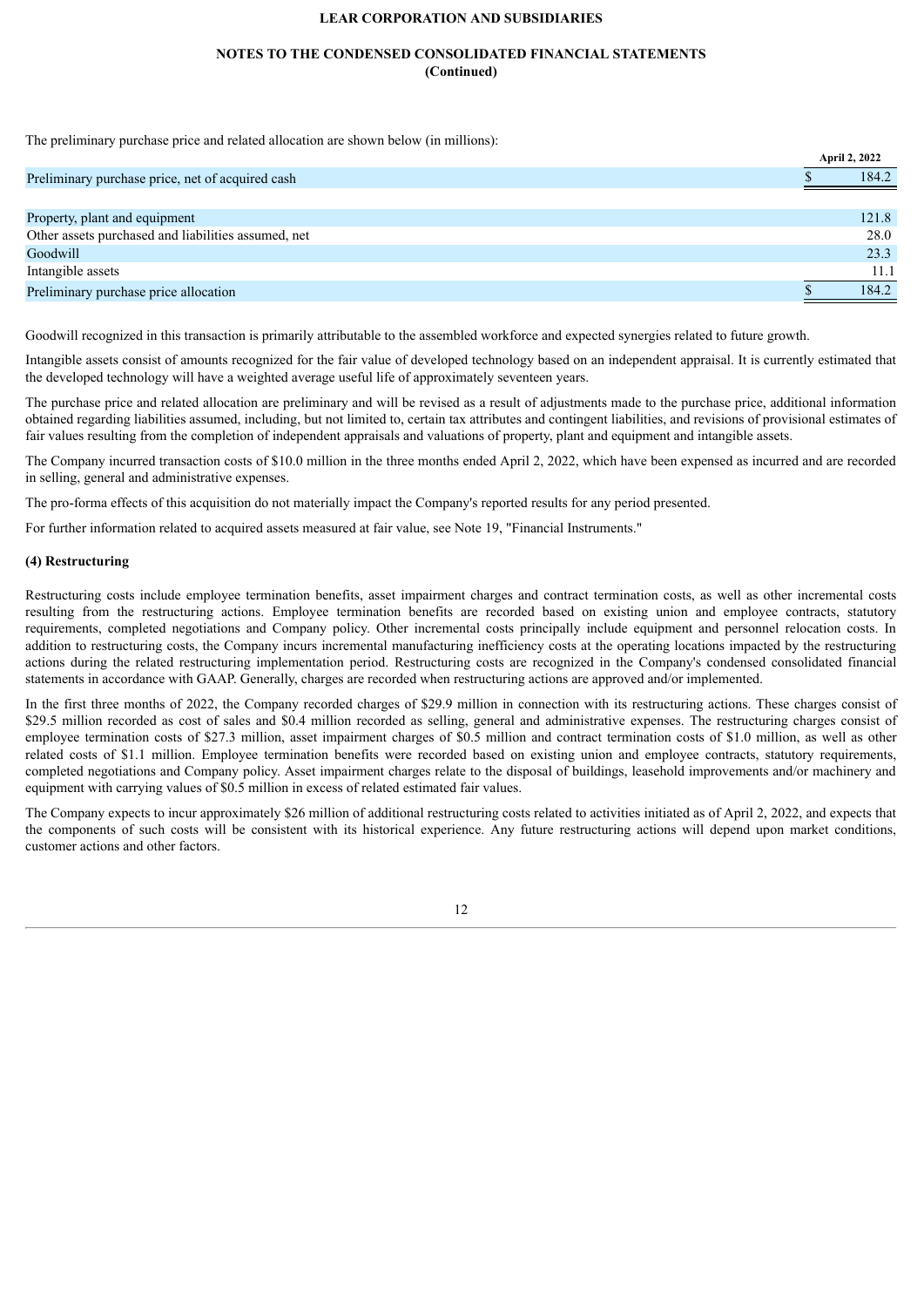## **NOTES TO THE CONDENSED CONSOLIDATED FINANCIAL STATEMENTS (Continued)**

A summary of 2022 activity is shown below (in millions):

|                               | <b>Accrual at January</b><br>1, 2022 |       | 2022    | <b>Utilization</b> |                          | <b>Accrual at April 2,</b> |
|-------------------------------|--------------------------------------|-------|---------|--------------------|--------------------------|----------------------------|
|                               |                                      |       | Charges | Cash               | Non-cash                 | 2022                       |
| Employee termination benefits |                                      | 126.1 | 27.3    | (11.5)             | $\overline{\phantom{0}}$ | 141.9                      |
| Asset impairment charges      |                                      |       | 0.5     |                    | (0.5)                    |                            |
| Contract termination costs    |                                      | 3.3   | $1.0\,$ | (0.2)              |                          | 4.1                        |
| Other related costs           |                                      |       |         | (1.1)              |                          |                            |
| Total                         |                                      | 129.4 | 29.9    | (12.8)             | (0.5)                    | 146.0                      |

#### **(5) Inventories**

Inventories are stated at the lower of cost or net realizable value. Cost is determined using the first-in, first-out method. Finished goods and work-inprocess inventories include material, labor and manufacturing overhead costs.

A summary of inventories is shown below (in millions):

|                 |   | April 2,<br>2022 | December 31,<br>2021 |
|-----------------|---|------------------|----------------------|
| Raw materials   | Φ | 1,251.4          | 1,171.0              |
| Work-in-process |   | 135.7            | 119.9                |
| Finished goods  |   | 425.8            | 453.4                |
| Reserves        |   | (170.8)          | (172.4)              |
| Inventories     |   | .642.1           | 1,571.9              |

## **(6) Pre-Production Costs Related to Long-Term Supply Agreements**

The Company incurs pre-production engineering and development ("E&D") and tooling costs related to the products produced for its customers under long-term supply agreements. The Company expenses all pre-production E&D costs for which reimbursement is not contractually guaranteed by the customer. In addition, the Company expenses all pre-production tooling costs related to customer-owned tools for which reimbursement is not contractually guaranteed by the customer or for which the Company does not have a non-cancelable right to use the tooling.

During the first three months of 2022 and 2021, the Company capitalized \$63.2 million and \$66.7 million, respectively, of pre-production E&D costs for which reimbursement is contractually guaranteed by the customer. During the first three months of 2022 and 2021, the Company also capitalized \$46.4 million and \$31.4 million, respectively, of pre-production tooling costs related to customer-owned tools for which reimbursement is contractually guaranteed by the customer or for which the Company has a non-cancelable right to use the tooling. These amounts are included in other current and longterm assets in the accompanying condensed consolidated balance sheets.

During the first three months of 2022 and 2021, the Company collected \$72.9 million and \$77.0 million, respectively, of cash related to E&D and tooling costs.

The classification of recoverable customer E&D and tooling costs related to long-term supply agreements included in the accompanying condensed consolidated balance sheets is shown below (in millions):

|                                      | April 2,<br>2022 | December 31,<br>2021 |
|--------------------------------------|------------------|----------------------|
| Current                              | 232.2            | 207.4                |
| Long-term                            | 155.4            | 143.5                |
| Recoverable customer E&D and tooling | 387.6            | 350.9                |
|                                      |                  |                      |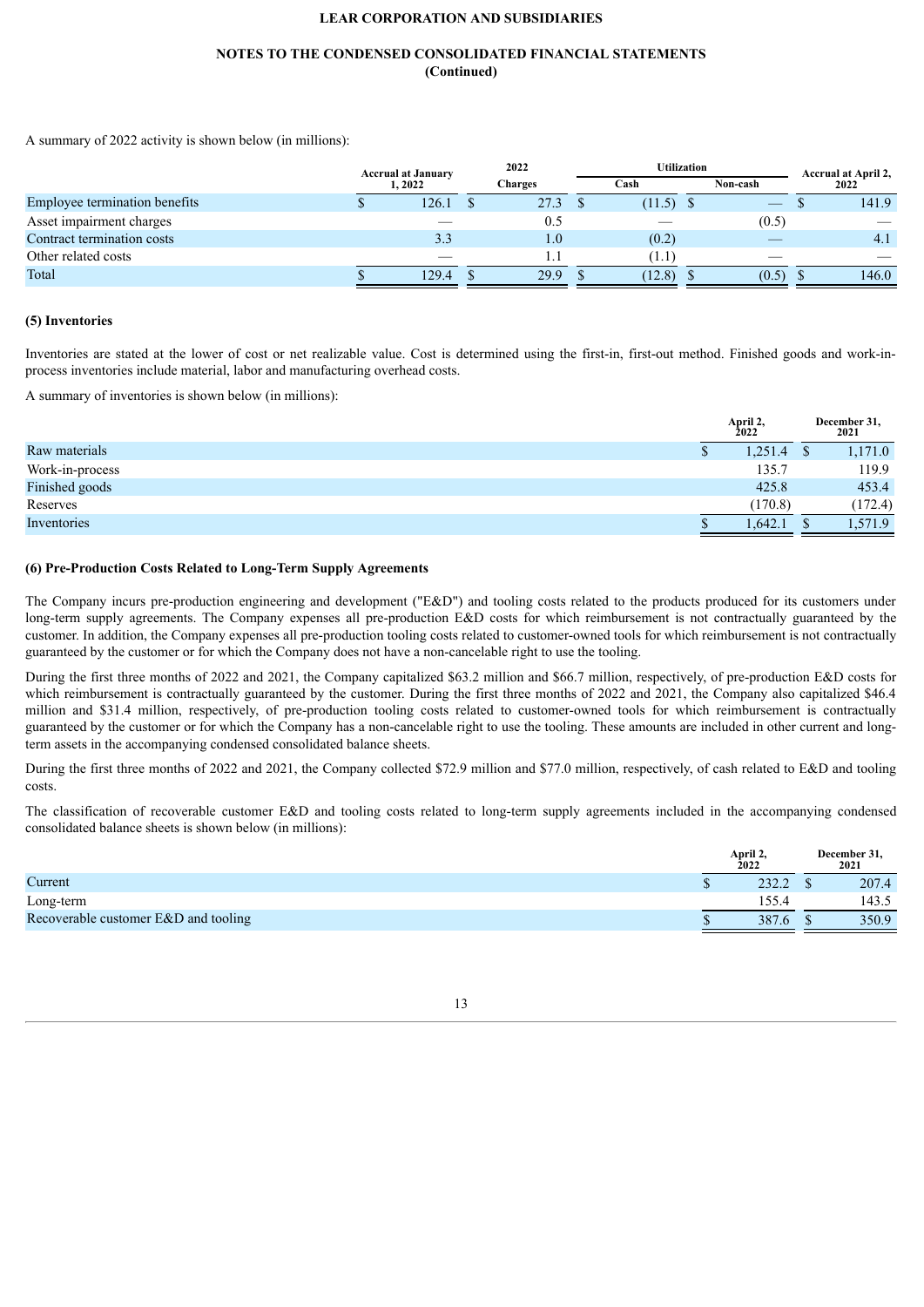## **NOTES TO THE CONDENSED CONSOLIDATED FINANCIAL STATEMENTS (Continued)**

## **(7) Long-Lived Assets**

#### *Property, Plant and Equipment*

Property, plant and equipment is stated at cost. Costs associated with the repair and maintenance of the Company's property, plant and equipment are expensed as incurred. Costs associated with improvements which extend the life, increase the capacity or improve the efficiency or safety of the Company's property, plant and equipment are capitalized and depreciated over the remaining useful life of the related asset. Depreciable property is depreciated over the estimated useful lives of the assets, using principally the straight-line method.

A summary of property, plant and equipment is shown below (in millions):

|                                     | April 2,<br>2022 |  | December 31.<br>2021 |
|-------------------------------------|------------------|--|----------------------|
| Land                                | 106.9            |  | 108.7                |
| Buildings and improvements          | 860.5            |  | 850.3                |
| Machinery and equipment             | 4.672.2          |  | 4,497.7              |
| Construction in progress            | 349.2            |  | 345.6                |
| Total property, plant and equipment | 5,988.8          |  | 5,802.3              |
| Less – accumulated depreciation     | (3,162,1)        |  | (3,082.2)            |
| Property, plant and equipment, net  | 2,826.7          |  | 2,720.1              |

Depreciation expense was \$127.7 million and \$124.3 million in the three months ended April 2, 2022 and April 3, 2021, respectively.

#### *Impairment of Long-Lived Assets*

The Company monitors its long-lived assets for impairment indicators on an ongoing basis in accordance with GAAP. If impairment indicators exist, the Company performs the required impairment analysis by comparing the undiscounted cash flows expected to be generated from the long-lived assets to the related net book values. If the net book value exceeds the undiscounted cash flows, an impairment loss is measured and recognized.

In the first three months of 2022 and 2021, the Company recognized fixed asset impairment charges of \$0.5 million and \$0.2 million, respectively, in conjunction with its restructuring actions (Note 4, "Restructuring"). In the first three months of 2022, the Company recognized additional asset impairment charges of \$1.1 million.

The Company will continue to assess the impact of significant industry and other events on the realization of its long-lived assets.

### **(8) Goodwill**

A summary of the changes in the carrying amount of goodwill, by operating segment, in the three months ended April 2, 2022, is shown below (in millions):

|                                        | <b>Seating</b> |  | <b>E-Systems</b> | Total  |
|----------------------------------------|----------------|--|------------------|--------|
| Balance at January 1, 2022             | .249.3         |  | 408.6            | .657.9 |
| Acquisition                            | 23.3           |  |                  | 23.3   |
| Foreign currency translation and other | (6.2)          |  | 0.3              | (5.9)  |
| Balance at April 2, 2022               | .266.4         |  | 408.9            | .675.3 |

Goodwill is not amortized but is tested for impairment on at least an annual basis. Impairment testing is required more often than annually if an event or circumstance indicates that an impairment is more likely than not to have occurred. In conducting its annual impairment testing, the Company may first perform a qualitative assessment of whether it is more likely than not that a reporting unit's fair value is less than its carrying amount. If not, no further goodwill impairment testing is required. If it is more likely than not that a reporting unit's fair value is less than its carrying amount, or if the Company elects not to perform a qualitative assessment of a reporting unit, the Company then compares the fair value of the reporting unit to the related net book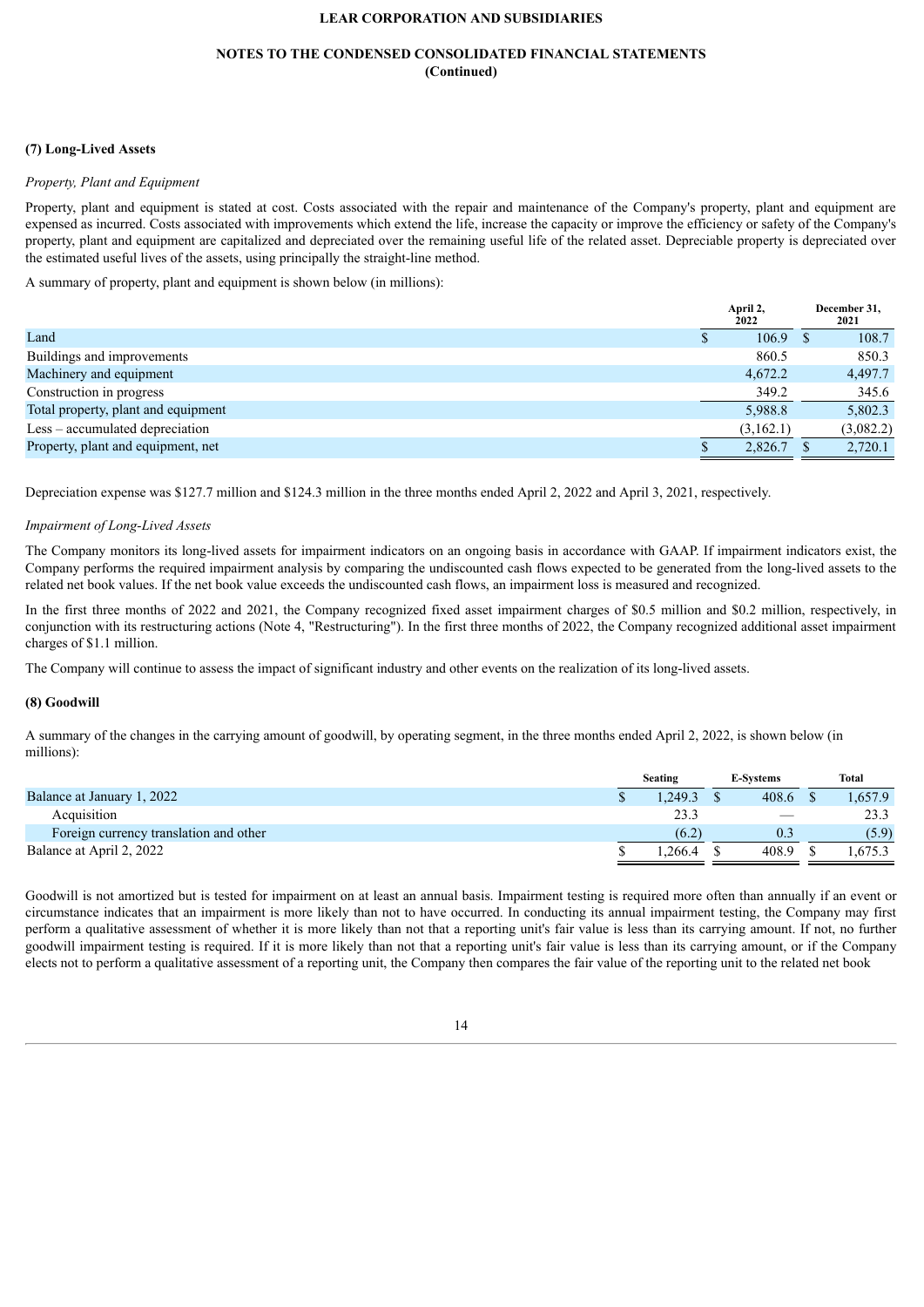## **NOTES TO THE CONDENSED CONSOLIDATED FINANCIAL STATEMENTS (Continued)**

value. If the net book value of a reporting unit exceeds its fair value, an impairment loss is measured and recognized. The annual goodwill impairment assessment is completed as of the first day of the Company's fourth quarter.

There was no impairment of goodwill in the first three months of 2022 and 2021. The Company will, however, continue to assess the impact of significant industry and other events on its recorded goodwill.

For further information related to the acquisition, see Note 3, "Acquisition."

## **(9) Debt**

A summary of long-term debt, net of unamortized debt issuance costs and unamortized original issue premium (discount), and the related weighted average interest rates is shown below (in millions):

|                                                | <b>April 2, 2022</b> |                                                                                                                                            |  |             |  |                        |                                         |         |        |  |
|------------------------------------------------|----------------------|--------------------------------------------------------------------------------------------------------------------------------------------|--|-------------|--|------------------------|-----------------------------------------|---------|--------|--|
| <b>Debt Instrument</b>                         |                      | Unamortized<br><b>Original Issue</b><br>Premium<br><b>Unamortized Debt</b><br><b>Long-Term Debt</b><br><b>Issuance Costs</b><br>(Discount) |  |             |  | Long-Term<br>Debt, Net | Weighted<br>Average<br>Interest<br>Rate |         |        |  |
| 3.8% Senior Notes due 2027 (the "2027 Notes")  | ж                    | 550.0                                                                                                                                      |  | $(2.5)$ \$  |  | $(2.1)$ \$             |                                         | 545.4   | 3.885% |  |
| 4.25% Senior Notes due 2029 (the "2029 Notes") |                      | 375.0                                                                                                                                      |  | (2.2)       |  | (0.8)                  |                                         | 372.0   | 4.288% |  |
| 3.5% Senior Notes due 2030 (the "2030 Notes")  |                      | 350.0                                                                                                                                      |  | (2.2)       |  | (0.7)                  |                                         | 347.1   | 3.525% |  |
| 2.6% Senior Notes due 2032 (the "2032 Notes")  |                      | 350.0                                                                                                                                      |  | (3.0)       |  | (0.6)                  |                                         | 346.4   | 2.624% |  |
| 5.25% Senior Notes due 2049 (the "2049 Notes") |                      | 625.0                                                                                                                                      |  | (6.0)       |  | 13.5                   |                                         | 632.5   | 5.103% |  |
| 3.55% Senior Notes due 2052 (the "2052 Notes") |                      | 350.0                                                                                                                                      |  | (3.9)       |  | (0.4)                  |                                         | 345.7   | 3.558% |  |
| Other                                          |                      | 7.5                                                                                                                                        |  |             |  |                        |                                         | 7.5     | N/A    |  |
|                                                |                      | 2,607.5                                                                                                                                    |  | $(19.8)$ \$ |  | 8.9                    | -S                                      | 2,596.6 |        |  |
| $Less - Current portion$                       |                      |                                                                                                                                            |  |             |  |                        |                                         | (0.8)   |        |  |
| Long-term debt                                 |                      |                                                                                                                                            |  |             |  |                        |                                         | 2,595.8 |        |  |

|                          | December 31, 2021 |                       |               |                                                  |     |                                                               |      |                        |                                         |  |
|--------------------------|-------------------|-----------------------|---------------|--------------------------------------------------|-----|---------------------------------------------------------------|------|------------------------|-----------------------------------------|--|
| <b>Debt Instrument</b>   |                   | <b>Long-Term Debt</b> |               | <b>Unamortized Debt</b><br><b>Issuance Costs</b> |     | Unamortized<br><b>Original Issue</b><br>Premium<br>(Discount) |      | Long-Term<br>Debt, Net | Weighted<br>Average<br>Interest<br>Rate |  |
| 2027 Notes               | \$                | 550.0                 | <sup>\$</sup> | $(2.5)$ \$                                       |     | (2.2)                                                         | - \$ | 545.3                  | 3.885%                                  |  |
| 2029 Notes               |                   | 375.0                 |               | (2.3)                                            |     | (0.9)                                                         |      | 371.8                  | 4.288%                                  |  |
| 2030 Notes               |                   | 350.0                 |               | (2.3)                                            |     | (0.7)                                                         |      | 347.0                  | 3.525%                                  |  |
| 2032 Notes               |                   | 350.0                 |               | (3.1)                                            |     | (0.8)                                                         |      | 346.1                  | 2.624%                                  |  |
| 2049 Notes               |                   | 625.0                 |               | (6.1)                                            |     | 13.7                                                          |      | 632.6                  | 5.103%                                  |  |
| 2052 Notes               |                   | 350.0                 |               | (3.8)                                            |     | (0.5)                                                         |      | 345.7                  | 3.558%                                  |  |
| Other                    |                   | 7.5                   |               | __                                               |     |                                                               |      | 7.5                    | N/A                                     |  |
|                          |                   | 2,607.5               | -S            | (20.1)                                           | - S | 8.6                                                           |      | 2,596.0                |                                         |  |
| $Less - Current portion$ |                   |                       |               |                                                  |     |                                                               |      | (0.8)                  |                                         |  |
| Long-term debt           |                   |                       |               |                                                  |     |                                                               |      | 2,595.2                |                                         |  |

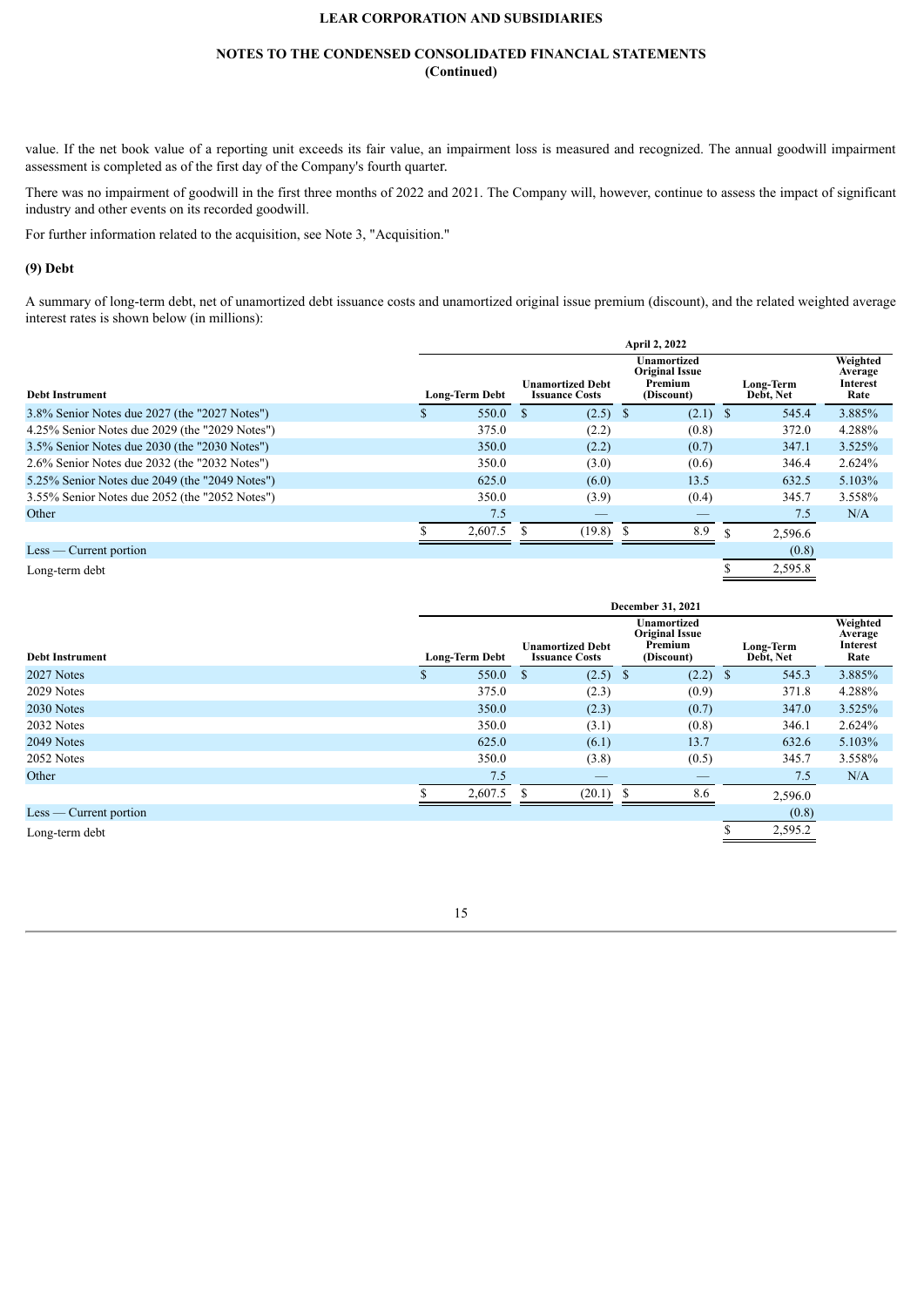## **NOTES TO THE CONDENSED CONSOLIDATED FINANCIAL STATEMENTS (Continued)**

### *Senior Notes*

The issuance, maturity and interest payment dates of the Company's senior unsecured 2027 Notes, 2029 Notes, 2030 Notes, 2032 Notes, 2049 Notes and 2052 Notes (collectively, the "Notes") are shown below:

| <b>Note</b> | <b>Issuance Date(s)</b>    | <b>Maturity Date</b> | <b>Interest Payment Dates</b> |
|-------------|----------------------------|----------------------|-------------------------------|
| 2027 Notes  | August 2017                | September 15, 2027   | March 15 and September 15     |
| 2029 Notes  | May 2019                   | May 15, 2029         | May 15 and November 15        |
| 2030 Notes  | February 2020              | May 30, 2030         | May 30 and November 30        |
| 2032 Notes  | November 2021              | January 15, 2032     | January 15 and July 15 $(1)$  |
| 2049 Notes  | May 2019 and February 2020 | May 15, 2049         | May 15 and November 15        |
| 2052 Notes  | November 2021              | January 15, 2052     | January 15 and July 15 $(1)$  |

 $(1)$  Commencing July 15, 2022.

#### **Covenants**

Subject to certain exceptions, the indentures governing the Notes contain certain restrictive covenants that, among other things, limit the ability of the Company to: (i) create or permit certain liens and (ii) consolidate, merge or sell all or substantially all of the Company's assets. The indentures governing the Notes also provide for customary events of default.

As of April 2, 2022, the Company was in compliance with all covenants under the indentures governing the Notes.

#### *Credit Agreement*

The Company's amended and restated unsecured credit agreement ("Credit Agreement") consists of a \$2.0 billion revolving credit facility (the "Revolving Credit Facility"), which expires on October 28, 2026, and a \$250 million term loan facility, which was repaid in full in 2021.

As of April 2, 2022 and December 31, 2021, there were no borrowings outstanding under the Revolving Credit Facility.

Advances under the Revolving Credit Facility generally bear interest based on (i) the Eurocurrency Rate (as defined in the Credit Agreement) or (ii) the Base Rate (as defined in the Credit Agreement) plus a margin, determined in accordance with a pricing grid. As of April 2, 2022, the ranges and rates are as follows (in percentages):

|                                  |                | <b>Eurocurrency Rate</b> |                      | <b>Base Rate</b> |            |                      |  |  |  |
|----------------------------------|----------------|--------------------------|----------------------|------------------|------------|----------------------|--|--|--|
|                                  |                |                          | Rate as of           |                  |            | Rate as of           |  |  |  |
|                                  | <b>Minimum</b> | Maximum                  | <b>April 2, 2022</b> | Minimum          | Maximum    | <b>April 2, 2022</b> |  |  |  |
| <b>Revolving Credit Facility</b> | $0.925 \%$     | .450 $%$                 | $.125\%$             | $0.000 \%$       | $0.450 \%$ | $0.125 \%$           |  |  |  |

A facility fee, which ranges from 0.075% to 0.20% of the total amount committed under the Revolving Credit Facility, is payable quarterly.

## **Covenants**

The Credit Agreement contains various customary representations, warranties and covenants by the Company, including, without limitation, (i) covenants regarding maximum leverage, (ii) limitations on fundamental changes involving the Company or its subsidiaries and (iii) limitations on indebtedness and liens

As of April 2, 2022, the Company was in compliance with all covenants under the Credit Agreement.

#### *Other*

As of April 2, 2022 and December 31, 2021, other long-term debt, including the current portion, consists of amounts outstanding under an unsecured working capital loan and a finance lease agreement.

For further information related to the Company's debt, see Note 7, "Debt," to the consolidated financial statements included in the Company's Annual Report on Form 10-K for the year ended December 31, 2021.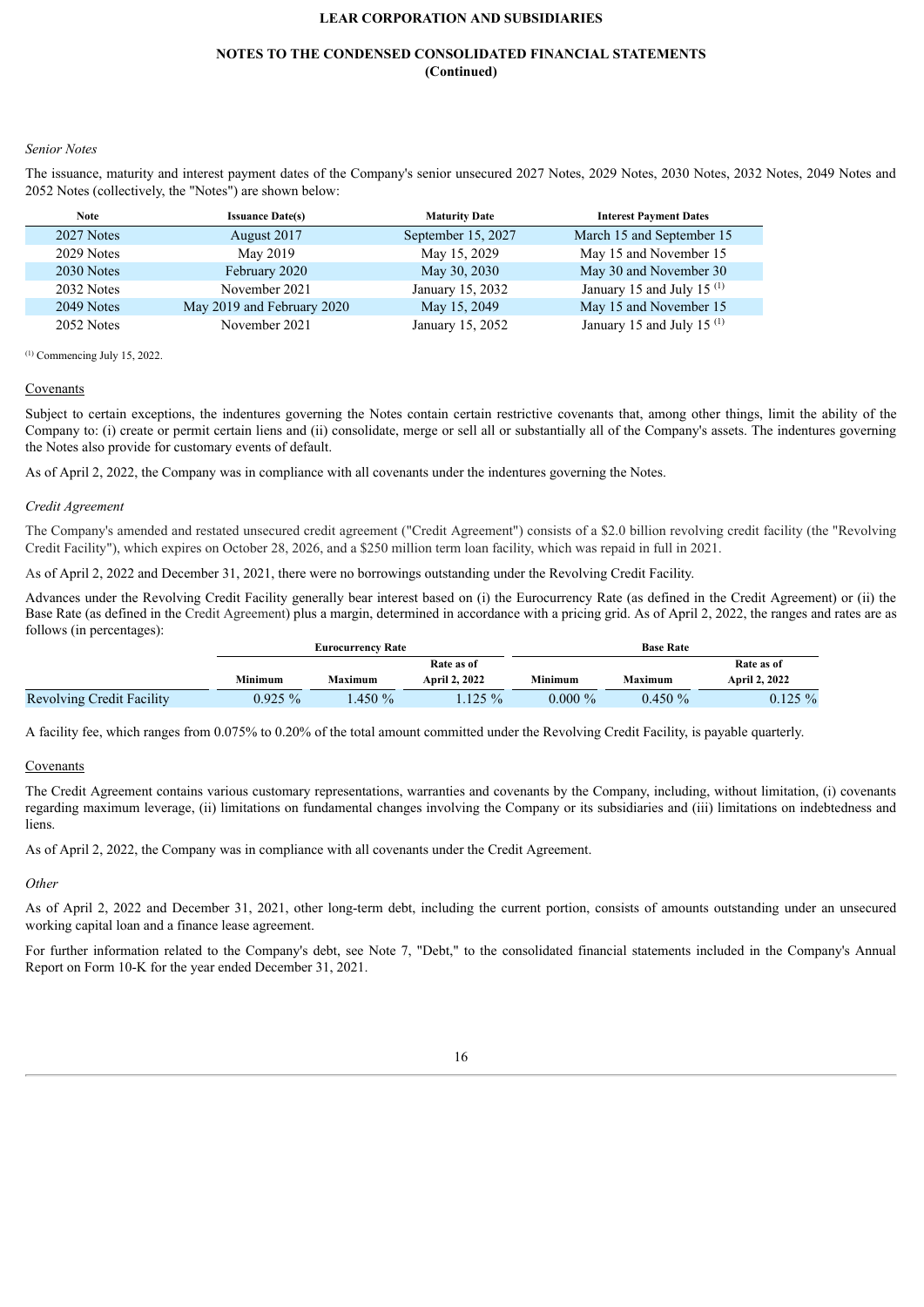## **NOTES TO THE CONDENSED CONSOLIDATED FINANCIAL STATEMENTS (Continued)**

## **(10) Leases**

The Company has operating leases for production, office and warehouse facilities, manufacturing and office equipment and vehicles. Operating lease assets and obligations included in the accompanying condensed consolidated balance sheets are shown below (in millions):

|                                             | April 2,<br>2022 | December 31, 2021 |
|---------------------------------------------|------------------|-------------------|
| Right-of-use assets under operating leases: |                  |                   |
| Other long-term assets                      | 677.2            | 627.9             |
| Lease obligations under operating leases:   |                  |                   |
| Accrued liabilities                         | 130.5            | 125.6             |
| Other long-term liabilities                 | 569.1            | 523.6             |
|                                             | 699.6            | 649.2             |
|                                             |                  |                   |

Maturities of lease obligations as of April 2, 2022, are shown below (in millions):

|                                          | April 2, 2022 |
|------------------------------------------|---------------|
| $2022^{(1)}$                             | 115.2         |
| 2023                                     | 130.3         |
| 2024                                     | 110.8         |
| 2025                                     | 95.5          |
| 2026                                     | 84.9          |
| Thereafter                               | 237.7         |
| Total undiscounted cash flows            | 774.4         |
| Less: Imputed interest                   | (74.8)        |
| Lease obligations under operating leases | 699.6         |

 $(1)$  For the remaining nine months

Cash flow information related to operating leases is shown below (in millions):

|                                                                          |  | <b>Three Months Ended</b> |                  |
|--------------------------------------------------------------------------|--|---------------------------|------------------|
|                                                                          |  | April 2,<br>2022          | April 3,<br>2021 |
| Non-cash activity:                                                       |  |                           |                  |
| Right-of-use assets obtained in exchange for operating lease obligations |  | 62.5                      | 63.8             |
| Operating cash flows:                                                    |  |                           |                  |
| Cash paid related to operating lease obligations                         |  | 40.4                      | 40.4             |

In addition to the right-of-use assets obtained in exchange for operating lease obligations shown above, in the three months ended April 2, 2022, the Company acquired \$34.1 million of right-of-use assets and related lease liabilities in connection with its acquisition of Kongsberg ICS. See Note 3, "Acquisition."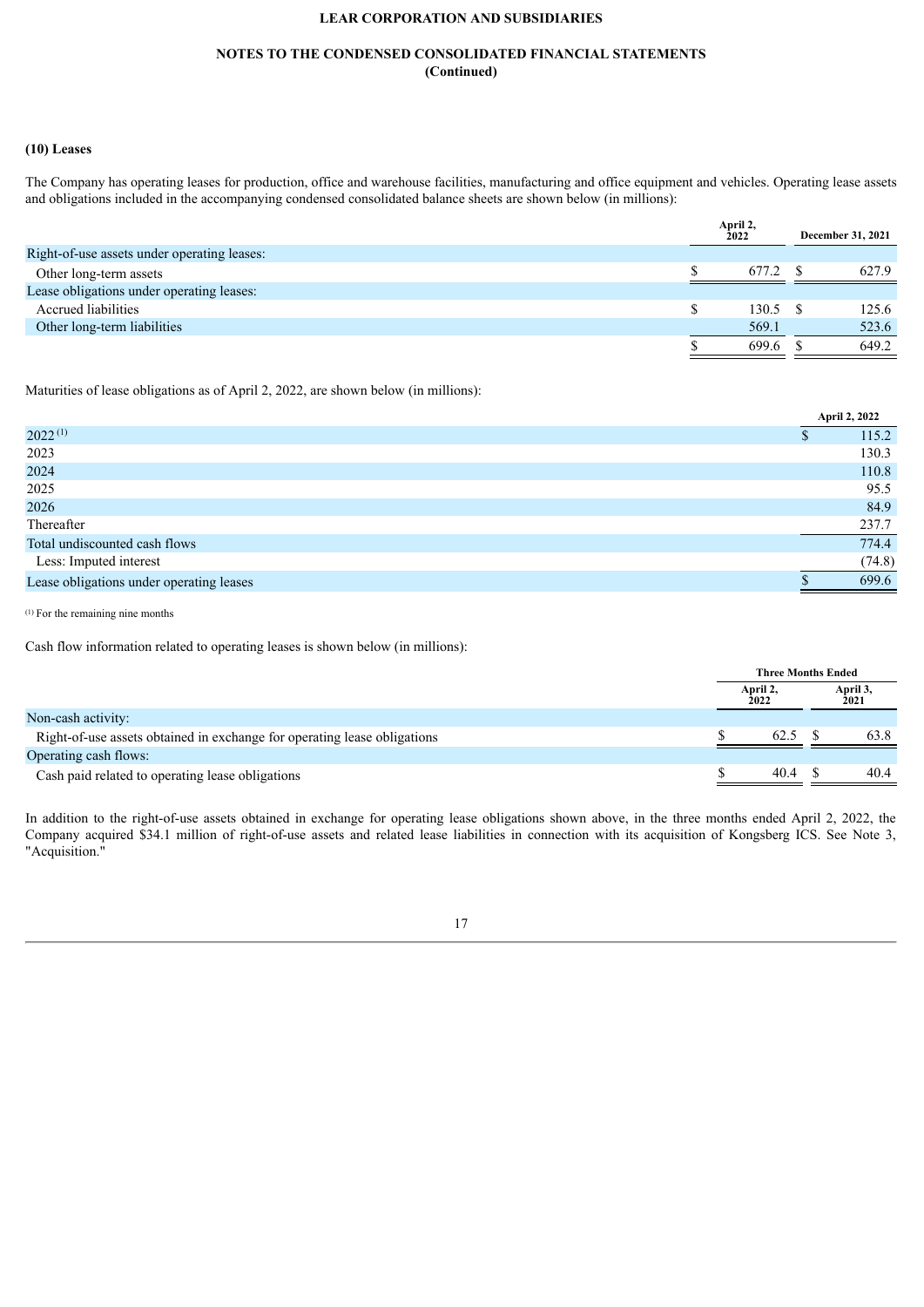## **NOTES TO THE CONDENSED CONSOLIDATED FINANCIAL STATEMENTS (Continued)**

Lease expense included in the accompanying condensed consolidated statements of comprehensive income is shown below (in millions):

|                          |  | <b>Three Months Ended</b> |                  |
|--------------------------|--|---------------------------|------------------|
|                          |  | April 2,<br>2022          | April 3,<br>2021 |
| Operating lease expense  |  | 41.4                      | <b>39.0</b>      |
| Short-term lease expense |  | 5.4                       | 4.2              |
| Variable lease expense   |  | 2.0                       | 2.2              |
| Total lease expense      |  | 48.8                      | 45.4             |
|                          |  |                           |                  |

The weighted average lease term and discount rate for operating leases are shown below:

|                                       | April 2,<br>2022 |
|---------------------------------------|------------------|
| Weighted average remaining lease term | Seven years      |
| Weighted average discount rate        | $2.9\%$          |

The Company is party to a finance lease agreement, which is not material to the accompanying condensed consolidated financial statements (Note 9, "Debt").

For further information related to the Company's leases, see Note 8, "Leases," to the consolidated financial statements included in the Company's Annual Report on Form 10-K for the year ended December 31, 2021.

## **(11) Pension and Other Postretirement Benefit Plans**

The Company sponsors defined benefit pension plans covering certain eligible employees in the United States and certain foreign countries. The Company also sponsors postretirement benefit plans (primarily for the continuation of medical benefits) covering certain eligible retirees in the United States and Canada.

## *Net Periodic Pension and Other Postretirement Benefit (Credit) Cost*

The components of the Company's net periodic pension benefit (credit) cost are shown below (in millions):

|                                    | <b>Three Months Ended</b> |                                |  |       |  |                  |  |       |  |      |  |         |
|------------------------------------|---------------------------|--------------------------------|--|-------|--|------------------|--|-------|--|------|--|---------|
|                                    |                           | <b>April 2, 2022</b>           |  |       |  | April 3, 2021    |  |       |  |      |  |         |
|                                    |                           | U.S.                           |  |       |  | Foreign          |  |       |  | U.S. |  | Foreign |
| Service cost                       |                           | $\qquad \qquad \longleftarrow$ |  | 1.0   |  | $\hspace{0.1cm}$ |  | 1.3   |  |      |  |         |
| Interest cost                      |                           | 3.9                            |  | 2.9   |  | 3.6              |  | 2.6   |  |      |  |         |
| Expected return on plan assets     |                           | (6.0)                          |  | (4.4) |  | (5.9)            |  | (4.8) |  |      |  |         |
| Amortization of actuarial loss     |                           | 0.5                            |  | 1.1   |  | 1.O              |  | 1.5   |  |      |  |         |
| Settlement loss                    |                           | 0.4                            |  | __    |  | 0.4              |  |       |  |      |  |         |
| Net periodic benefit (credit) cost |                           | (1.2)                          |  | 0.6   |  | (0.9)            |  | 0.6   |  |      |  |         |

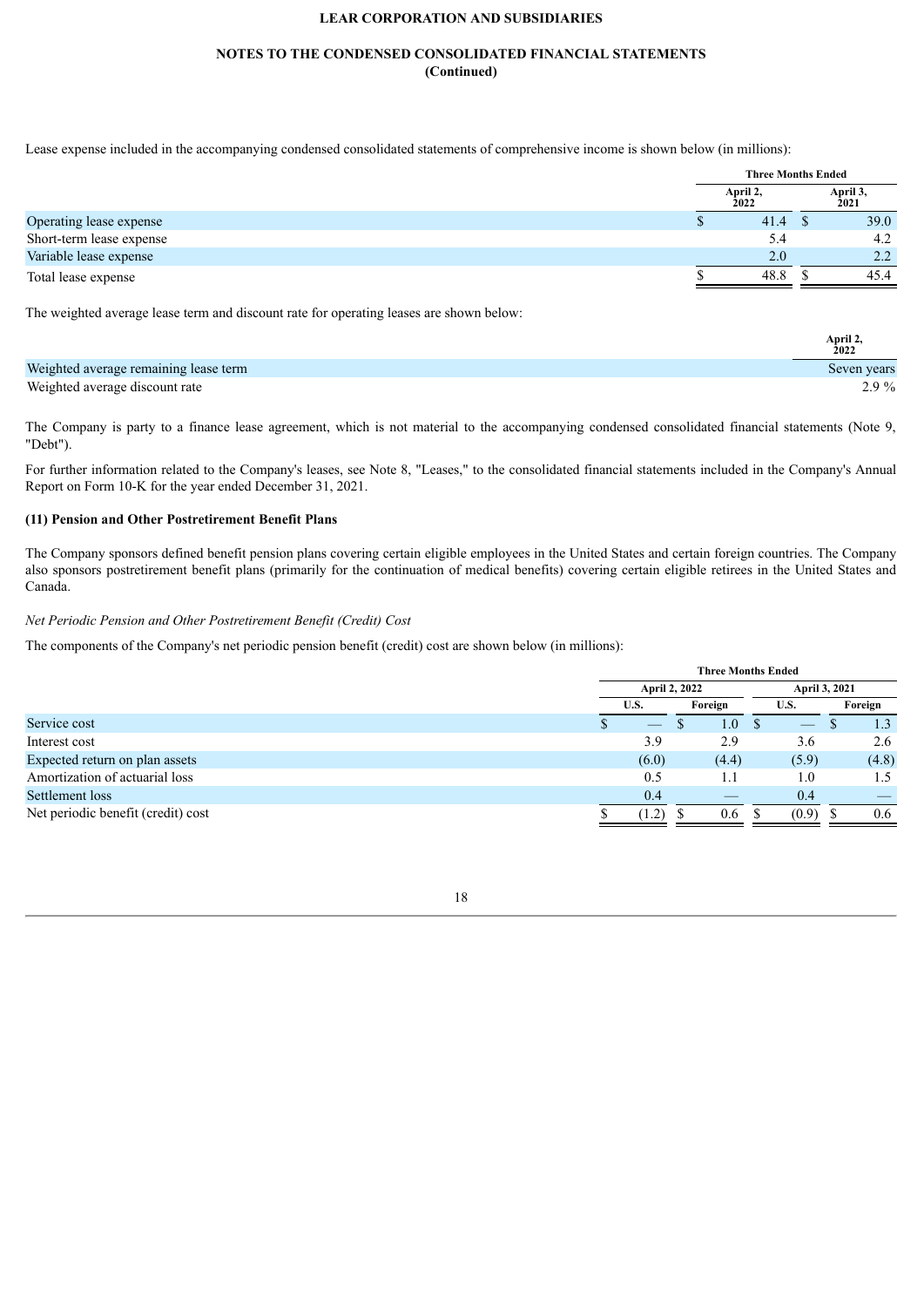## **NOTES TO THE CONDENSED CONSOLIDATED FINANCIAL STATEMENTS (Continued)**

The components of the Company's net periodic other postretirement benefit cost are shown below (in millions):

|                                | <b>Three Months Ended</b> |                 |  |                      |  |         |  |     |  |
|--------------------------------|---------------------------|-----------------|--|----------------------|--|---------|--|-----|--|
|                                | <b>April 2, 2022</b>      |                 |  | <b>April 3, 2021</b> |  |         |  |     |  |
|                                |                           | U.S.<br>Foreign |  | U.S.                 |  | Foreign |  |     |  |
| Interest cost                  |                           | 0.4             |  | 0.2                  |  | 0.3     |  | 0.2 |  |
| Amortization of actuarial gain |                           | (0.3)           |  |                      |  | (0.3)   |  | __  |  |
| Net periodic benefit cost      |                           | 0.1             |  | 0.2                  |  |         |  | 0.2 |  |

#### *Contributions*

In the three months ended April 2, 2022, employer contributions to the Company's domestic and foreign defined benefit pension plans were \$4.4 million. The Company expects contributions to its funded pension plans and benefit payments related to its unfunded pension plans to be \$5 million to \$10 million in 2022.

### **(12) Revenue Recognition**

The Company enters into contracts with its customers to provide production parts generally at the beginning of a vehicle's life cycle. Typically, these contracts do not provide for a specified quantity of products, but once entered into, the Company is often expected to fulfill its customers' purchasing requirements for the production life of the vehicle. Many of these contracts may be terminated by the Company's customers at any time. Historically, terminations of these contracts have been infrequent. The Company receives purchase orders from its customers, which provide the commercial terms for a particular production part, including price (but not quantities). Contracts may also provide for annual price reductions over the production life of the vehicle, and prices may be adjusted on an ongoing basis to reflect changes in product content/cost and other commercial factors.

Revenue is recognized at a point in time when control of the product is transferred to the customer under standard commercial terms, as the Company does not have an enforceable right to payment prior to such transfer. The amount of revenue recognized reflects the consideration that the Company expects to be entitled to in exchange for those products based on the current purchase orders, annual price reductions and ongoing price adjustments. In the first three months of 2022 and 2021, revenue recognized related to prior years represented less than 2% of consolidated net sales. The Company's customers pay for products received in accordance with payment terms that are customary within the industry. The Company's contracts with its customers do not have significant financing components.

The Company records a contract liability for advances received from its customers. As of April 2, 2022 and December 31, 2021, there were no significant contract liabilities recorded. Further, in the first three months of 2022 and 2021, there were no significant contract liabilities recognized in revenue.

Amounts billed to customers related to shipping and handling costs are included in net sales in the condensed consolidated statements of comprehensive income. Shipping and handling costs are accounted for as fulfillment costs and are included in cost of sales in the condensed consolidated statements of comprehensive income.

Taxes assessed by a governmental authority that are both imposed on and concurrent with a specific revenue-producing transaction that are collected by the Company from a customer are excluded from revenue.

A summary of the Company's revenue by reportable operating segment and geography is shown below (in millions):

|                   |                      |                |  |                  | <b>Three Months Ended</b> |  |                |  |           |  |         |
|-------------------|----------------------|----------------|--|------------------|---------------------------|--|----------------|--|-----------|--|---------|
|                   | <b>April 2, 2022</b> |                |  |                  | <b>April 3, 2021</b>      |  |                |  |           |  |         |
|                   |                      | <b>Seating</b> |  | <b>E-Systems</b> | <b>Total</b>              |  | <b>Seating</b> |  | E-Systems |  | Total   |
| North America     |                      | 1,841.9        |  | 355.9            | $2,197.8$ \$              |  | 1,668.6        |  | 342.6     |  | 2,011.2 |
| Europe and Africa |                      | 1,269.5        |  | 521.7            | 1,791.2                   |  | 1,474.7        |  | 602.3     |  | 2,077.0 |
| Asia              |                      | 662.6          |  | 367.5            | 1,030.1                   |  | 716.7          |  | 368.8     |  | 1,085.5 |
| South America     |                      | 138.5          |  | 50.8             | 189.3                     |  | 136.0          |  | 44.7      |  | 180.7   |
|                   |                      | 3,912.5        |  | 1,295.9          | 5,208.4                   |  | 3,996.0        |  | 1,358.4   |  | 5,354.4 |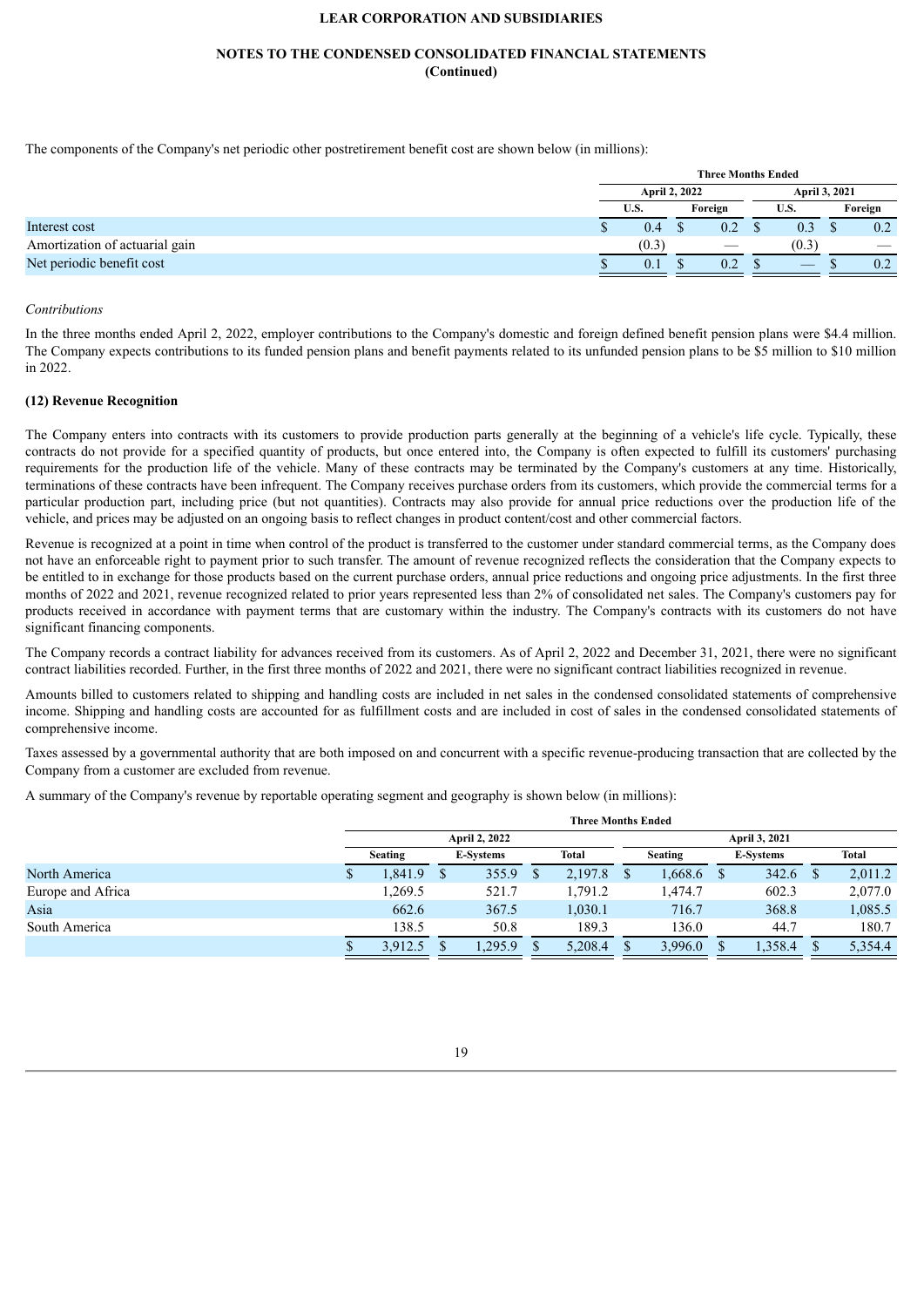## **NOTES TO THE CONDENSED CONSOLIDATED FINANCIAL STATEMENTS (Continued)**

### **(13) Other Expense, Net**

Other expense, net includes non-income related taxes, foreign exchange gains and losses, gains and losses related to certain derivative instruments and hedging activities, gains and losses on the disposal of fixed assets, the non-service cost components of net periodic benefit cost and other miscellaneous income and expense.

A summary of other expense, net is shown below (in millions):

|                    |   | <b>Three Months Ended</b> |                  |
|--------------------|---|---------------------------|------------------|
|                    |   | April 2,<br>2022          | April 3,<br>2021 |
| Other expense      | w | 30.2                      | 9.9              |
| Other income       |   | (2.9)                     | (3.6)            |
| Other expense, net |   | 27.3                      | 6.3              |

In the three months ended April 2, 2022, other expense includes net foreign currency transaction losses of \$20.0 million, including \$11.4 million related to foreign exchange rate volatility in Russia following the invasion of Ukraine. In the three months ended April 3, 2021, other expense includes net foreign currency transaction losses of \$4.2 million.

#### **(14) Income Taxes**

A summary of the provision for income taxes and the corresponding effective tax rate for the three months ended April 2, 2022 and April 3, 2021, is shown below (in millions, except effective tax rates):

|                                                         |                  | <b>Three Months Ended</b> |  |                  |  |  |
|---------------------------------------------------------|------------------|---------------------------|--|------------------|--|--|
|                                                         | April 2.<br>2022 |                           |  | April 3,<br>2021 |  |  |
| Provision for income taxes                              | 20.4             |                           |  | 58.9             |  |  |
| Pretax income before equity in net income of affiliates | 76.3             |                           |  | 278.8            |  |  |
| Effective tax rate                                      |                  | $26.7\%$                  |  | $21.1\%$         |  |  |

The Company's provision for income taxes is impacted by the level and mix of earnings among tax jurisdictions. In addition, the Company recognized discrete tax benefits on the significant items shown below (in millions):

|                                               |                  | <b>Three Months Ended</b> |
|-----------------------------------------------|------------------|---------------------------|
|                                               | April 2,<br>2022 | April 3,<br>2021          |
| Restructuring charges and various other items | 10.3             | 5.2                       |
| Valuation allowances on deferred tax assets   | 0.5              | 0.2                       |
| Share-based compensation                      |                  | 0.1                       |
|                                               | 12.0             |                           |

Excluding the items above, the effective tax rate for the first three months of 2022 and 2021 approximated the U.S. federal statutory income tax rate of 21%, adjusted for income taxes on foreign earnings, losses and remittances, valuation allowances, tax credits, income tax incentives and other permanent items.

The Company's current and future provision for income taxes is impacted by the initial recognition of and changes in valuation allowances in certain countries. The Company intends to maintain these allowances until it is more likely than not that the deferred tax assets will be realized. The Company's future provision for income taxes will include no tax benefit with respect to losses incurred and, except for certain jurisdictions, no tax expense with respect to income generated in these countries until the respective valuation allowances are eliminated. Accordingly, income taxes are impacted by changes in valuation allowances and the mix of earnings among jurisdictions. The Company evaluates the realizability of its deferred tax assets on a quarterly basis. In completing this evaluation, the Company considers all available evidence in order to determine whether, based on the weight of the evidence, a valuation allowance for its deferred tax assets is necessary. Such evidence includes historical results,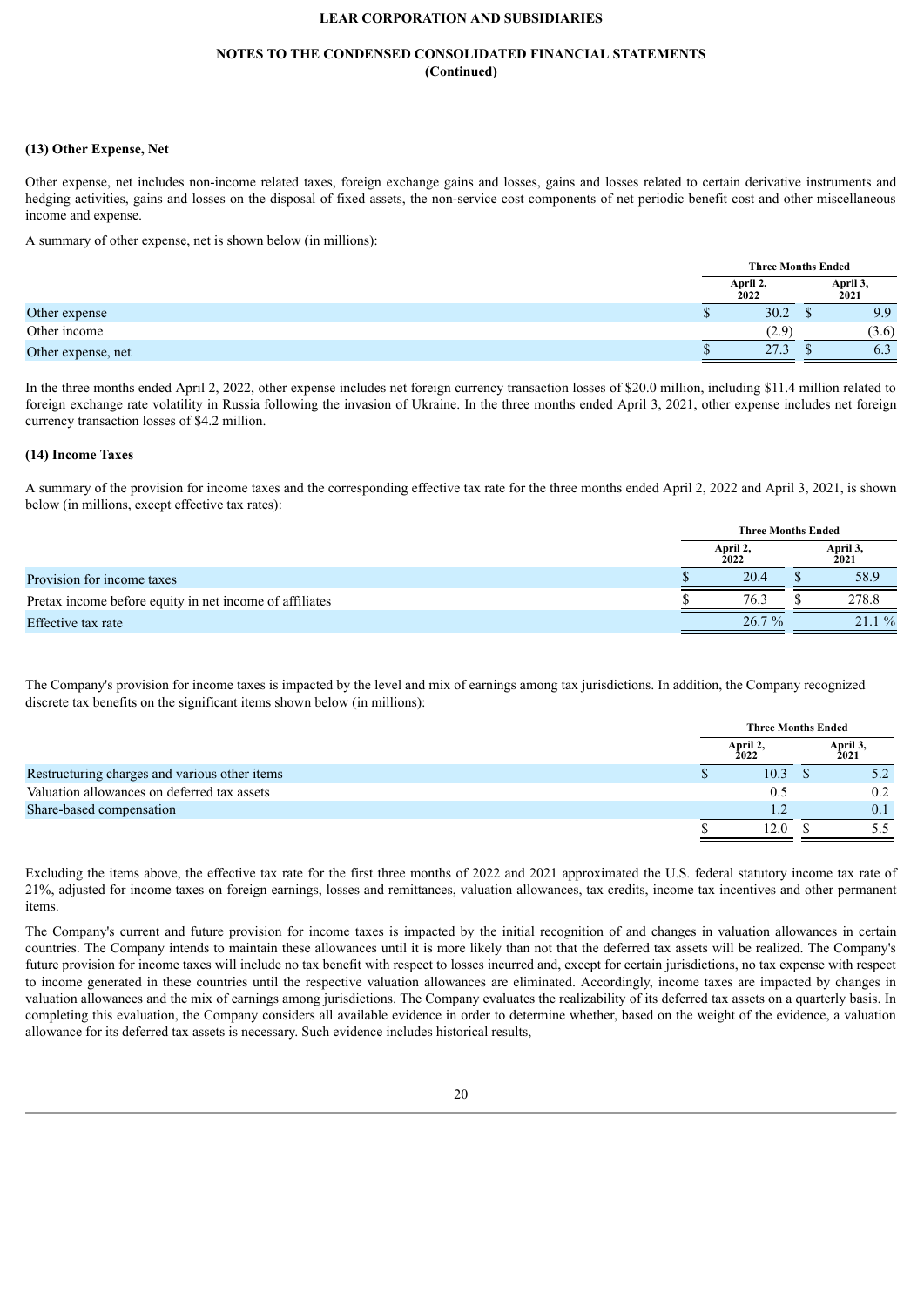### **NOTES TO THE CONDENSED CONSOLIDATED FINANCIAL STATEMENTS (Continued)**

future reversals of existing taxable temporary differences and expectations for future taxable income (exclusive of the reversal of temporary differences and carryforwards), as well as the implementation of feasible and prudent tax planning strategies. If, based on the weight of the evidence, it is more likely than not that all or a portion of the Company's deferred tax assets will not be realized, a valuation allowance is recorded. If operating results improve or decline on a continual basis in a particular jurisdiction, the Company's decision regarding the need for a valuation allowance could change, resulting in either the initial recognition or reversal of a valuation allowance in that jurisdiction, which could have a significant impact on income tax expense in the period recognized and subsequent periods. In determining the provision for income taxes for financial statement purposes, the Company makes certain estimates and judgments, which affect its evaluation of the carrying value of its deferred tax assets, as well as its calculation of certain tax liabilities.

For further information related to the Company's income taxes, see Note 9, "Income Taxes," to the consolidated financial statements included in the Company's Annual Report on Form 10-K for the year ended December 31, 2021.

## **(15) Net Income Per Share Attributable to Lear**

Basic net income per share attributable to Lear is computed by dividing net income attributable to Lear by the average number of common shares outstanding during the period. Common shares issuable upon the satisfaction of certain conditions pursuant to a contractual agreement are considered common shares outstanding and are included in the computation of basic net income per share attributable to Lear.

Diluted net income per share attributable to Lear is computed using the treasury stock method by dividing net income attributable to Lear by the average number of common shares outstanding, including the dilutive effect of common stock equivalents using the average share price during the period.

A summary of information used to compute basic and diluted net income per share attributable to Lear is shown below (in millions, except share and per share data):

|                                                   |                  | <b>Three Months Ended</b> |                  |  |
|---------------------------------------------------|------------------|---------------------------|------------------|--|
|                                                   | April 2,<br>2022 |                           | April 3,<br>2021 |  |
| Net income attributable to Lear                   |                  | 49.4                      | 203.7            |  |
|                                                   |                  |                           |                  |  |
| Average common shares outstanding                 | 59,932,030       |                           | 60,312,573       |  |
| Dilutive effect of common stock equivalents       |                  | 278,949                   | 248,286          |  |
| Average diluted shares outstanding                | 60,210,979       |                           | 60,560,859       |  |
|                                                   |                  |                           |                  |  |
| Basic net income per share attributable to Lear   |                  | 0.82                      | 3.38             |  |
|                                                   |                  |                           |                  |  |
| Diluted net income per share attributable to Lear |                  | 0.82                      | 3.36             |  |

#### **(16) Comprehensive Income and Equity**

#### *Comprehensive Income*

Comprehensive income is defined as all changes in the Company's net assets except changes resulting from transactions with stockholders. It differs from net income in that certain items recorded in equity are included in comprehensive income.

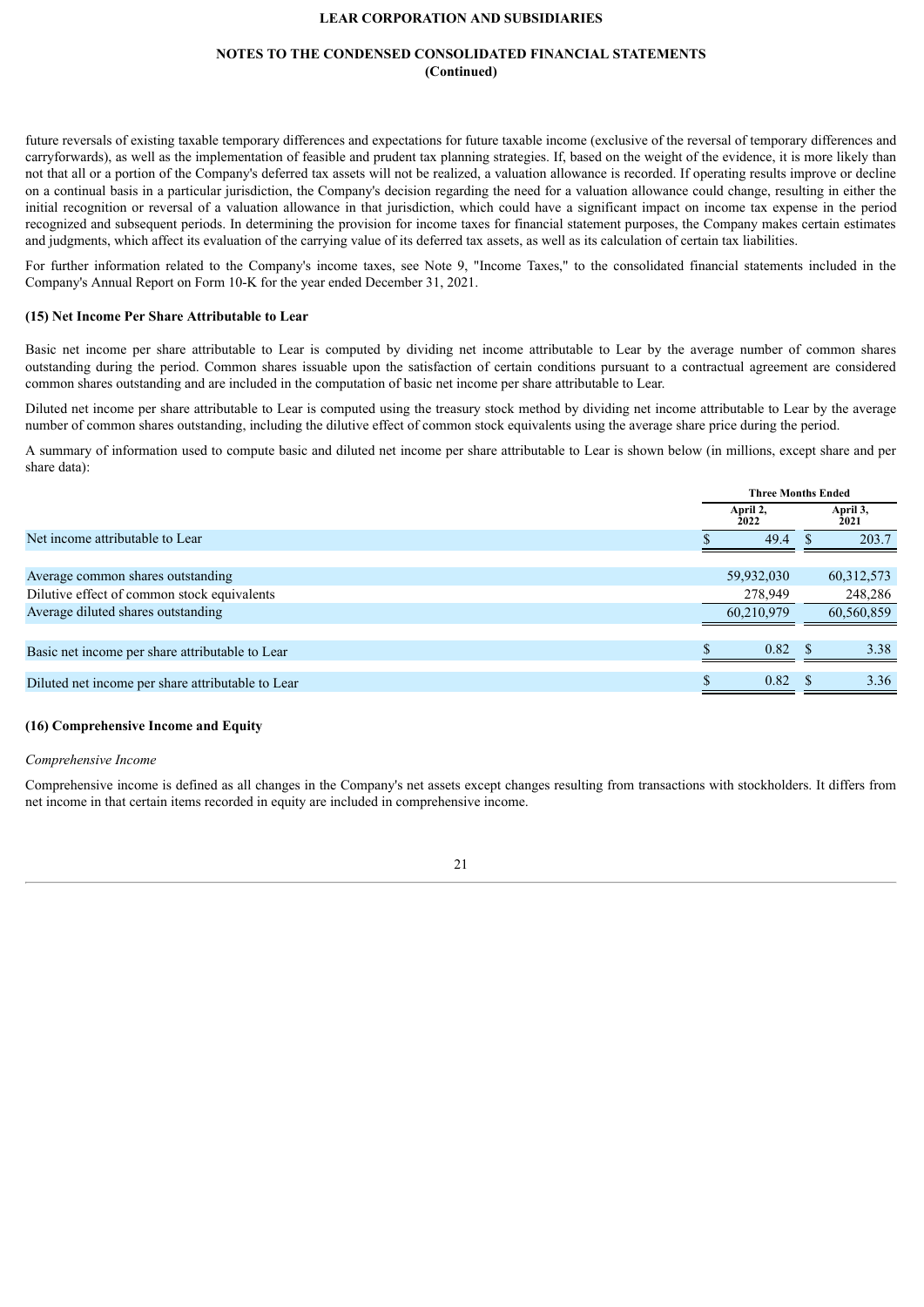## **NOTES TO THE CONDENSED CONSOLIDATED FINANCIAL STATEMENTS (Continued)**

## *Accumulated Other Comprehensive Loss*

A summary of changes, net of tax, in accumulated other comprehensive loss for the three months ended April 2, 2022, is shown below (in millions):

|                                                                                             |    | <b>Three Months Ended April</b><br>2, 2022 |
|---------------------------------------------------------------------------------------------|----|--------------------------------------------|
| Defined benefit plans:                                                                      |    |                                            |
| Balance at beginning of period                                                              | \$ | (199.4)                                    |
| Reclassification adjustments (net of tax expense of \$0.3 million)                          |    | 1.4                                        |
| Other comprehensive loss recognized during the period (net of tax impact of \$— million)    |    | (0.5)                                      |
| Balance at end of period                                                                    |    | (198.5)                                    |
| Derivative instruments and hedging:                                                         |    |                                            |
| Balance at beginning of period                                                              | S  | (18.6)                                     |
| Reclassification adjustments (net of tax benefit of \$1.4 million)                          |    | (6.6)                                      |
| Other comprehensive gain recognized during the period (net of tax expense of \$7.9 million) |    | 31.6                                       |
| Balance at end of period                                                                    |    | 6.4                                        |
| Foreign currency translation:                                                               |    |                                            |
| Balance at beginning of period                                                              | \$ | (552.2)                                    |
| Other comprehensive loss recognized during the period (net of tax expense of \$0.4 million) |    | (18.3)                                     |
| Balance at end of period                                                                    |    | (570.5)                                    |
|                                                                                             |    |                                            |
| Total accumulated other comprehensive loss                                                  | S  | (762.6)                                    |

In the three months ended April 2, 2022, foreign currency translation adjustments are primarily related to the weakening of the Euro, offset by the strengthening of the Brazilian real, relative to the U.S. dollar, and include pretax losses of \$0.5 million related to intercompany transactions for which settlement is not planned or anticipated in the foreseeable future.

In the three months ended April 2, 2022, foreign currency translation adjustments also include derivative net investment hedge gains of \$0.3 million.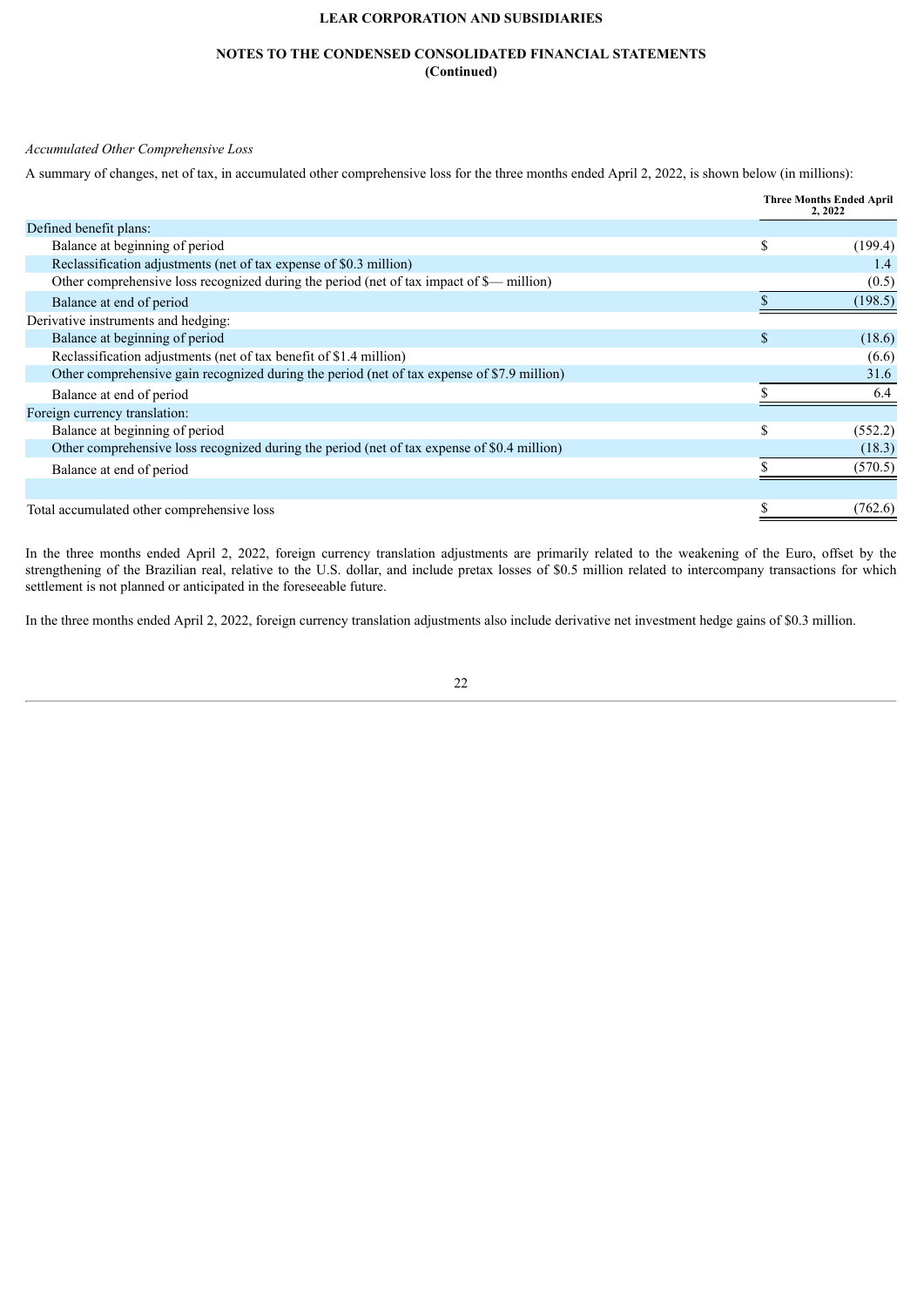## **NOTES TO THE CONDENSED CONSOLIDATED FINANCIAL STATEMENTS (Continued)**

A summary of changes, net of tax, in accumulated other comprehensive loss for the three months ended April 3, 2021, is shown below (in millions):

|                                                                                               |     | <b>Three Months Ended April</b><br>3, 2021 |
|-----------------------------------------------------------------------------------------------|-----|--------------------------------------------|
| Defined benefit plans:                                                                        |     |                                            |
| Balance at beginning of period                                                                | \$  | (276.9)                                    |
| Reclassification adjustments (net of tax expense of \$0.4 million)                            |     | 2.2                                        |
| Other comprehensive loss recognized during the period (net of tax impact of \$— million)      |     | (0.9)                                      |
| Balance at end of period                                                                      |     | (275.6)                                    |
| Derivative instruments and hedging:                                                           |     |                                            |
| Balance at beginning of period                                                                | \$. | 12.6                                       |
| Reclassification adjustments (net of tax benefit of \$1.4 million)                            |     | (5.3)                                      |
| Other comprehensive income recognized during the period (net of tax expense of \$0.7 million) |     | 2.3                                        |
| Balance at end of period                                                                      |     | 9.6                                        |
| Foreign currency translation:                                                                 |     |                                            |
| Balance at beginning of period                                                                | \$  | (440.8)                                    |
| Other comprehensive loss recognized during the period (net of tax expense of \$2.1 million)   |     | (83.6)                                     |
| Balance at end of period                                                                      |     | (524.4)                                    |
|                                                                                               |     |                                            |
| Total accumulated other comprehensive loss                                                    |     | (790.4)                                    |

In the three months ended April 3, 2021, foreign currency translation adjustments are primarily related to the weakening of the Euro, and to a lesser extent the Brazilian real, relative to the U.S. dollar, and include pretax losses of \$0.1 million related to intercompany transactions for which settlement is not planned or anticipated in the foreseeable future.

In the three months ended April 3, 2021, foreign currency translation adjustments also include derivative net investment hedge gains of \$9.9 million.

For further information regarding reclassification adjustments related to the Company's defined benefit plans, see Note 11, "Pension and Other Postretirement Benefit Plans." For further information regarding reclassification adjustments related to the Company's derivative and hedging activities, see Note 19, "Financial Instruments."

*Lear Corporation Stockholders' Equity*

#### Common Stock Share Repurchase Program

The Company may implement share repurchases through a variety of methods, including, but not limited to, open market purchases, accelerated stock repurchase programs and structured repurchase transactions. The extent to which the Company may repurchase its outstanding common stock and the timing of such repurchases will depend upon its financial condition, results of operations, capital requirements, prevailing market conditions, alternative uses of capital and other factors.

The Company has a common stock share repurchase program (the "Repurchase Program") which permits the discretionary repurchase of its common stock. Since its inception in the first quarter of 2011, the Company's Board of Directors has authorized \$6.1 billion in share repurchases under the Repurchase Program, and the Company has repurchased, in aggregate, \$4.8 billion of its outstanding common stock, at an average price of \$90.97 per share, excluding commissions and related fees. As of April 2, 2022, the Company has a remaining repurchase authorization of \$1.3 billion under the Repurchase Program, which expires on December 31, 2022.

In addition to shares repurchased under the Repurchase Program described above, the Company classifies shares withheld from the settlement of the Company's restricted stock unit and performance share awards to cover tax withholding requirements as common stock held in treasury in the condensed consolidated balance sheets.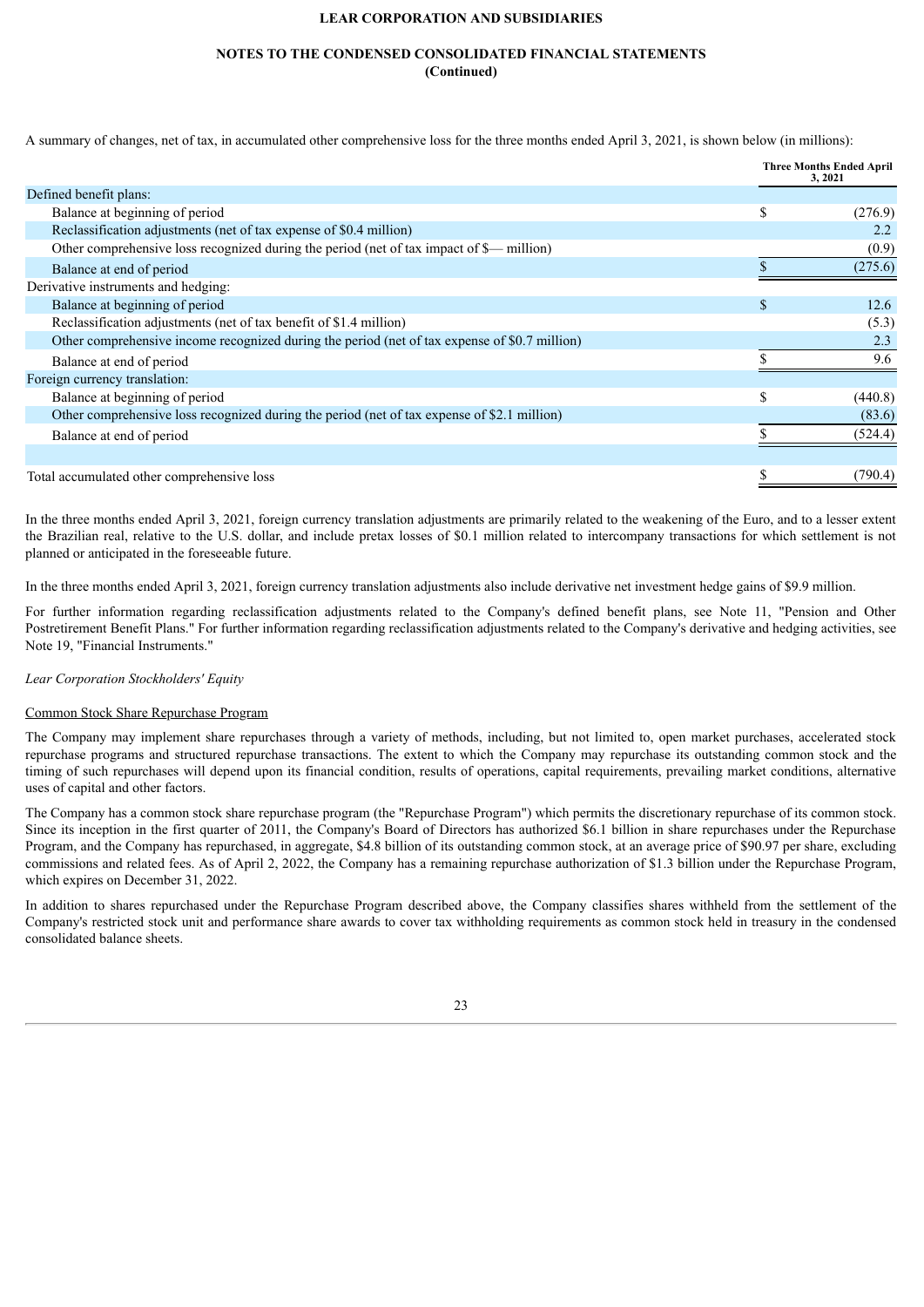## **NOTES TO THE CONDENSED CONSOLIDATED FINANCIAL STATEMENTS (Continued)**

## Quarterly Dividend

In the first three months of 2022 and 2021, the Company's Board of Directors declared quarterly cash dividends of \$0.77 and \$0.25 per share of common stock, respectively.

Dividends declared and paid are shown below (in millions):

|                    |  | <b>Three Months Ended</b> |  |                  |  |  |  |  |
|--------------------|--|---------------------------|--|------------------|--|--|--|--|
| April 2,<br>2022   |  |                           |  | April 3,<br>2021 |  |  |  |  |
| Dividends declared |  | 46.8                      |  | 15.3             |  |  |  |  |
| Dividends paid     |  | 47 4                      |  | 157              |  |  |  |  |

Dividends payable on common shares to be distributed under the Company's stock-based compensation program will be paid when such common shares are distributed.

### **(17) Legal and Other Contingencies**

As of April 2, 2022 and December 31, 2021, the Company had recorded reserves for pending legal disputes, including commercial disputes, and other legal matters of \$21.1 million and \$19.5 million, respectively. Such reserves reflect amounts recognized in accordance with GAAP and typically exclude the cost of legal representation. Product liability and warranty reserves are recorded separately from legal reserves, as described below.

#### *Commercial Disputes*

The Company is involved from time to time in legal proceedings and claims related to commercial or contractual disputes with its customers, suppliers and competitors. These disputes vary in nature and are usually resolved by negotiations between the parties.

#### *Product Liability and Warranty Matters*

In the event that use of the Company's products results in, or is alleged to result in, bodily injury and/or property damage or other losses, the Company may be subject to product liability lawsuits and other claims. Such lawsuits generally seek compensatory damages, punitive damages and attorneys' fees and costs. In addition, if any of the Company's products are, or are alleged to be, defective, the Company may be required or requested by its customers to participate in a recall or other corrective action involving such products. Certain of the Company's customers have asserted claims against the Company for costs related to recalls or other corrective actions involving its products. The Company can provide no assurances that it will not experience material claims in the future or that it will not incur significant costs to defend such claims.

To a lesser extent, the Company is a party to agreements with certain of its customers, whereby these customers may pursue claims against the Company for contribution of all or a portion of the amounts sought in connection with product liability and warranty claims.

In certain instances, allegedly defective products may be supplied by Tier 2 suppliers. The Company may seek recovery from its suppliers of materials or services included within the Company's products that are associated with product liability and warranty claims. The Company carries insurance for certain legal matters, including product liability claims, but such coverage may be limited. The Company does not maintain insurance for product warranty or recall matters.

The Company records product warranty reserves when liability is probable and related amounts are reasonably estimable.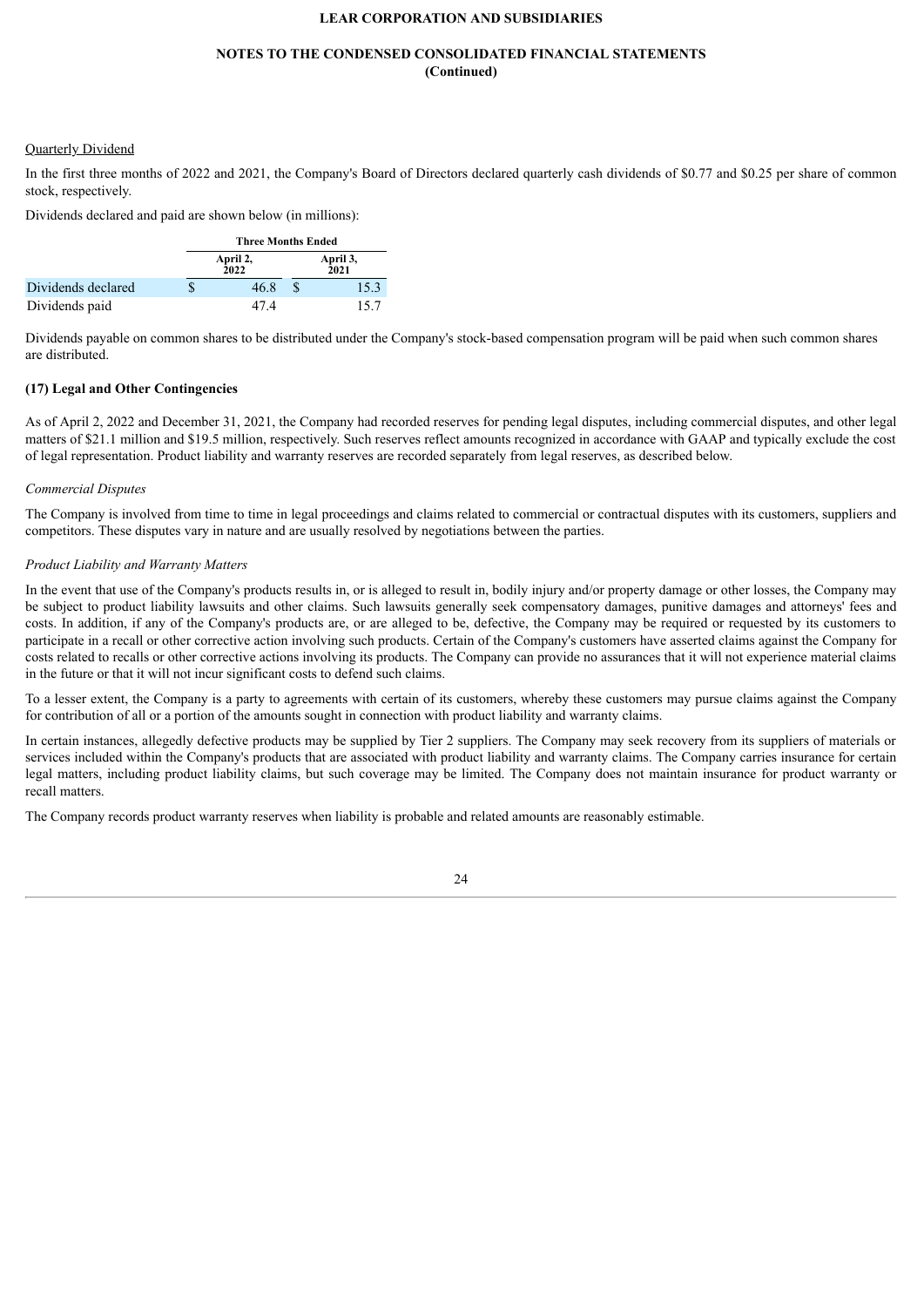#### **NOTES TO THE CONDENSED CONSOLIDATED FINANCIAL STATEMENTS (Continued)**

A summary of the changes in reserves for product liability and warranty claims for the three months ended April 2, 2022, is shown below (in millions):

| Balance at January 1, 2022                    | 46.0  |
|-----------------------------------------------|-------|
| Expense, net (including changes in estimates) | 34    |
| <b>Settlements</b>                            | (6.6) |
| Foreign currency translation and other        | (0.7) |
| Balance at April 2, 2022                      | 42.   |

#### *Environmental Matters*

The Company is subject to local, state, federal and foreign laws, regulations and ordinances which govern activities or operations that may have adverse environmental effects and which impose liability for clean-up costs resulting from past spills, disposals or other releases of hazardous wastes and environmental compliance. The Company's policy is to comply with all applicable environmental laws and to maintain an environmental management program based on ISO 14001 to ensure compliance with this standard. However, the Company currently is, has been and in the future may become the subject of formal or informal enforcement actions or procedures.

As of April 2, 2022 and December 31, 2021, the Company had recorded environmental reserves of \$8.0 million. The Company does not believe that the environmental liabilities associated with its current and former properties will have a material adverse impact on its business, financial condition, results of operations or cash flows; however, no assurances can be given in this regard.

### *Other Matters*

The Company is involved from time to time in various other legal proceedings and claims, including, without limitation, intellectual property matters, tax claims and employment matters. Although the outcome of any legal matter cannot be predicted with certainty, the Company does not believe that any of the other legal proceedings or claims in which the Company is currently involved, either individually or in the aggregate, will have a material adverse impact on its business, financial condition, results of operations or cash flows. However, no assurances can be given in this regard.

Although the Company records reserves for legal disputes, product liability and warranty claims and environmental and other matters in accordance with GAAP, the ultimate outcomes of these matters are inherently uncertain. Actual results may differ significantly from current estimates.

### **(18) Segment Reporting**

The Company is organized under two reportable operating segments: Seating, which consists of the design, development, engineering and manufacture of complete seat systems, seat subsystems and key seat components, and E-Systems, which consists of the design, development, engineering and manufacture of complete electrical distribution and connection systems and electronic systems. Key components in the Company's complete seat system and subsystem solutions are advanced comfort, wellness and safety offerings (including massage, lumbar, seat heat and ventilation), as well as configurable seating product technologies. All of these products are compatible with traditional internal combustion engine ("ICE") architectures and the full range of hybrid, plug-in hybrid and battery electric architectures (collectively, "electrified powertrains"). Key seat component product offerings include seat trim covers, surface materials such as leather and fabric, seat mechanisms, seat foam and headrests. Key components in the Company's electrical distribution and connection systems portfolio include wire harnesses, terminals and connectors, and engineered components for both ICE architectures and electrified powertrains that require management of higher voltage and power. Key components in the Company's electronic systems portfolio include body domain control modules and products specific to electrification and connectivity. Electrification products include on-board battery chargers, power conversion modules, high voltage battery management systems and high voltage power distribution systems. Connectivity products include telematics control units ("TCU") and gateway modules to manage both wired and wireless networks and data in vehicles. In addition to electronic modules, the Company offers software that includes cybersecurity, advanced vehicle positioning for automated and autonomous driving applications and full capabilities in both dedicated short-range communication and cellular protocols for vehicle connectivity. The Company's software offerings include embedded control software and cloud and mobile device-based software and services. The other category includes unallocated costs related to corporate headquarters, regional headquarters and the elimination of intercompany activities, none of which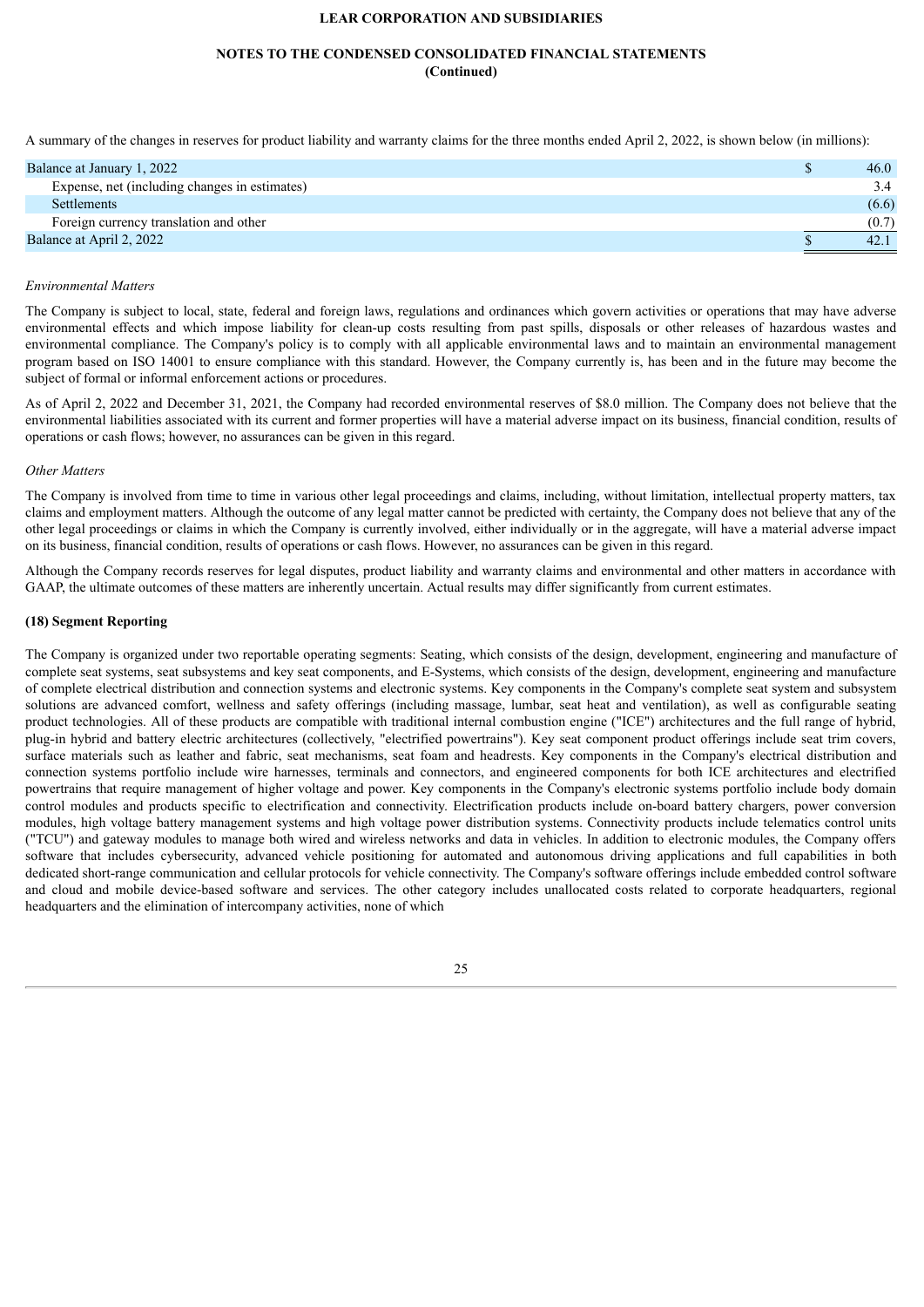### **NOTES TO THE CONDENSED CONSOLIDATED FINANCIAL STATEMENTS (Continued)**

meets the requirements for being classified as an operating segment. Corporate and regional headquarters costs include various support functions, such as information technology, advanced research and development, corporate finance, legal, executive administration and human resources.

Each of the Company's operating segments reports its results from operations and makes its requests for capital expenditures directly to the chief operating decision maker. The economic performance of each operating segment is driven primarily by automotive production volumes in the geographic regions in which it operates, as well as by the success of the vehicle platforms for which it supplies products. Also, each operating segment operates in the competitive Tier 1 automotive supplier environment and is continually working with its customers to manage costs and improve quality. The Company's production processes generally make use of hourly labor, dedicated facilities, sequential manufacturing and assembly processes and commodity raw materials.

The Company evaluates the performance of its operating segments based primarily on (i) revenues from external customers, (ii) pretax income before equity in net income of affiliates, interest expense and other expense, net ("segment earnings") and (iii) cash flows, being defined as segment earnings less capital expenditures plus depreciation and amortization.

A summary of revenues from external customers and other financial information by reportable operating segment is shown below (in millions):

|                                  | Three Months Ended April 2, 2022 |         |  |         |                  |                          |       |          |              |  |
|----------------------------------|----------------------------------|---------|--|---------|------------------|--------------------------|-------|----------|--------------|--|
|                                  | Seating                          |         |  |         | <b>E-Systems</b> |                          | Other |          | Consolidated |  |
| Revenues from external customers |                                  | 3,912.5 |  | 1,295.9 |                  | $\overline{\phantom{0}}$ |       | 5,208.4  |              |  |
| Segment earnings <sup>(1)</sup>  |                                  | 200.1   |  | 15.9    |                  | (87.5)                   |       | 128.5    |              |  |
| Depreciation and amortization    |                                  | 92.8    |  | 46.2    |                  | 4.4                      |       | 143.4    |              |  |
| Capital expenditures             |                                  | 77.1    |  | 46.1    |                  |                          |       | 130.3    |              |  |
| Total assets                     |                                  | 7.975.0 |  | 3.631.7 |                  | 2,120.6                  |       | 13.727.3 |              |  |

|                                  | Three Months Ended April 3, 2021 |  |           |  |                          |  |              |  |  |
|----------------------------------|----------------------------------|--|-----------|--|--------------------------|--|--------------|--|--|
|                                  | <b>Seating</b>                   |  | E-Systems |  | Other                    |  | Consolidated |  |  |
| Revenues from external customers | 3.996.0                          |  | 1,358.4   |  | $\overline{\phantom{m}}$ |  | 5,354.4      |  |  |
| Segment earnings <sup>(1)</sup>  | 292.0                            |  | 89.3      |  | (73.9)                   |  | 307.4        |  |  |
| Depreciation and amortization    | 90.4                             |  | 46.6      |  | 3.8                      |  | 140.8        |  |  |
| Capital expenditures             | 63.0                             |  | 43.2      |  | 6.7                      |  | 112.9        |  |  |
| Total assets                     | 7,761.2                          |  | 3.493.6   |  | 2.167.7                  |  | 13.422.5     |  |  |

<sup>(1)</sup> See definition above

For the three months ended April 2, 2022, segment earnings include restructuring charges of \$16.6 million and \$13.3 million in the Seating and E-Systems segments, respectively. The Company expects to incur approximately \$11 million and \$15 million of additional restructuring costs in the Seating and E-Systems segments, respectively, related to activities initiated as of April 2, 2022, and expects that the components of such costs will be consistent with its historical experience.

For the three months ended April 3, 2021, segment earnings include restructuring charges of \$12.8 million, \$4.7 million and \$4.2 million in the Seating and E-Systems segments and in the other category, respectively.

For further information, see Note 4, "Restructuring."

A reconciliation of segment earnings to consolidated income before provision for income taxes and equity in net income of affiliates is shown below (in millions):

|                                                                                              | <b>Three Months Ended</b> |                  |  |                  |
|----------------------------------------------------------------------------------------------|---------------------------|------------------|--|------------------|
|                                                                                              |                           | April 2,<br>2022 |  | April 3,<br>2021 |
| Segment earnings                                                                             |                           | 128.5            |  | 307.4            |
| Interest expense                                                                             |                           | 24.9             |  | 22.3             |
| Other expense, net                                                                           |                           | 27.3             |  | 6.3              |
| Consolidated income before provision for income taxes and equity in net income of affiliates |                           | 76.3             |  | 278.8            |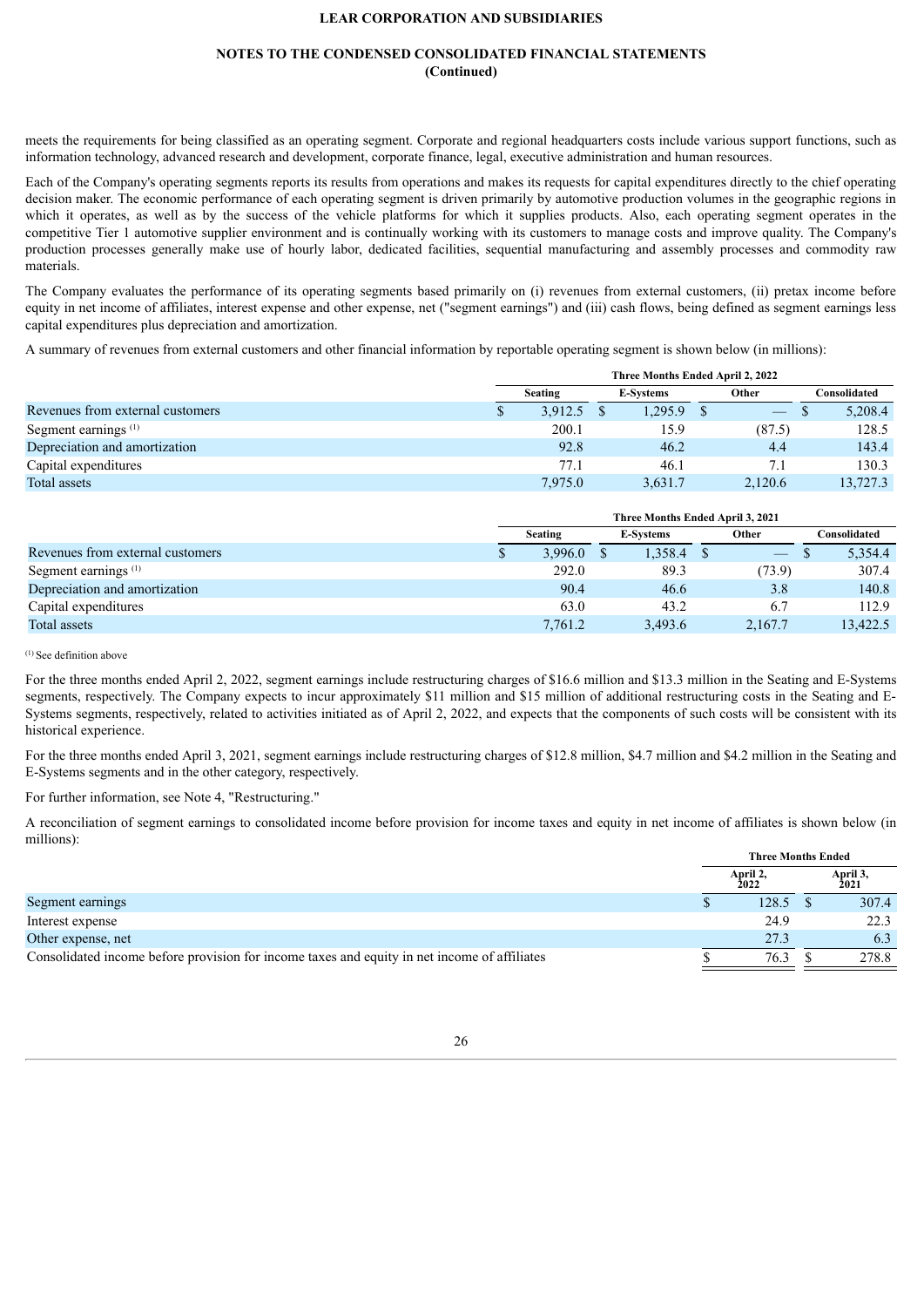## **NOTES TO THE CONDENSED CONSOLIDATED FINANCIAL STATEMENTS (Continued)**

### **(19) Financial Instruments**

#### *Debt Instruments*

The carrying values of the Notes vary from their fair values. The fair values of the Notes were determined by reference to the quoted market prices of these securities (Level 2 input based on the GAAP fair value hierarchy). The estimated fair value, as well as the carrying value, of the Company's debt instruments are shown below (in millions):

|                                    | April 2,<br>2022 | December 31,<br>2021 |         |  |
|------------------------------------|------------------|----------------------|---------|--|
| Estimated aggregate fair value (1) | 2,530.1          |                      | 2,868.6 |  |
| Aggregate carrying value $(1)(2)$  | 2.600.0          |                      | 2,600.0 |  |

Excludes "other" debt. (1)

 $(2)$  Excludes the impact of unamortized debt issuance costs and unamortized original issue premium (discount).

#### *Cash, Cash Equivalents and Restricted Cash*

The Company has cash on deposit that is legally restricted as to use or withdrawal. A reconciliation of cash, cash equivalents and restricted cash included in the accompanying condensed consolidated balance sheets and the accompanying condensed consolidated statements of cash flows is shown below (in millions):

|                                                    | April 2,<br>2022 |         | April 3,<br>2021 |  |
|----------------------------------------------------|------------------|---------|------------------|--|
| Balance sheet:                                     |                  |         |                  |  |
| Cash and cash equivalents                          |                  | 1.162.0 | 1.375.4          |  |
| Restricted cash included in other current assets   |                  |         | 1.5              |  |
| Restricted cash included in other long-term assets |                  | 2.8     | 1.6              |  |
| Statement of cash flows:                           |                  |         |                  |  |
| Cash, cash equivalents and restricted cash         |                  | 1,164.8 | 1,378.5          |  |
|                                                    |                  |         |                  |  |

#### *Accounts Receivable*

The Company's allowance for credit losses on financial assets measured at amortized cost, primarily accounts receivable, reflects management's estimate of credit losses over the remaining expected life of such assets, measured primarily using historical experience, as well as current conditions and forecasts that affect the collectability of the reported amount. Expected credit losses for newly recognized financial assets, as well as changes to expected credit losses during the period, are recognized in earnings. The Company also considers geographic and segment specific risk factors in the development of expected credit losses. As of April 2, 2022 and December 31, 2021, accounts receivable are reflected net of reserves of \$32.7 million and \$35.5 million, respectively. Changes in expected credit losses were not significant in the first three months of 2022.

### *Marketable Equity Securities*

Marketable equity securities, which the Company accounts for under the fair value option, are included in the accompanying condensed consolidated balance sheets as shown below (in millions):

|                        |     | April 2,<br><b>2022</b> | December 31.<br>2021 |
|------------------------|-----|-------------------------|----------------------|
| Current assets         | ω   | .8 <sub>1</sub>         | $\sim\,$             |
| Other long-term assets |     | 56.5                    | 58.8                 |
|                        | . . | 58.3                    | $\sim$<br>02.3       |

Unrealized gains and losses arising from changes in the fair value of the marketable equity securities are recognized in other expense, net in the condensed consolidated statements of comprehensive income. The fair value of the marketable equity securities is determined by reference to quoted market prices in active markets (Level 1 input based on the GAAP fair value hierarchy).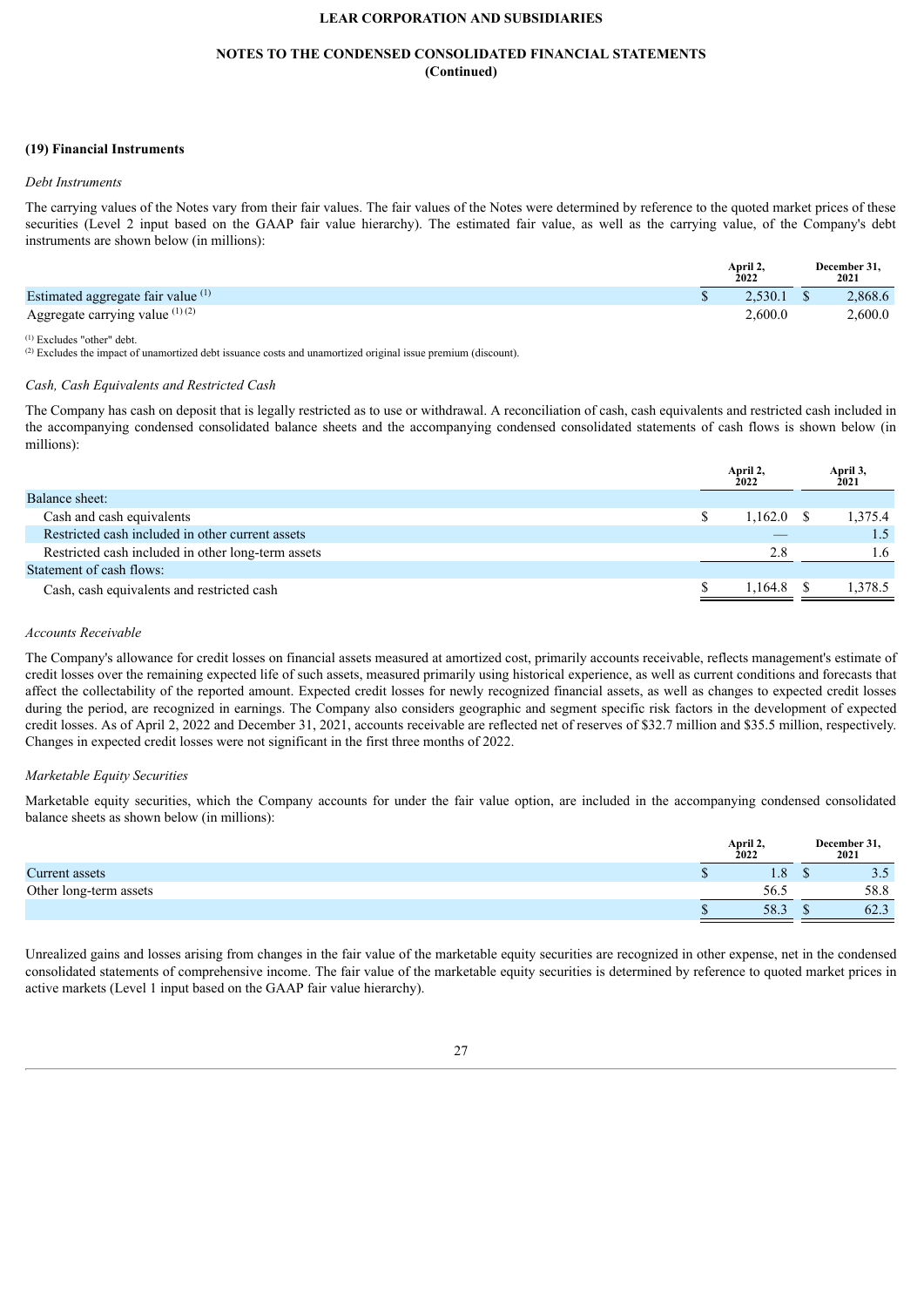## **NOTES TO THE CONDENSED CONSOLIDATED FINANCIAL STATEMENTS (Continued)**

#### *Equity Securities Without Readily Determinable Fair Values*

As of April 2, 2022 and December 31, 2021, investments in equity securities without readily determinable fair values of \$18.2 million and \$15.4 million, respectively, are included in other long-term assets in the accompanying condensed consolidated balance sheets. Such investments are valued at cost, less cumulative impairments of \$10.0 million.

#### *Derivative Instruments and Hedging Activities*

The Company has used derivative financial instruments, including forwards, futures, options, swaps and other derivative contracts to reduce the effects of fluctuations in foreign exchange rates and interest rates and the resulting variability of the Company's operating results. The Company is not a party to leveraged derivatives. The Company's derivative financial instruments are subject to master netting arrangements that provide for the net settlement of contracts, by counterparty, in the event of default or termination. On the date that a derivative contract for a hedge instrument is entered into, the Company designates the derivative as either (1) a hedge of the exposure to changes in the fair value of a recognized asset or liability or of an unrecognized firm commitment (a fair value hedge), (2) a hedge of the exposure of a forecasted transaction or of the variability in the cash flows of a recognized asset or liability (a cash flow hedge), (3) a hedge of a net investment in a foreign operation (a net investment hedge) or (4) a contract not designated as a hedge instrument.

For a fair value hedge, the change in the fair value of the derivative is recorded in earnings and reflected in the condensed consolidated statements of comprehensive income on the same line as the gain or loss on the hedged item attributable to the hedged risk. For a cash flow hedge, the change in the fair value of the derivative is recorded in accumulated other comprehensive loss in the condensed consolidated balance sheets. When the underlying hedged transaction is realized, the gain or loss included in accumulated other comprehensive loss is recorded in earnings and reflected in the condensed consolidated statements of comprehensive income on the same line as the gain or loss on the hedged item attributable to the hedged risk. For a net investment hedge, the change in the fair value of the derivative is recorded in cumulative translation adjustment, which is a component of accumulated other comprehensive loss in the condensed consolidated balance sheets. When the related currency translation adjustment is required to be reclassified, usually upon the sale or liquidation of the investment, the gain or loss included in accumulated other comprehensive loss is recorded in earnings and reflected in other expense, net in the condensed consolidated statements of comprehensive income. Changes in the fair value of contracts not designated as hedge instruments are recorded in earnings and reflected in other expense, net in the condensed consolidated statements of comprehensive income. Cash flows attributable to derivatives used to manage foreign currency risks are classified on the same line as the hedged item attributable to the hedged risk in the condensed consolidated statements of cash flows. Upon settlement, cash flows attributable to derivatives designated as net investment hedges are classified as investing activities in the condensed consolidated statements of cash flows. Cash flows attributable to forward starting interest rate swaps are classified as financing activities in the condensed consolidated statements of cash flows.

The Company formally documents its hedge relationships, including the identification of the hedge instruments and the related hedged items, as well as its risk management objectives and strategies for undertaking the hedge transaction. Derivatives are recorded at fair value in other current and long-term assets and other current and long-term liabilities in the condensed consolidated balance sheets. The Company also formally assesses whether a derivative used in a hedge transaction is highly effective in offsetting changes in either the fair value or the cash flows of the hedged item. When it is determined that a hedged transaction is no longer probable to occur, the Company discontinues hedge accounting.

#### Foreign Exchange

The Company uses forwards, swaps and other derivative contracts to reduce the effects of fluctuations in foreign exchange rates on known foreign currency exposures. Gains and losses on the derivative instruments are intended to offset gains and losses on the hedged transaction in an effort to reduce exposure to fluctuations in foreign exchange rates. The principal currencies hedged by the Company include the Mexican peso, various European currencies, the Chinese renminbi, the Japanese yen, the Philippine peso and the Thai baht.

Foreign currency derivative contracts not designated as hedging instruments consist principally of hedges of cash transactions, intercompany loans and certain other balance sheet exposures.

### Net Investment Hedges

The Company uses cross-currency interest rate swaps, which are designated as net investment hedges of the foreign currency rate exposure of its investment in certain Euro-denominated subsidiaries. In the three months ended April 2, 2022 and April 3,

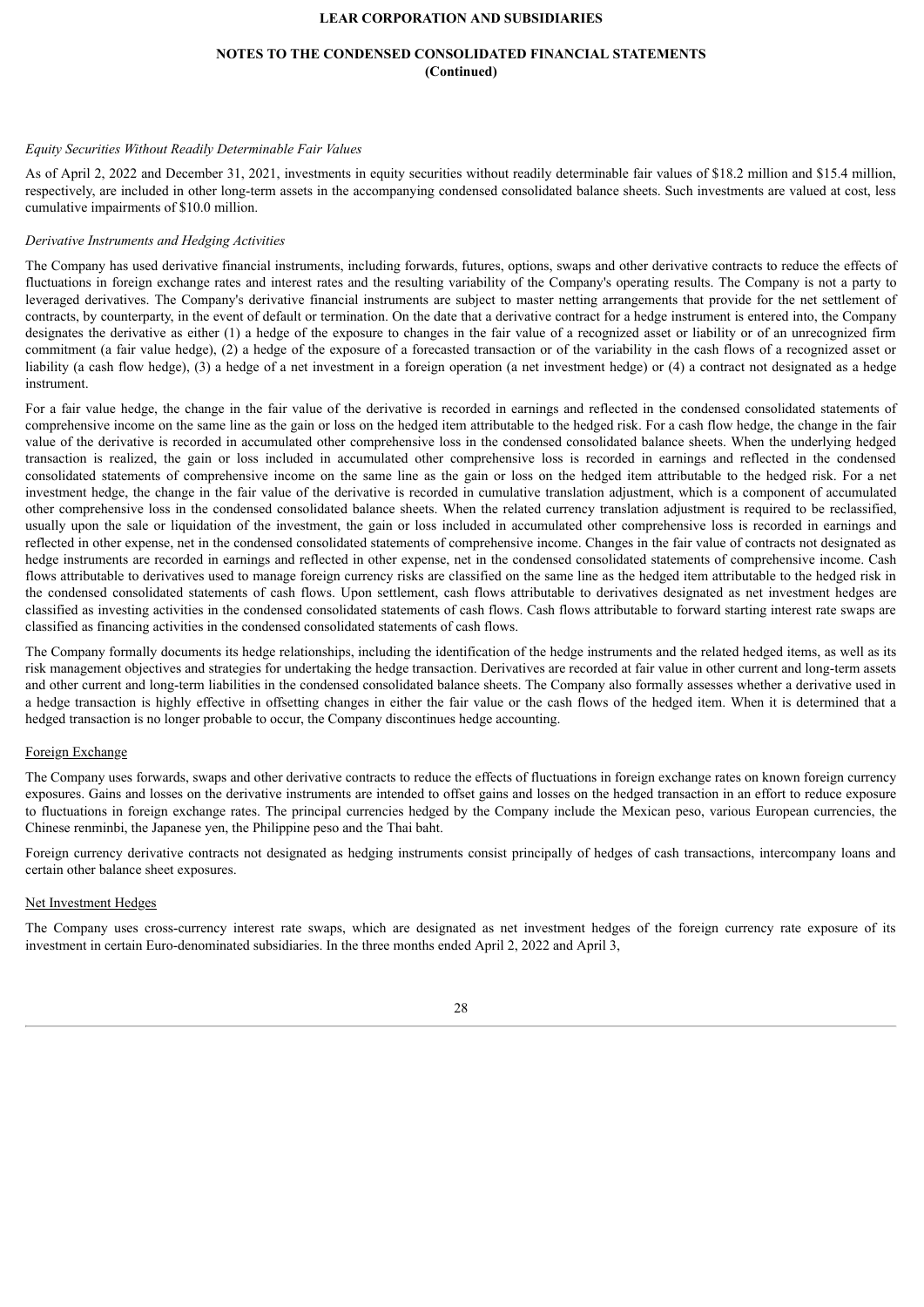## **NOTES TO THE CONDENSED CONSOLIDATED FINANCIAL STATEMENTS (Continued)**

2021, contra interest expense on net investment hedges of \$1.6 million is included in interest expense in the accompanying condensed consolidated statements of comprehensive income.

## Balance Sheet Classification

The notional amount, estimated aggregate fair value and related balance sheet classification of the Company's foreign currency and net investment hedge contracts are shown below (in millions, except for maturities):

|                                                                                 | April 2,<br>2022 |         |               | December 31,<br>2021 |  |
|---------------------------------------------------------------------------------|------------------|---------|---------------|----------------------|--|
| Fair value of foreign currency contracts designated as cash flow hedges:        |                  |         |               |                      |  |
| Other current assets                                                            | \$               | 37.3    | -S            | 19.4                 |  |
| Other long-term assets                                                          |                  | 8.1     |               | 0.1                  |  |
| Other current liabilities                                                       |                  | (6.8)   |               | (10.1)               |  |
| Other long-term liabilities                                                     |                  | (1.1)   |               | (2.8)                |  |
|                                                                                 |                  | 37.5    |               | 6.6                  |  |
| Notional amount                                                                 | \$.              | 1,146.1 | $\mathbf{s}$  | 1,077.6              |  |
| Outstanding maturities in months, not to exceed                                 |                  | 24      |               | 23                   |  |
| Fair value of derivatives designated as net investment hedges:                  |                  |         |               |                      |  |
| Other current liabilities                                                       | \$               |         | S             | (3.2)                |  |
| Other long-term liabilities                                                     |                  | (4.4)   |               | (1.6)                |  |
|                                                                                 |                  | (4.4)   |               | (4.8)                |  |
| Notional amount                                                                 | \$               | 300.0   | $\mathbf{\$}$ | 300.0                |  |
| Outstanding maturities in months, not to exceed                                 |                  | 48      |               | 33                   |  |
| Fair value of foreign currency contracts not designated as hedging instruments: |                  |         |               |                      |  |
| Other current assets                                                            | \$               | 1.1     | \$            | 2.2                  |  |
| Other current liabilities                                                       |                  | (4.1)   |               | (3.3)                |  |
|                                                                                 |                  | (3.0)   |               | (1.1)                |  |
| Notional amount                                                                 | $\mathcal{S}$    | 559.7   | <sup>S</sup>  | 445.5                |  |
| Outstanding maturities in months, not to exceed                                 |                  | 9       |               | 12                   |  |
| Total fair value                                                                |                  | 30.1    | S             | 0.7                  |  |
| Total notional amount                                                           |                  | 2,005.8 |               | 1,823.1              |  |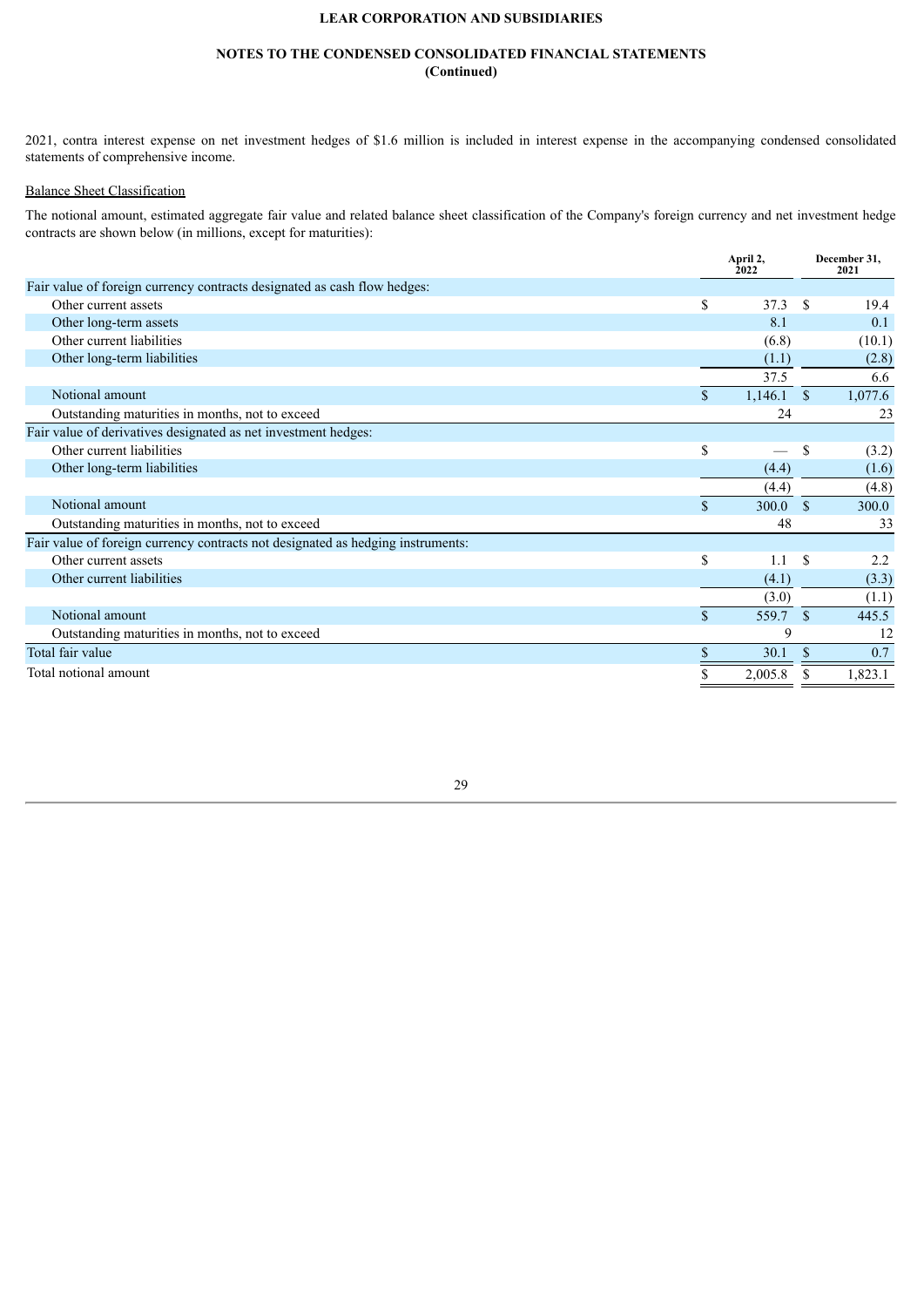## **NOTES TO THE CONDENSED CONSOLIDATED FINANCIAL STATEMENTS (Continued)**

## Accumulated Other Comprehensive Loss — Derivative Instruments and Hedging

Pretax amounts related to foreign currency and net investment hedge contracts that were recognized in and reclassified from accumulated other comprehensive loss are shown below (in millions):

|                                                                           |    | <b>Three Months Ended</b> |                  |       |  |
|---------------------------------------------------------------------------|----|---------------------------|------------------|-------|--|
|                                                                           |    | April 2,<br>2022          | April 3,<br>2021 |       |  |
| Gains recognized in accumulated other comprehensive loss:                 |    |                           |                  |       |  |
| Foreign currency contracts                                                | \$ | 39.5                      | -S               | 3.0   |  |
| Net investment hedge contracts                                            |    | 0.3                       |                  | 9.9   |  |
|                                                                           |    | 39.8                      |                  | 12.9  |  |
| (Gains) losses reclassified from accumulated other comprehensive loss to: |    |                           |                  |       |  |
| Net sales                                                                 |    | (1.6)                     |                  | 0.2   |  |
| Cost of sales                                                             |    | (7.0)                     |                  | (7.5) |  |
| Interest expense                                                          |    | 0.6                       |                  | 0.6   |  |
|                                                                           |    | (8.0)                     |                  | (6.7) |  |
| Comprehensive income                                                      |    | 31.8                      |                  | 6.2   |  |
|                                                                           |    |                           |                  |       |  |

As of April 2, 2022 and December 31, 2021, pretax net gains (losses) of \$15.7 million and (\$16.1) million, respectively, related to the Company's derivative instruments and hedging activities were recorded in accumulated other comprehensive loss.

During the next twelve-month period, net gains (losses) expected to be reclassified into earnings are shown below (in millions):

| Foreign currency contracts   | 30.5  |
|------------------------------|-------|
| Interest rate swap contracts | (2.4) |
| Total                        | 28.   |

Such gains and losses will be reclassified at the time that the underlying hedged transactions are realized.

## *Fair Value Measurements*

GAAP provides that fair value is an exit price, defined as a market-based measurement that represents the amount that would be received to sell an asset or paid to transfer a liability in an orderly transaction between market participants. Fair value measurements are based on one or more of the following three valuation techniques:

- *Market:* This approach uses prices and other relevant information generated by market transactions involving identical or comparable assets or liabilities.
- *Income*: This approach uses valuation techniques to convert future amounts to a single present value amount based on current market expectations.
- *Cost:* This approach is based on the amount that would be required to replace the service capacity of an asset (replacement cost).

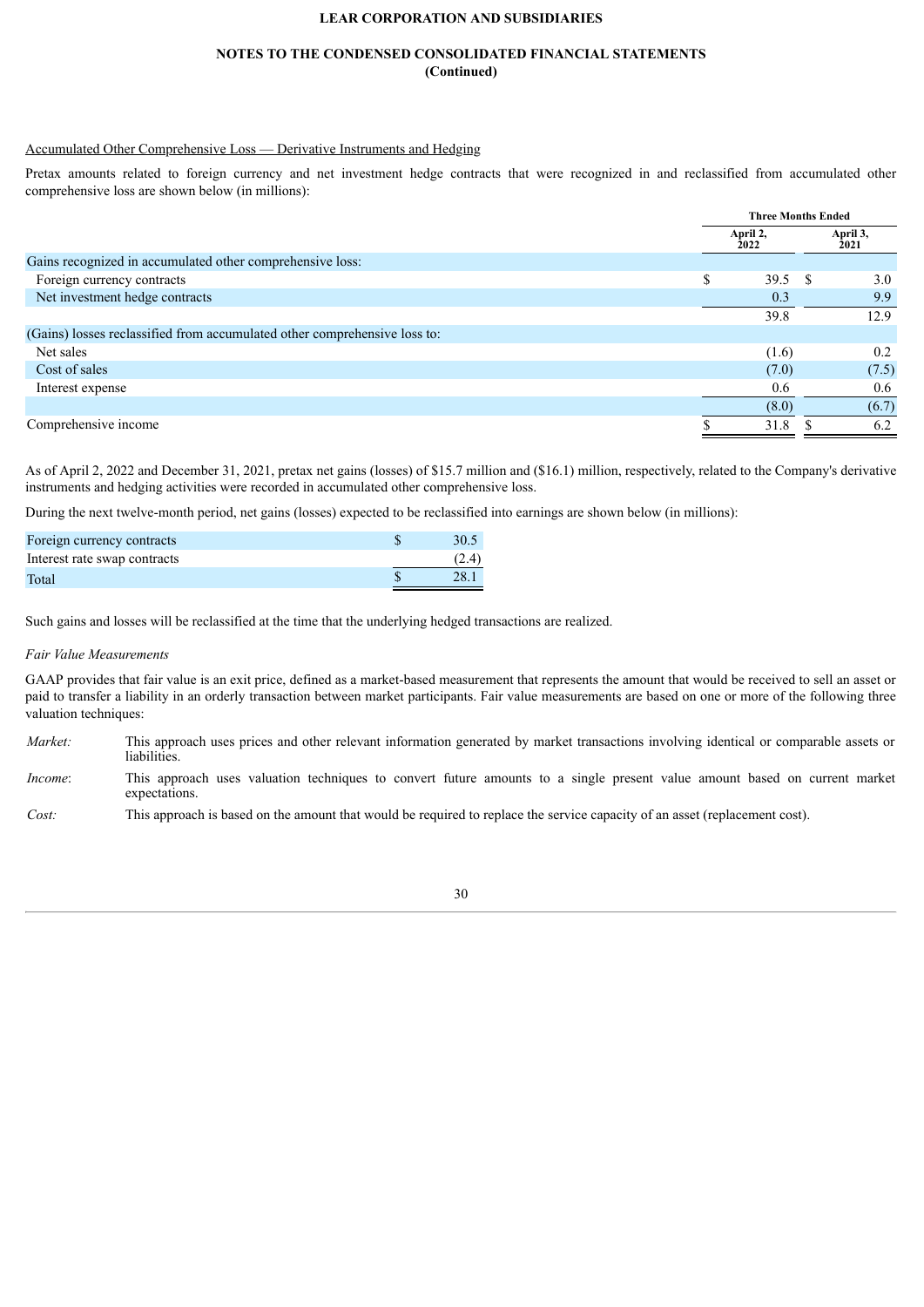## **NOTES TO THE CONDENSED CONSOLIDATED FINANCIAL STATEMENTS (Continued)**

Further, GAAP prioritizes the inputs and assumptions used in the valuation techniques described above into a three-tier fair value hierarchy as follows:

- *Level 1*: Observable inputs, such as quoted market prices in active markets for identical assets or liabilities that are accessible at the measurement date.
- *Level 2:* Inputs, other than quoted market prices included in Level 1, that are observable either directly or indirectly for the asset or liability.
- *Level* 3: Unobservable inputs that reflect the entity's own assumptions about the exit price of the asset or liability. Unobservable inputs may be used if there is little or no market data for the asset or liability at the measurement date.

The Company discloses fair value measurements and the related valuation techniques and fair value hierarchy level for its assets and liabilities that are measured or disclosed at fair value.

#### Items Measured at Fair Value on a Recurring Basis

Fair value measurements and the related valuation techniques and fair value hierarchy level for the Company's assets and liabilities measured at fair value on a recurring basis as of April 2, 2022 and December 31, 2021, are shown below (in millions):

|                                 |           | <b>April 2, 2022</b> |                        |  |                |  |                |  |                |
|---------------------------------|-----------|----------------------|------------------------|--|----------------|--|----------------|--|----------------|
|                                 | Frequency | Asset<br>(Liability) | Valuation<br>Technique |  | <b>Level 1</b> |  | <b>Level 2</b> |  | <b>Level 3</b> |
| Foreign currency contracts, net | Recurring | 34.5                 | Market/Income          |  |                |  | 34.5           |  |                |
| Net investment hedges           | Recurring | (4.4)                | Market/Income          |  |                |  | (4.4)          |  |                |
| Marketable equity securities    | Recurring | 58.3                 | Market                 |  | 58.3           |  |                |  |                |

|                                 |           | <b>December 31, 2021</b> |                        |  |                |  |                |  |         |
|---------------------------------|-----------|--------------------------|------------------------|--|----------------|--|----------------|--|---------|
|                                 | Frequency | Asset<br>(Liability)     | Valuation<br>Technique |  | <b>Level 1</b> |  | <b>Level 2</b> |  | Level 3 |
| Foreign currency contracts, net | Recurring | 5.5                      | Market/Income          |  |                |  | 5.5.           |  |         |
| Net investment hedges           | Recurring | (4.8)                    | Market/Income          |  |                |  | (4.8)          |  |         |
| Marketable equity securities    | Recurring | 62.3                     | Market                 |  | 62.3           |  |                |  |         |

The Company determines the fair value of its derivative contracts using quoted market prices to calculate the forward values and then discounts such forward values to the present value. The discount rates used are based on quoted bank deposit or swap interest rates. If a derivative contract is in a net liability position, the Company adjusts these discount rates, if required, by an estimate of the credit spread that would be applied by market participants purchasing these contracts from the Company's counterparties. If an estimate of the credit spread is required, the Company uses significant assumptions and factors other than quoted market rates, which would result in the classification of its derivative liabilities within Level 3 of the fair value hierarchy. As of April 2, 2022 and December 31, 2021, there were no derivative contracts that were classified within Level 3 of the fair value hierarchy. In addition, there were no transfers in or out of Level 3 of the fair value hierarchy in the first three months of 2022.

#### Items Measured at Fair Value on a Non-Recurring Basis

The Company measures certain assets and liabilities at fair value on a non-recurring basis, which are not included in the table above. As these nonrecurring fair value measurements are generally determined using unobservable inputs, these fair value measurements are classified within Level 3 of the fair value hierarchy.

As a result of the acquisition of Kongsberg ICS (Note 3, "Acquisition"), Level 3 fair value estimates related to property, plant and equipment of \$121.8 million and developed technology intangible assets of \$11.1 million are recorded in the accompanying condensed consolidated balance sheet as of April 2, 2022. Fair value estimates of property, plant and equipment were based on independent appraisals, giving consideration to the highest and best use of the assets. Key assumptions used in the appraisals were based on a combination of market and cost approaches, as appropriate. Fair value estimates of developed technology intangible assets were based on management's estimates using a discounted cash flow method.

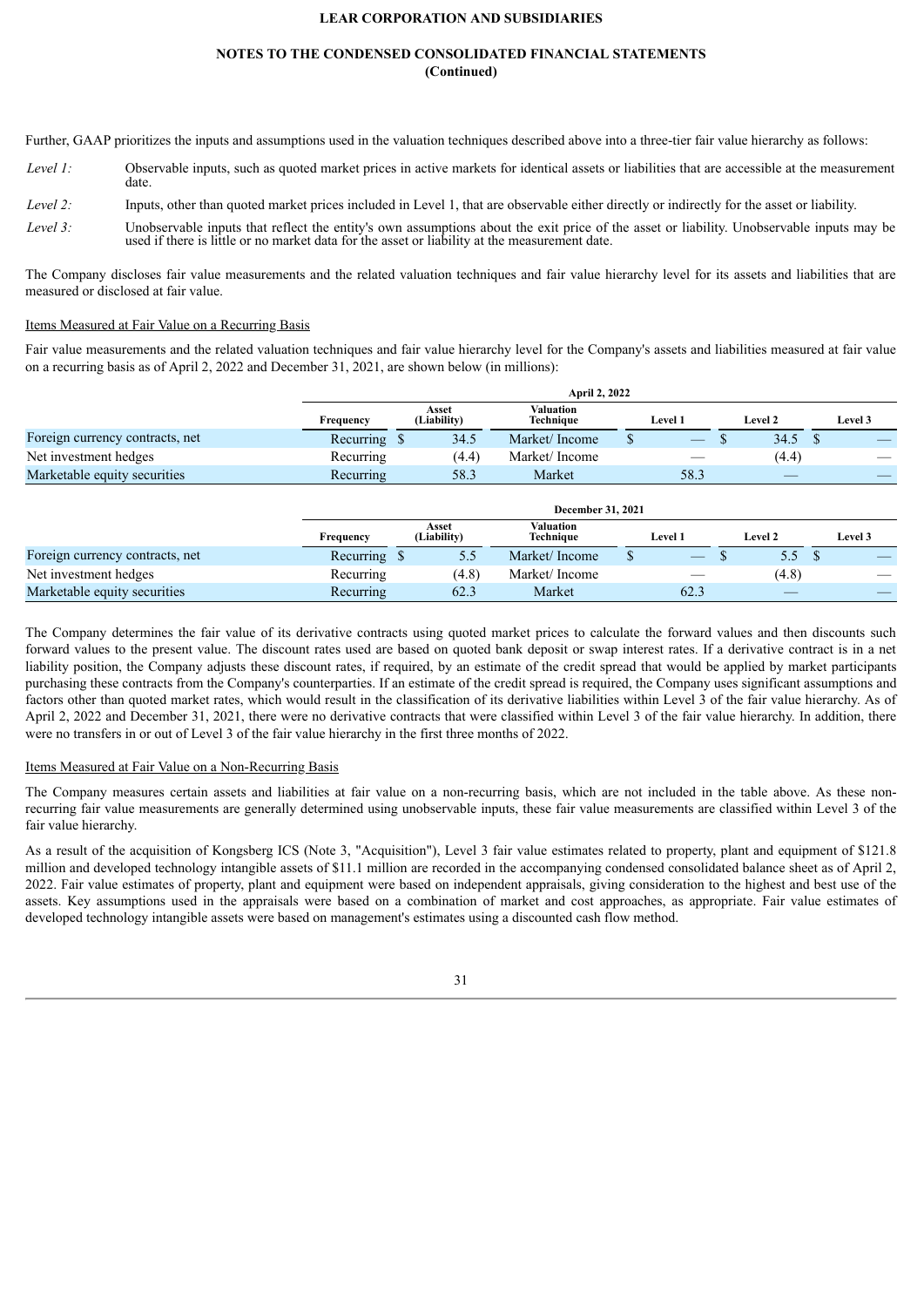## **NOTES TO THE CONDENSED CONSOLIDATED FINANCIAL STATEMENTS (Continued)**

As of April 2, 2022, there were no additional significant assets or liabilities measured at fair value on a non-recurring basis.

### **(20) Accounting Pronouncements**

The Company considers the applicability and impact of all Accounting Standards Updates ("ASU") issued by the Financial Accounting Standards Board ("FASB") as summarized below.

*Pronouncements adopted in 2022:*

## Government Assistance

<span id="page-31-0"></span>The FASB issued ASU 2021-10, "Disclosures by Business Entities about Government Assistance." The guidance, effective January 1, 2022, requires disclosures about certain government assistance transactions. The adoption of this guidance did not have a significant impact on the Company's financial statements.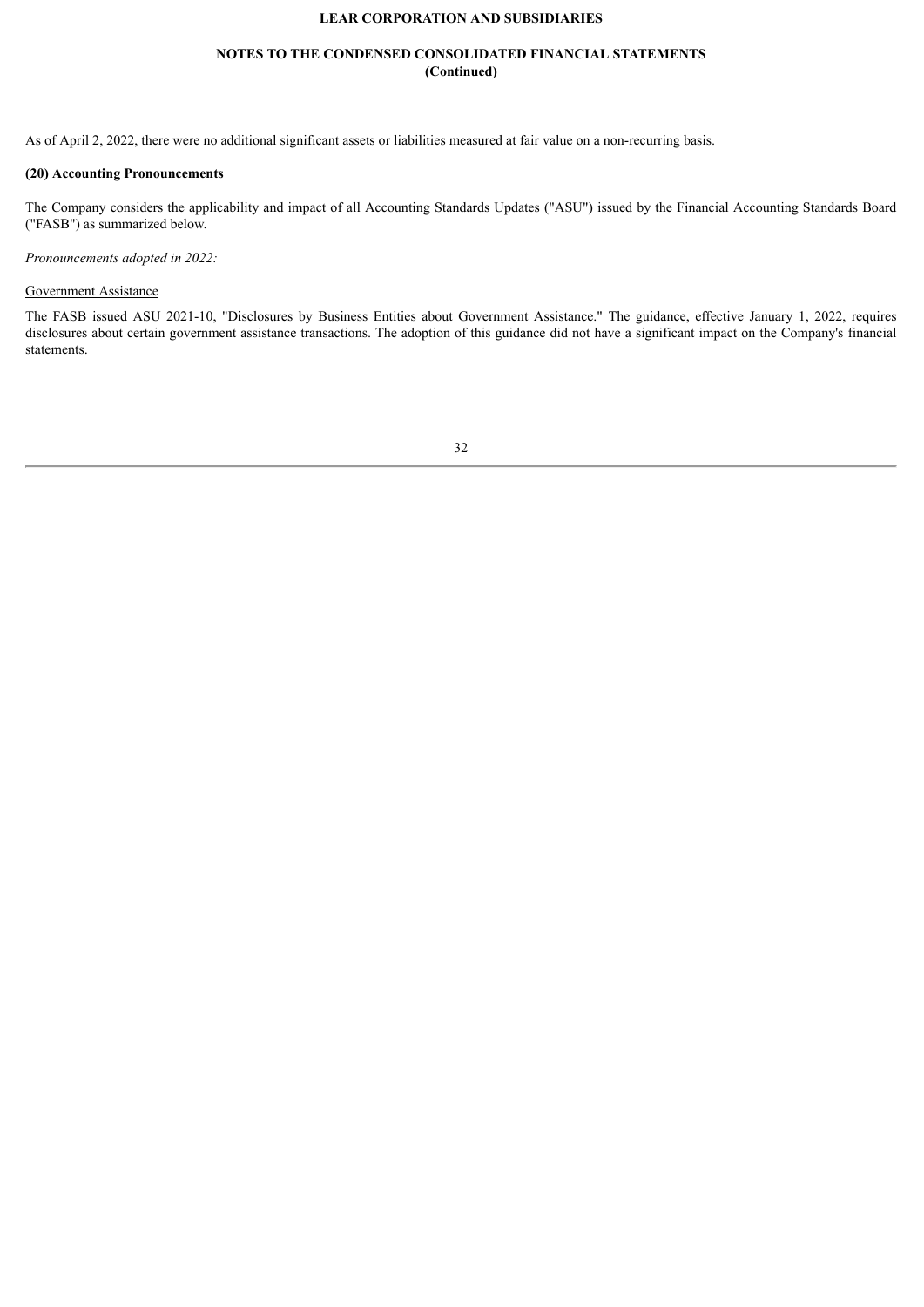### **ITEM 2 — MANAGEMENT'S DISCUSSION AND ANALYSIS OF FINANCIAL CONDITION AND RESULTS OF OPERATIONS**

## <span id="page-32-0"></span>**EXECUTIVE OVERVIEW**

We are a global automotive technology leader in Seating and E-Systems, enabling superior in-vehicle experiences for consumers around the world. We supply seating, electrical distribution and connection systems and electronic systems to all of the world's major automotive manufacturers.

Lear is built on a foundation and strong culture of innovation, operational excellence, and engineering and program management capabilities. We use our product, design and technological expertise, as well as our global reach and competitive manufacturing footprint, to achieve our financial goals and objectives. These include continuing to deliver profitable growth (balancing risks and returns); investing in innovation to drive business growth and profitability; maintaining a strong balance sheet with investment grade credit metrics; and consistently returning capital to our stockholders. Further, we have aligned our strategy with the key trends affecting our business — electrification, connectivity, autonomy and shared mobility. At Lear, we are *Making every drive better*<sup>TM</sup> by providing technology for safer, smarter and more comfortable journeys, while adhering to our values — *Be Inclusive. Be Inventive*. *Get Results the Right Way*.

Our business is organized under two reporting segments: Seating and E-Systems. Each of these segments has a varied product and technology range across a number of component categories.

Our Seating business consists of the design, development, engineering and manufacture of complete seat systems, seat subsystems and key seat components. Our capabilities in operations and supply chain management enable synchronized (just-in-time) assembly and delivery of high volumes of complex complete seat systems to our customers. Included in our complete seat system and subsystem solutions are advanced comfort, wellness and safety offerings, as well as configurable seating product technologies. Our advanced comfort, wellness and safety offerings are facilitated by our system, component and integration capabilities, together with our in-house electronics, sensor, software and algorithm competencies. Our comfort offerings have been enhanced by our first quarter 2022 acquisition of substantially all of Kongsberg Automotive's Interior Comfort Systems business unit ("Kongsberg ICS"), which specializes in comfort seating solutions, including massage, lumbar, seat heat and ventilation. As the most vertically integrated global seat supplier, our key seat component product offerings include seat trim covers, surface materials such as leather and fabric, seat mechanisms, seat foam and headrests. All of these products are compatible with traditional internal combustion engine ("ICE") architectures and the full range of hybrid, plug-in hybrid and battery electric architectures (collectively, "electrified powertrains").

Our E-Systems business consists of the design, development, engineering and manufacture of complete electrical distribution and connection systems and electronic systems. The combination of these capabilities enables us to provide our customers with customizable solutions with optimized designs at a competitive cost. Electrical distribution and connection systems utilize low voltage wire, high voltage wire, high speed data cables and flat wiring to connect networks and electrical signals and manage electrical power within the vehicle for all types of powertrains – from traditional ICE architectures to the full range of electrified powertrains. Key components in our electrical distribution and connection systems portfolio include wire harnesses, terminals and connectors and engineered components for both ICE architectures and electrified powertrains that require management of higher voltage and power. Electronic systems facilitate signal, data and power management within the vehicle and include the associated software required to facilitate these functions. Key components in our electronic systems portfolio include body domain control modules and products specific to electrification and connectivity. Electrification products include on-board battery chargers, power conversion modules, high voltage battery management systems and high voltage power distribution systems. Connectivity products include telematics control units ("TCU") and gateway modules to manage both wired and wireless networks and data in vehicles. In addition to electronic modules, we offer software that includes cybersecurity, advanced vehicle positioning for automated and autonomous driving applications and full capabilities in both dedicated short-range communication and cellular protocols for vehicle connectivity. Our software offerings include embedded control software and cloud and mobile device-based software and services. Our customers traditionally have sourced our electronic hardware together with the software that we embed in it.

We serve all of the world's major automotive manufacturers across both our Seating and E-Systems businesses, and we have automotive content on more than 450 vehicle nameplates worldwide. It is common for us to have both seating and electrical and/or electronic content on the same vehicle platform.

Our businesses benefit globally from leveraging common operating standards and disciplines, including world-class product development and manufacturing processes, as well as common customer support and regional infrastructures, all of which contribute to our reputation for operational excellence. Our core capabilities are shared across component categories and include: high-precision manufacturing and assembly with short lead times; management of complex supply chains; global engineering and program management skills; the agility to establish and/or transfer production between facilities quickly; and a unique customer-focused culture. Our businesses utilize proprietary, industry-specific processes and standards, leverage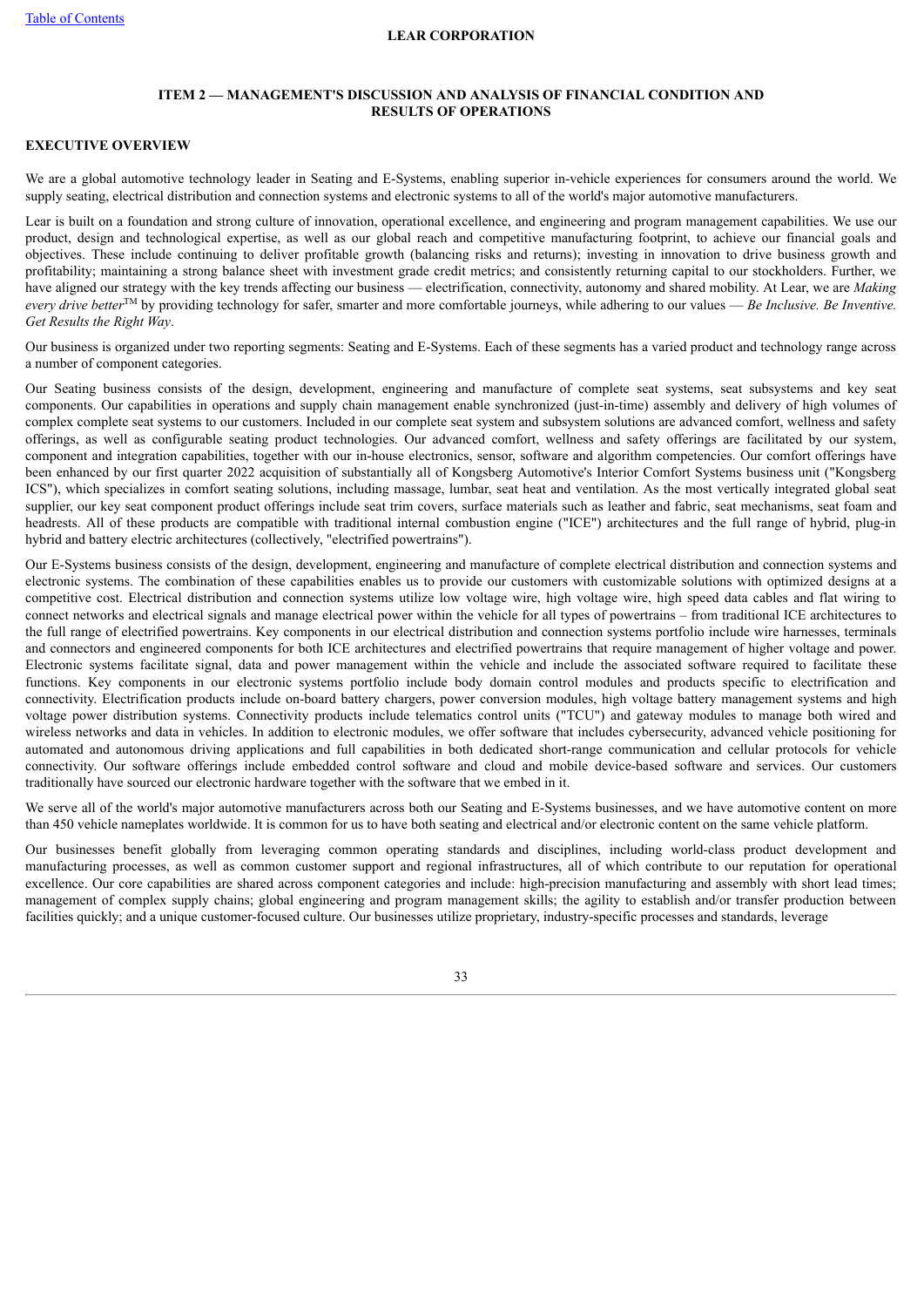common low-cost engineering centers and share centralized operating support functions. These functions include logistics, supply chain management, quality, health and safety, and all major administrative functions.

#### *Industry overview*

Our sales are driven by the number of vehicles produced by the automotive manufacturers, which is ultimately dependent on the availability of raw materials and components and consumer demand for automotive vehicles, and our content per vehicle. Due to the overall global economic conditions in 2020, largely as a result of the COVID-19 pandemic, the automotive industry experienced a decline in global customer sales and production volumes. Although industry production increased 3% in 2021 over 2020 and is expected to increase 5% in 2022 over 2021 (based on April 2022 IHS Markit projections), production remains well below recent historic levels and consumer demand. This is largely due to the continuing impact of the COVID-19 pandemic, particularly through supply shortages and, to a lesser extent, the resurgence of the virus in certain regions, as well as the Russia-Ukraine conflict. The most significant supply shortage relates to semiconductor chips, which is impacting global vehicle production and resulting in reductions and cancellations of planned production. In addition, we are experiencing increased costs related to labor shortages and inefficiencies and ongoing costs related to personal protective equipment, all of which are likely to continue for a period of time. Increases in certain commodity costs, as well as transportation and logistics costs, are also impacting, and will continue to impact, our operating results for the foreseeable future. Further, a resurgence of the COVID-19 virus or its variants in other regions, including corresponding "stay at home" or similar government orders impacting industry production, could impact our financial results. For risks related to the COVID-19 pandemic, including supply shortages, see Item 1A, "Risk Factors," in our Annual Report on Form 10- K for the year ended December 31, 2021, as supplemented and updated by Part II — Item 1A, "Risk Factors," in this Report.

In March 2022, as our customers began to suspend their Russian operations as a result of Russia's invasion of Ukraine, we similarly suspended our Russian operations. Although our net sales and total assets in Russia represent less than 1% of our consolidated net sales and total assets, the Russia-Ukraine conflict and sanctions imposed on Russia globally have resulted in economic and supply chain disruptions affecting the overall industry, the ultimate financial impact of which cannot be reasonably estimated. Further, although we do not have operations in Ukraine, the Ukrainian operations of certain of our suppliers and suppliers of our customers have been and will continue to be disrupted by the Russia-Ukraine conflict.

Global automotive industry production volumes in the first three months of 2022, as compared to the first three months of 2021, are shown below (in thousands of units):

|                                 | <b>Three Months Ended</b> |                 |          |
|---------------------------------|---------------------------|-----------------|----------|
|                                 | $2022^{(1)}$              | $2021^{(1)(2)}$ | % Change |
| North America                   | 3,551.4                   | 3,614.9         | $(2)\%$  |
| Europe and Africa               | 3,995.0                   | 4,877.4         | $(18)\%$ |
| Asia                            | 10,699.2                  | 10,609.6        | $1\%$    |
| South America                   | 561.7                     | 649.2           | $(13)\%$ |
| Other                           | 480.7                     | 389.1           | 24 %     |
| Global light vehicle production | 19,288.0                  | 20,140.2        | $(4)\%$  |

<sup>(1)</sup> Production data based on IHS Markit

Production data for 2021 have been updated from our first quarter 2021 Quarterly Report on Form 10-Q to reflect actual production levels (2)

In addition to the factors noted above, automotive sales and production can be affected by the age of the vehicle fleet and related scrappage rates, labor relations issues, fuel prices, regulatory requirements, government initiatives, trade agreements, the availability and cost of credit, the availability of critical components needed to complete the production of vehicles, restructuring actions of our customers and suppliers, facility closures, changing consumer attitudes toward vehicle ownership and usage and other factors. Our operating results are also significantly impacted by the overall commercial success of the vehicle platforms for which we supply particular products, as well as the level of vertical integration and profitability of the products that we supply for these platforms. The loss of business with respect to any vehicle model for which we are a significant supplier, or a decrease in the production levels of any such models, could adversely affect our operating results. In addition, larger cars and light trucks, as well as vehicle platforms that offer more features and functionality, such as luxury, sport utility and crossover vehicles, typically have more content and, therefore, tend to have a more significant impact on our operating results.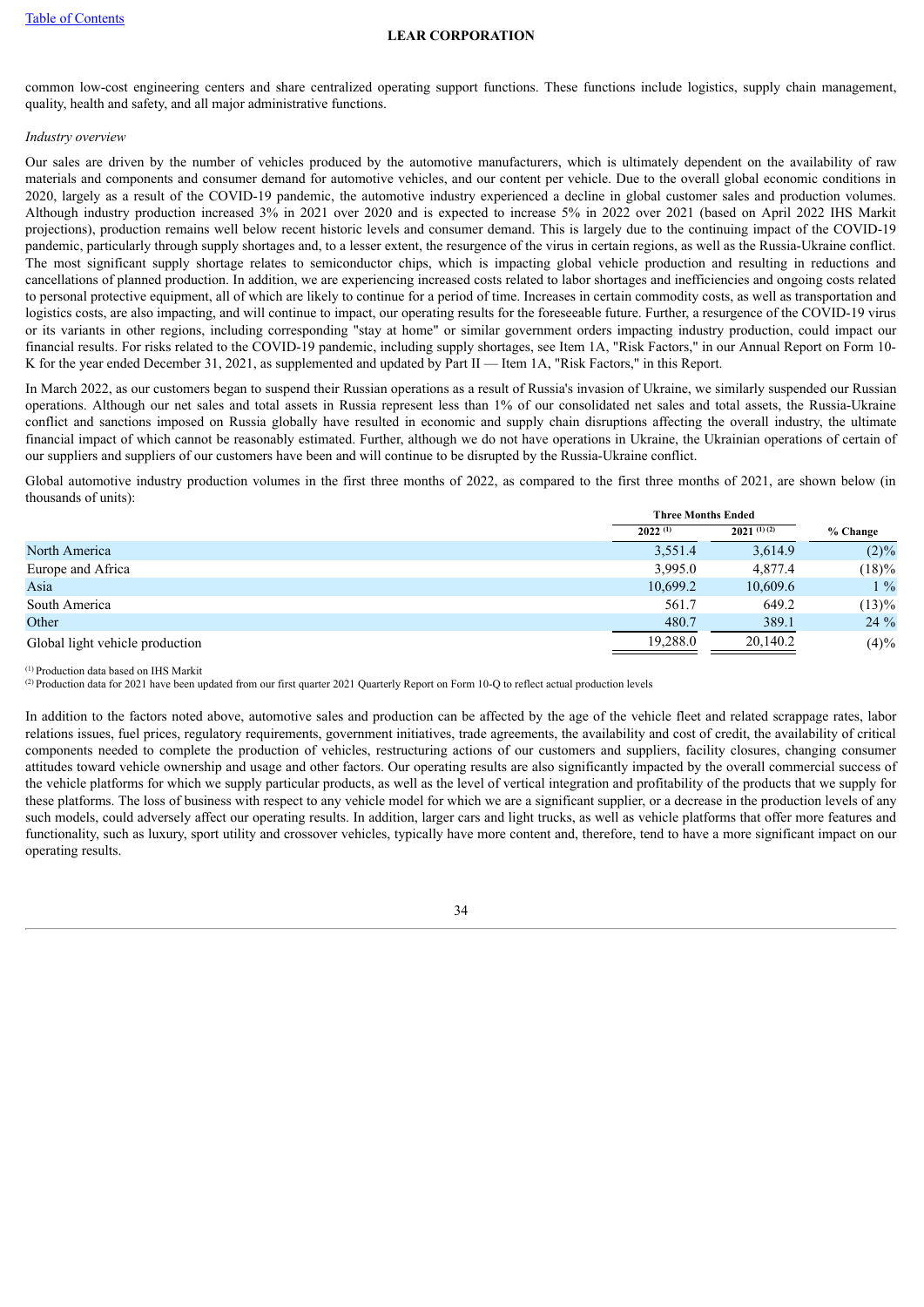Our percentage of consolidated net sales by region in the first three months of 2022 and 2021 is shown below:

|                   | <b>Three Months Ended</b> |                  |
|-------------------|---------------------------|------------------|
|                   | April 2,<br>2022          | April 3,<br>2021 |
| North America     | 42 $\%$                   | <b>38</b> %      |
| Europe and Africa | 34%                       | 39%              |
| Asia              | $20\%$                    | 20 %             |
| South America     | $4\%$                     | $3\%$            |
| Total             | 100 %                     | $100 \%$         |

Our ability to reduce the risks inherent in certain concentrations of business, and thereby maintain our financial performance in the future, will depend, in part, on our ability to continue to diversify our sales on a customer, product, platform and geographic basis to reflect the market overall.

The automotive industry, and our business, continue to be shaped by the broad trends of electrification, connectivity, autonomy, and shared mobility. We also consider demand and regulatory requirements related to improved energy efficiency, sustainability, enhanced safety and communications (e.g., government mandates related to fuel economy, carbon emissions and safety equipment) to be significant drivers of these trends, each of which is likely to be at the forefront of our industry for the foreseeable future.

In addition to key foundational attributes imperative for success as an automotive supplier (quality, service and cost), our strategic initiatives focus on furthering our competitive differentiation through vertical integration, disruptive innovation and advanced manufacturing technology. We have expanded key component capabilities through organic investment and acquisitions to ensure a full complement of the best solutions for our customers. We have restructured, and continue to align, our manufacturing and engineering footprint to attain a leading competitive cost position globally. We have established or expanded activities in new and growing markets, in support of our customers' growth initiatives and in pursuit of opportunities with new customers. These initiatives have helped us achieve our financial goals overall, as well as a more balanced regional, customer and vehicle segment diversification in our business.

For further information related to these trends and our strategy, see Item 1, "Business — Industry and Strategy," in our Annual Report on Form 10-K for the year ended December 31, 2021.

Our customers typically require us to reduce our prices over the life of a vehicle model and, at the same time, assume significant responsibility for the design, development and engineering of our products. Our financial performance is largely dependent on our ability to offset these price reductions with product cost reductions through product design enhancement, supply chain management, manufacturing efficiencies and restructuring actions. We also seek to enhance our financial performance by investing in product development, design capabilities and new product initiatives that respond to and anticipate the needs of our customers and consumers. We continually evaluate operational and strategic alternatives to improve our business structure and align our business with the changing needs of our customers and major industry trends affecting our business.

Our material cost as a percentage of net sales was 66.4% in the first three months of 2022, as compared to 64.9% in the first three months of 2021, reflecting increases in certain commodity costs. Raw material, energy and commodity costs can be volatile, reflecting changes in supply and demand, logistics issues, global trade and tariff policies, and geopolitical issues. Our primary commodity cost exposures relate to steel, copper and leather. We have developed and implemented strategies to mitigate the impact of higher raw material, energy and commodity costs, such as the selective in-sourcing of components, the continued consolidation of our supply base, longer-term purchase commitments, contractual recovery mechanisms and the selective expansion of low-cost country sourcing and engineering, as well as value engineering and product benchmarking. Further, our exposure to changes in steel prices is primarily indirect, through purchased components, and a significant portion of our copper, leather and direct steel purchases are subject to price index agreements with our customers and suppliers. However, these strategies, together with commercial negotiations with our customers and suppliers, typically do not offset all of the adverse impact. Certain of these strategies also may limit our opportunities in a declining commodity price environment. In addition, the availability of raw materials, commodities and product components fluctuates from time to time due to factors outside of our control. If these costs increase or availability is restricted, it could have an adverse impact on our operating results in the foreseeable future. See "— Forward-Looking Statements" below and Item 1A, "Risk Factors," in our Annual Report on Form 10-K for the year ended December 31, 2021, as supplemented and updated by Part II — Item 1A, "Risk Factors," in this Report.

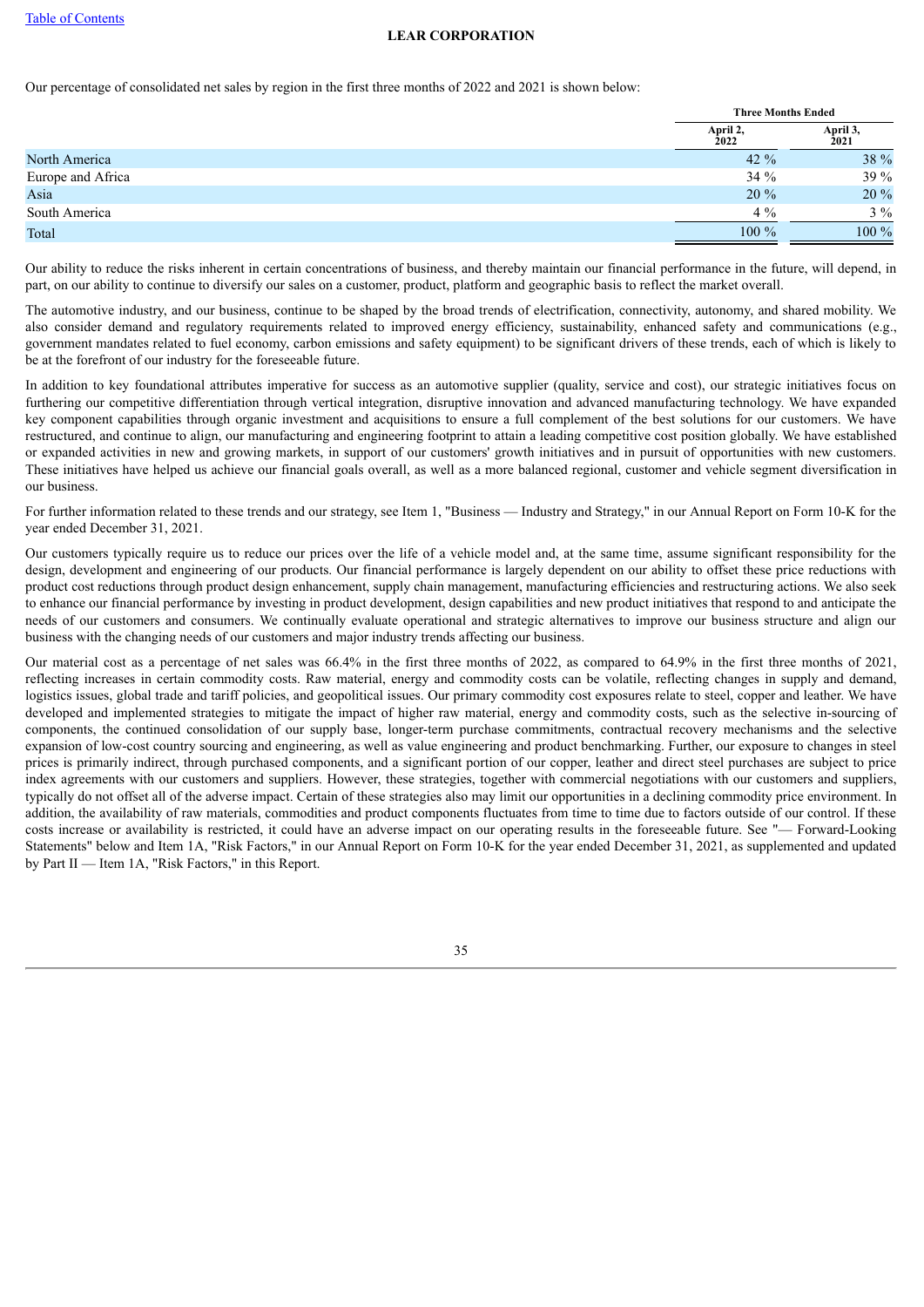### *Financial Measures*

In evaluating our financial condition and operating performance, we focus primarily on earnings, operating margins, cash flows and return on invested capital. Our strategy includes expanding our business with new and existing customers globally through new products, including electrification. Asia continues to present long-term growth opportunities, as we focus on expanding our market share and content per vehicle in response to increasing demand for luxury and performance features in this region. In addition to our wholly owned locations, we currently have fifteen operating joint ventures with operations in Asia, as well as two additional joint ventures in North America dedicated to serving Asian automotive manufacturers. We also have selectively increased our vertical integration capabilities globally, as well as expanded our component manufacturing capacity in Asia, Eastern Europe, Mexico and Northern Africa and our low-cost engineering capabilities in Asia, Eastern Europe and Northern Africa.

Our success in generating cash flow will depend, in part, on our ability to manage working capital effectively. Working capital can be significantly impacted by the timing of cash flows from sales and purchases. Historically, we generally have been successful in aligning our vendor payment terms with our customer payment terms. However, our ability to continue to do so may be impacted by adverse automotive industry conditions, changes to our customers' payment terms and the financial condition of our suppliers, as well as our financial condition. In addition, our cash flow is impacted by our ability to manage our inventory and capital spending effectively. We utilize return on invested capital as a measure of the efficiency with which our assets generate earnings. Improvements in our return on invested capital will depend on our ability to maintain an appropriate asset base for our business and to increase productivity and operating efficiency.

#### *Acquisition*

On February 28, 2022, we completed the acquisition of Kongsberg ICS, which specializes in comfort seating solutions. With almost 50 years of experience in comfort seating solutions, Kongsberg ICS has leading technology, a well-balanced customer portfolio built on longstanding relationships with leading premium automotive manufacturers and an experienced team. The Kongsberg ICS acquisition is expected to further advance our seat component capabilities into specialized comfort seating solutions that further differentiate our product offerings and improve vehicle performance and packaging important features across various vehicle segments. The transaction is valued at approximately \$184 million, on a cash and debt free basis.

### *Operational Restructuring*

In the first three months of 2022, we incurred pretax restructuring costs of \$30 million and related manufacturing inefficiency charges of approximately \$2 million, as compared to pretax restructuring costs of \$22 million and related manufacturing inefficiency charges of approximately \$3 million in the first three months of 2021. None of the individual restructuring actions initiated in the first three months of 2022 were material. Further, there have been no changes in previously initiated restructuring actions that have resulted (or will result) in a material change to our restructuring costs.

Our restructuring actions include plant closures and workforce reductions and are initiated to maintain our competitive footprint or are in response to customer initiatives or changes in global and regional automotive markets. Our restructuring actions are designed to maintain or improve our operating results and profitability throughout the automotive industry cycles. Restructuring actions are generally funded within twelve months of initiation and are funded by cash flows from operating activities and existing cash balances. We expect to incur approximately \$26 million of additional restructuring costs related to activities initiated as of April 2, 2022, all of which are expected to be incurred in the next twelve months. We plan to implement additional restructuring actions in order to align our manufacturing capacity and other costs with prevailing regional automotive production levels. Such future restructuring actions are dependent on market conditions, customer actions and other factors.

For further information, see Note 4, "Restructuring," and Note 18, "Segment Reporting," to the condensed consolidated financial statements included in this Report.

#### *Share Repurchase Program and Quarterly Cash Dividends*

We may implement share repurchases through a variety of methods, including, but not limited to, open market purchases, accelerated stock repurchase programs and structured repurchase transactions. The extent to which we may repurchase our outstanding common stock and the timing of such repurchases will depend upon our financial condition, results of operations, capital requirements, prevailing market conditions, alternative uses of capital and other factors (see "— Forward-Looking Statements" below).

Since the first quarter of 2011, our Board of Directors has authorized \$6.1 billion in share repurchases under our common stock share repurchase program. At the end of the first quarter of 2022, we have a remaining repurchase authorization of \$1.3 billion, which expires on December 31, 2022.

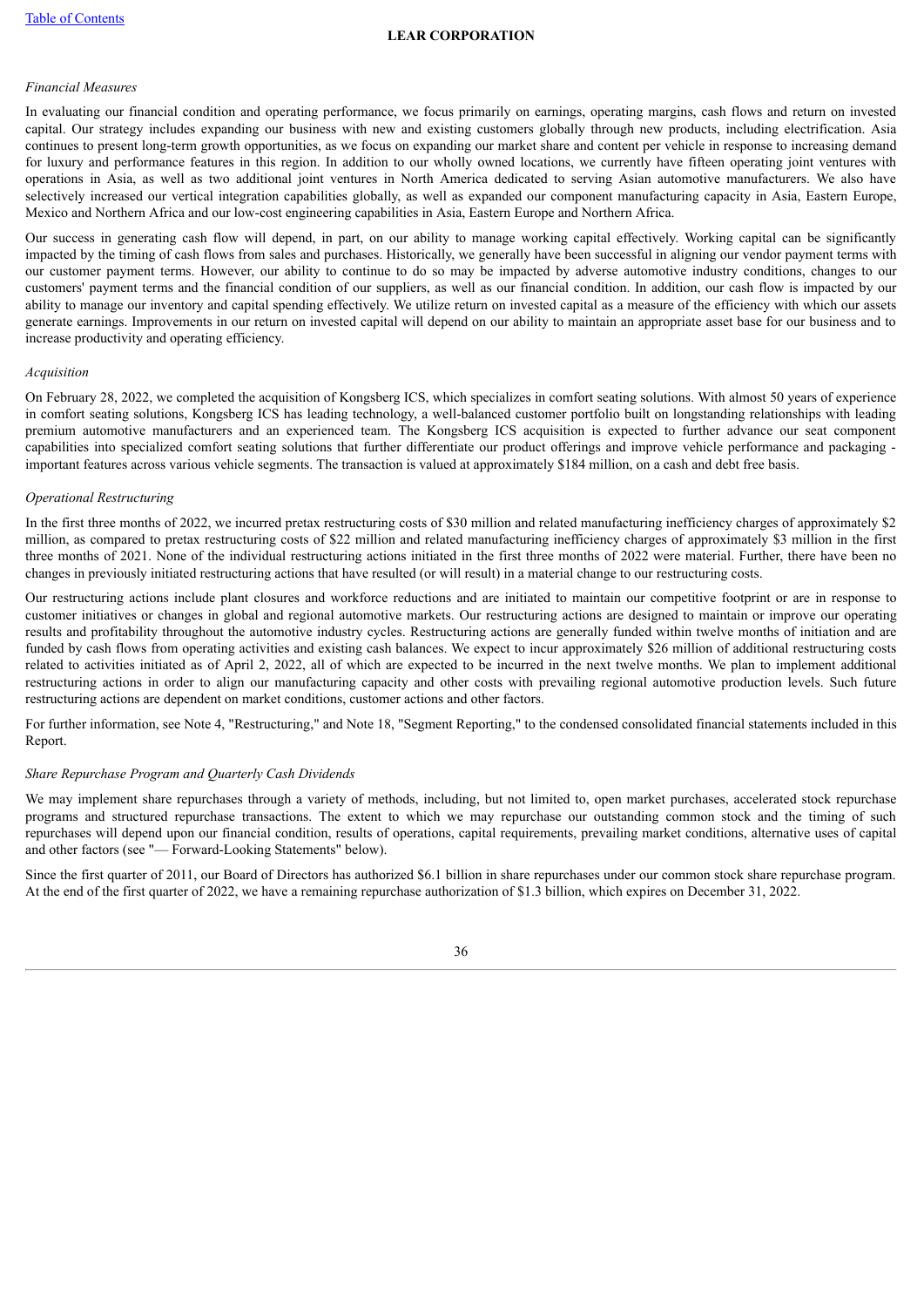Our Board of Directors declared a quarterly cash dividend of \$0.77 per share of common stock in the first quarter of 2022.

For further information related to our common stock share repurchase program and our quarterly cash dividends, see "— Liquidity and Capital Resources — Capitalization" below and Note 16, "Comprehensive Income and Equity," to the condensed consolidated financial statements included in this Report.

## *Other Matters*

In the three months ended April 2, 2022 and April 3, 2021, we recognized tax benefits of \$12 million and \$6 million, respectively, related to restructuring charges and various other items.

Our results for the three months ended April 2, 2022 and April 3, 2021, reflect the following items (in millions):

|                                                                                                                                                                                          |  | <b>Three Months Ended</b> |                  |     |  |
|------------------------------------------------------------------------------------------------------------------------------------------------------------------------------------------|--|---------------------------|------------------|-----|--|
|                                                                                                                                                                                          |  | April 2,<br>2022          | April 3,<br>2021 |     |  |
| Costs related to restructuring actions, including manufacturing inefficiencies of \$2 million and \$3 million in the three<br>months ended April 2, 2022 and April 3, 2021, respectively |  | 32                        |                  | 24  |  |
| Acquisition costs                                                                                                                                                                        |  | 10                        |                  |     |  |
| Typhoon in the Philippines                                                                                                                                                               |  |                           |                  |     |  |
| Foreign exchange losses due to foreign exchange rate volatility in Russia                                                                                                                |  |                           |                  |     |  |
| Tax benefit, net                                                                                                                                                                         |  | (12)                      |                  | (6) |  |

For further information regarding these items, see Note 3, "Acquisition," Note 4, "Restructuring, and Note 14, "Income Taxes," to the condensed consolidated financial statements included in this Report.

This Item 2, "Management's Discussion and Analysis of Financial Condition and Results of Operations," includes forward-looking statements that are subject to risks and uncertainties. For further information regarding other factors that have had, or may have in the future, a significant impact on our business, financial condition or results of operations, see "— Forward-Looking Statements" below and Item 1A, "Risk Factors," in our Annual Report on Form 10-K for the year ended December 31, 2021, as supplemented and updated by Part II — Item 1A, "Risk Factors," in this Report.

## **RESULTS OF OPERATIONS**

A summary of our operating results in millions of dollars and as a percentage of net sales is shown below:

|                                                     |    | <b>Three Months Ended</b> |            |               |               |  |  |
|-----------------------------------------------------|----|---------------------------|------------|---------------|---------------|--|--|
|                                                     |    | April 2, 2022             |            |               | April 3, 2021 |  |  |
| Net sales                                           |    |                           |            |               |               |  |  |
| Seating                                             | S. | 3,912.5                   | 75.1 %     | 3,996.0<br>-S | 74.6 %        |  |  |
| E-Systems                                           |    | 1,295.9                   | 24.9       | 1,358.4       | 25.4          |  |  |
| Net sales                                           |    | 5,208.4                   | 100.0      | 5,354.4       | 100.0         |  |  |
| Cost of sales                                       |    | 4,886.9                   | 93.8       | 4,861.6       | 90.8          |  |  |
| Gross profit                                        |    | 321.5                     | 6.2        | 492.8         | 9.2           |  |  |
| Selling, general and administrative expenses        |    | 177.3                     | 3.4        | 168.9         | 3.2           |  |  |
| Amortization of intangible assets                   |    | 15.7                      | 0.3        | 16.5          | 0.3           |  |  |
| Interest expense                                    |    | 24.9                      | 0.5        | 22.3          | 0.4           |  |  |
| Other expense, net                                  |    | 27.3                      | 0.6        | 6.3           | 0.1           |  |  |
| Provision for income taxes                          |    | 20.4                      | 0.4        | 58.9          | 1.1           |  |  |
| Equity in net income of affiliates                  |    | (10.7)                    | (0.2)      | (5.9)         | (0.1)         |  |  |
| Net income attributable to noncontrolling interests |    | 17.2                      | 0.3        | 22.1          | 0.4           |  |  |
| Net income attributable to Lear                     |    | 49.4                      | $0.9\%$ \$ | 203.7         | $3.8\%$       |  |  |

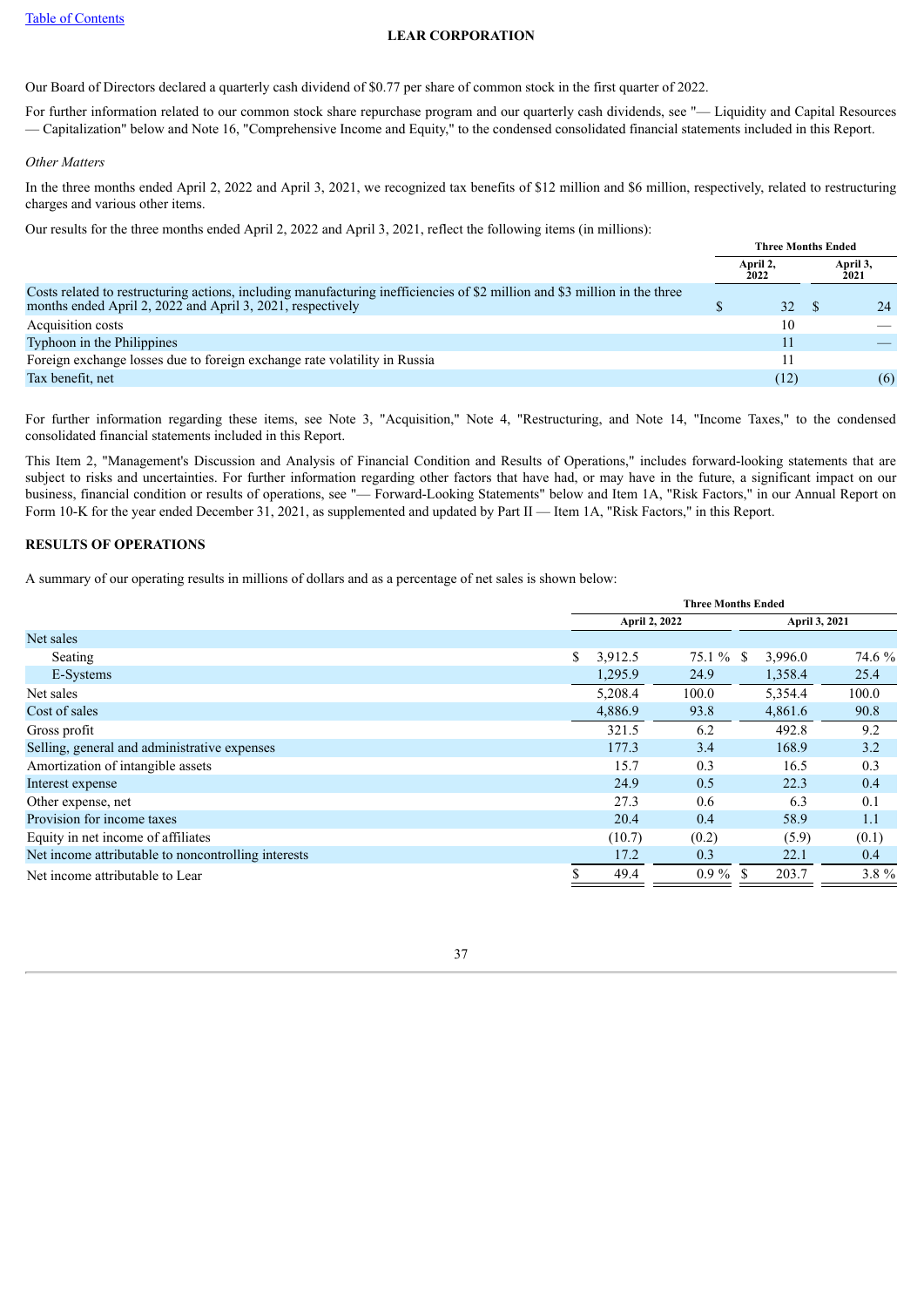## **Three Months Ended April 2, 2022 vs. Three Months Ended April 3, 2021**

Net sales in the first quarter of 2022 were \$5.2 billion, as compared to \$5.4 billion in the first quarter of 2021, a decrease of \$146 million or 3%. Lower production volumes on Lear platforms in Europe and Asia, largely due to production downtime as a result of industry-wide supply shortages and the Russia-Ukraine conflict in the first quarter of 2022, and foreign exchange rate fluctuations negatively impacted net sales by \$437 million and \$130 million, respectively. These decreases were partially offset by new business in North America, Asia and Europe and the impact of commodity recoveries, which increased net sales by \$209 million and \$134 million, respectively.

| (in millions)      | <b>Cost of Sales</b> |
|--------------------|----------------------|
| First quarter 2021 | 4,861.6              |
| Material cost      | (18.4)               |
| Labor and other    | 40.4                 |
| Depreciation       | 33                   |
| First quarter 2022 | 4,886.9              |

Cost of sales was \$4.9 billion in the first quarter of 2022 and the first quarter of 2021. Lower production volumes on Lear platforms in Europe and Asia and foreign exchange fluctuations reduced cost of sales. These decreases were partially offset by new business in North America, Asia and Europe and higher commodity costs, which increased cost of sales.

Gross profit and gross margin were \$322 million and 6.2% of net sales, respectively, in the first quarter of 2022, as compared to \$493 million and 9.2% of net sales, respectively, in the first quarter of 2021. Lower production volumes on Lear platforms, partially offset by new business, negatively impacted gross profit by \$77 million. Favorable operating performance, including the benefit of restructuring actions, were more than offset by the impact of selling price reductions, increased commodity costs and higher restructuring costs. These factors had a corresponding impact on gross margin.

Selling, general and administrative expenses, including engineering and development expenses, were \$177 million in the first quarter of 2022, as compared to \$169 million in the first quarter of 2021, primarily reflecting transaction costs of \$10 million related to our acquisition of Kongsberg ICS. As a percentage of net sales, selling, general and administrative expenses were 3.4% in the first quarter of 2022, as compared to 3.2% in the first quarter of 2021.

Amortization of intangible assets was \$16 million in the first quarter of 2022, as compared to \$17 million in the first quarter of 2021.

Interest expense was \$25 million in the first quarter of 2022, as compared to \$22 million in the first quarter of 2021.

Other expense, net, which includes non-income related taxes, foreign exchange gains and losses, gains and losses related to certain derivative instruments and hedging activities, gains and losses on the disposal of fixed assets, the non-service cost components of net periodic benefit cost and other miscellaneous income and expense, was \$27 million in the first quarter of 2022, as compared to \$6 million in the first quarter of 2021. In the first quarter of 2022, we recognized foreign exchange losses of \$20 million, including \$11 million related to foreign exchange rate volatility in Russia following the invasion of Ukraine.

In the first quarter of 2022, the provision for income taxes was \$20 million, representing an effective tax rate of 26.7% on pretax income before equity in net income of affiliates of \$76 million. In the first quarter of 2021, the provision for income taxes was \$59 million, representing an effective tax rate of 21.1% on pretax income before equity in net income of affiliates of \$279 million, for the reasons described below. For further information, see Note 14 "Income Taxes," to the condensed consolidated financial statements included in this Report.

In the first quarters of 2022 and 2021, the provision for income taxes was primarily impacted by the level and mix of earnings among tax jurisdictions. In the first quarters of 2022 and 2021, we recognized tax benefits of \$12 million and \$6 million, respectively, related to restructuring charges and various other items. Excluding these items, the effective tax rate for the first quarters of 2022 and 2021 approximated the U.S. federal statutory income tax rate of 21%, adjusted for income taxes on foreign earnings, losses and remittances, valuation allowances, tax credits, income tax incentives and other permanent items.

Equity in net income of affiliates was \$11 million in the first quarter of 2022, as compared to \$6 million in the first quarter of 2021, primarily reflecting the earnings of our Shenyang Jinbei Lear Automotive Seating joint venture established in the third quarter of 2021.

Net income attributable to Lear was \$49 million, or \$0.82 per diluted share, in the first quarter of 2022, as compared to \$204 million, or \$3.36 per diluted share, in the first quarter of 2021. Net income and diluted net income per share decreased for the reasons described above.

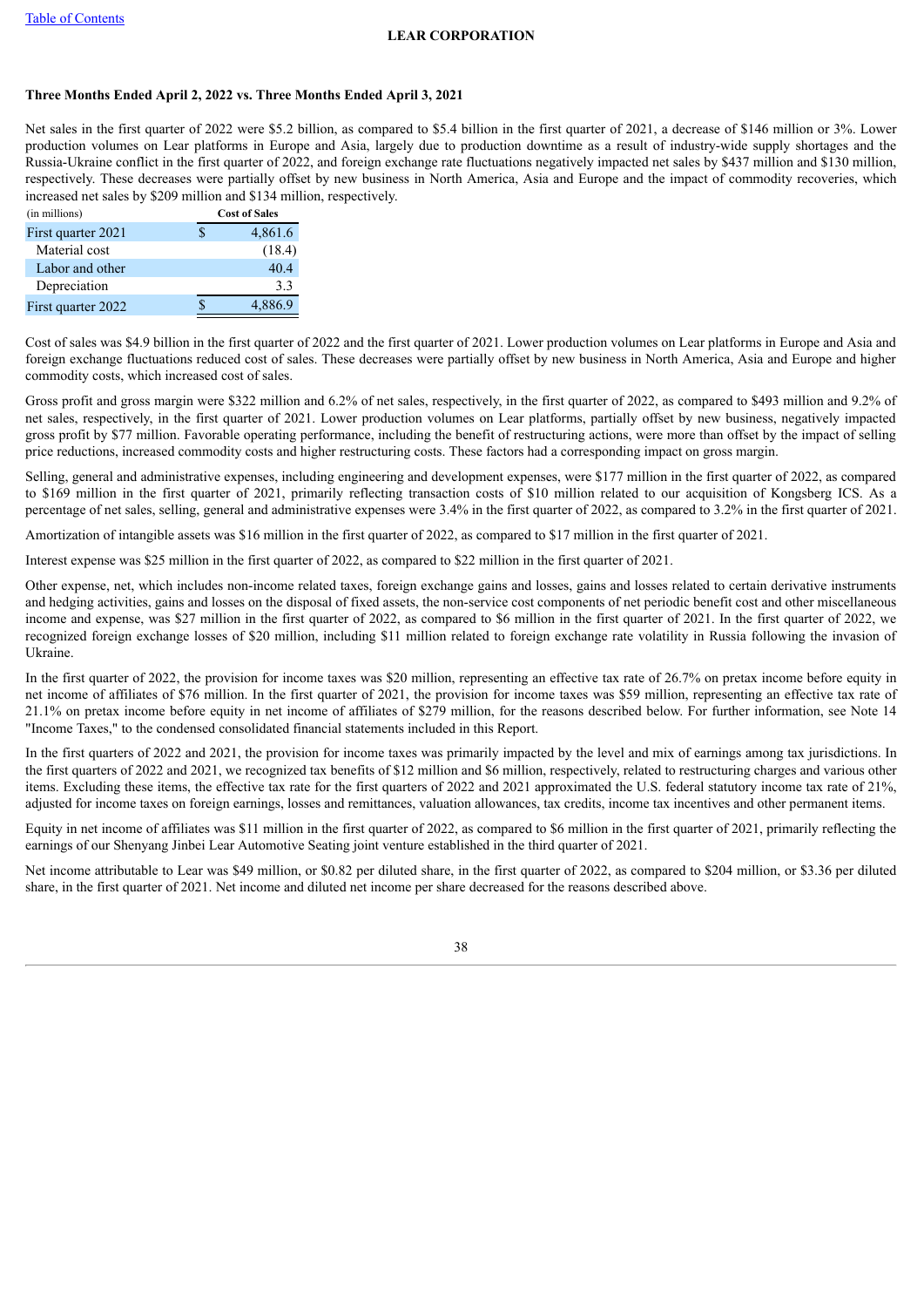## *Reportable Operating Segments*

We have two reportable operating segments: Seating and E-Systems. For a description of our reportable operating segments, see "Executive Overview" above.

The financial information presented below is for our two reportable operating segments and our other category for the periods presented. The other category includes unallocated costs related to corporate headquarters, regional headquarters and the elimination of intercompany activities, none of which meets the requirements for being classified as an operating segment. Corporate and regional headquarters costs include various support functions, such as information technology, advanced research and development, corporate finance, legal, executive administration and human resources. Financial measures regarding each segment's pretax income before equity in net income of affiliates, interest expense and other expense, net ("segment earnings") and segment earnings divided by net sales ("margin") are not measures of performance under accounting principles generally accepted in the United States ("GAAP"). Segment earnings and the related margin are used by management to evaluate the performance of our reportable operating segments. Segment earnings should not be considered in isolation or as a substitute for net income attributable to Lear, net cash provided by operating activities or other income statement or cash flow statement data prepared in accordance with GAAP or as measures of profitability or liquidity. In addition, segment earnings, as we determine it, may not be comparable to related or similarly titled measures reported by other companies.

For a reconciliation of consolidated segment earnings to consolidated income before provision for income taxes and equity in net income of affiliates, see Note 18, "Segment Reporting," to the condensed consolidated financial statements included in this Report.

#### Seating

A summary of the financial measures for our Seating segment is shown below (dollar amounts in millions):

|                        | <b>Three Months Ended</b> |  |                  |  |  |
|------------------------|---------------------------|--|------------------|--|--|
|                        | April 2,<br>2022          |  | April 3,<br>2021 |  |  |
| Net sales              | 3.912.5                   |  | 3,996.0          |  |  |
| Segment earnings $(1)$ | 200.1                     |  | 292.0            |  |  |
| Margin                 | 5.1 $%$                   |  | $7.3\%$          |  |  |

#### $(1)$  See definition above

Seating net sales were \$3.9 billion in the first quarter of 2022, as compared to \$4.0 billion in the first quarter of 2021, reflecting a decrease of \$84 million or 2%. Lower production volumes on Lear platforms, largely due to production downtime as a result of industry-wide supply shortages and the Russia-Ukraine conflict in the first quarter of 2022, and foreign exchange rate fluctuations reduced net sales by \$282 million and \$86 million, respectively. Net sales benefited as a result of new business and commodity recoveries.

Segment earnings, including restructuring costs, and the related margin on net sales were \$200 million and 5.1% in the first quarter of 2022, as compared to \$292 million and 7.3% in the first quarter of 2021. Lower production volumes on Lear platforms reduced segment earnings by \$56 million, largely due to production downtime as a result of industry-wide supply shortages in the first quarter of 2022. Favorable operating performance, including the benefit of operational restructuring actions, was more than offset by the impact of selling price reductions and increased commodity costs.

### E-Systems

A summary of financial measures for our E-Systems segment is shown below (dollar amounts in millions):

|                        | <b>Three Months Ended</b> |  |                  |  |  |
|------------------------|---------------------------|--|------------------|--|--|
|                        | April 2,<br>2022          |  | April 3,<br>2021 |  |  |
| Net sales              | 1,295.9                   |  | 1,358.4          |  |  |
| Segment earnings $(1)$ | 159                       |  | 893              |  |  |
| Margin                 | $1.2 \%$                  |  | $6.6\%$          |  |  |

 $(1)$  See definition above

E-Systems net sales were \$1.3 billion in the first quarter of 2022, as compared to \$1.4 billion in the first quarter of 2021, reflecting a decrease of \$63 million or 5%. Lower production volumes on Lear platforms, largely due to production downtime as a result of industry-wide supply shortages and the Russia-Ukraine conflict in the first quarter of 2022, and foreign exchange

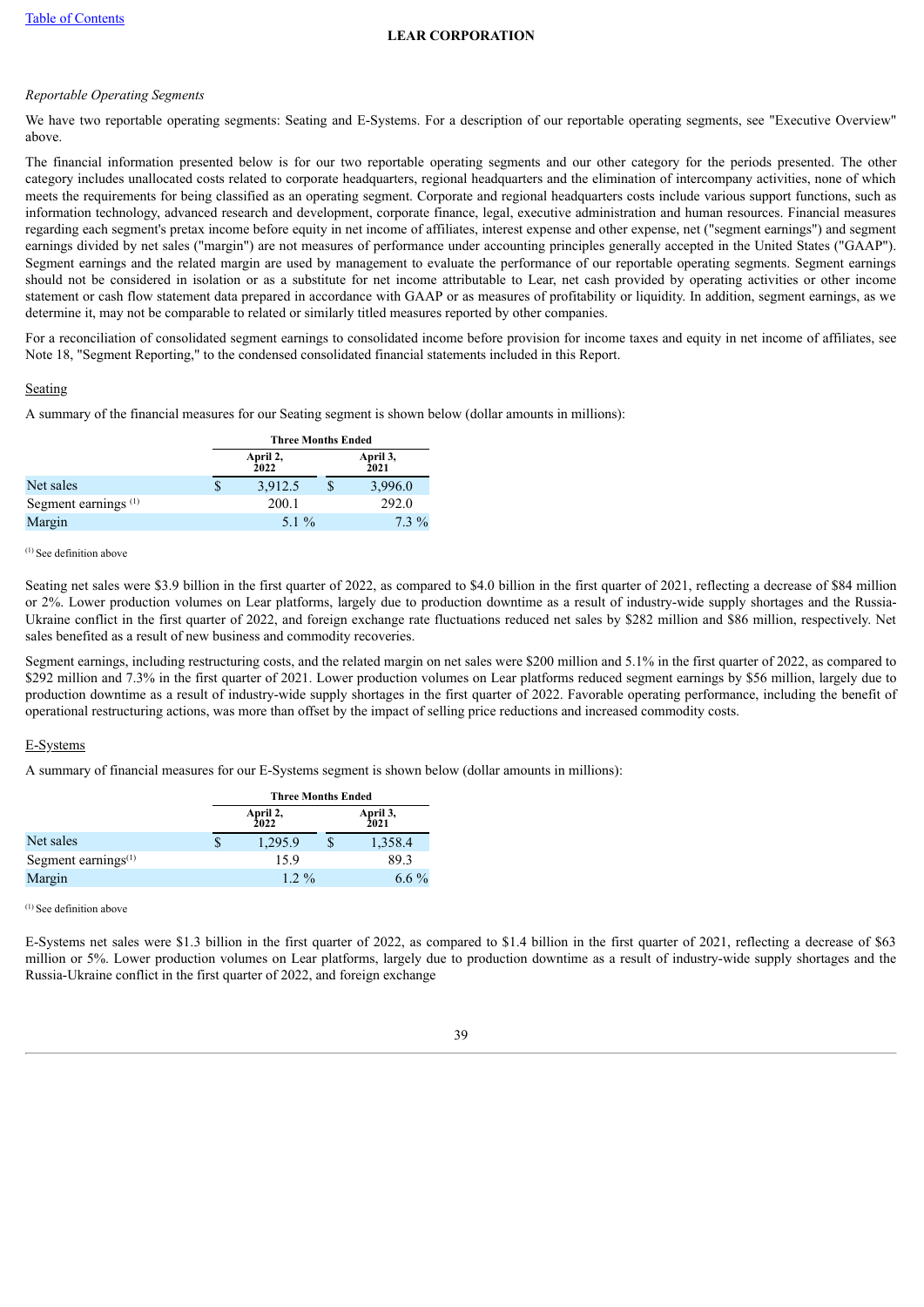rate fluctuation reduced net sales by \$135 million and \$44 million, respectively. Net sales benefited as a result of commodity recoveries and new business.

Segment earnings, including restructuring costs, and the related margin on net sales were \$16 million and 1.2% in the first quarter of 2022, as compared to \$89 million and 6.6% in the first quarter of 2021. Lower production volumes on Lear platforms reduced segment earnings by \$38 million, largely due to production downtime as a result of industry-wide supply shortages in the first quarter of 2022. Improved operation performance was more than offset by the impact of selling price reductions, increased commodity costs and higher restructuring costs.

#### **Other**

A summary of financial measures for our other category, which is not an operating segment, is shown below (dollar amounts in millions):

|                        | <b>Three Months Ended</b> |  |                  |  |
|------------------------|---------------------------|--|------------------|--|
|                        | April 2,<br>2022          |  | April 3,<br>2021 |  |
| Net sales              |                           |  |                  |  |
| Segment earnings $(1)$ | (87.5)                    |  | (73.9)           |  |
| Margin                 | N/A                       |  | N/A              |  |

 $(1)$  See definition above

Segment earnings related to our other category were (\$88) million in the first quarter of 2022, as compared to (\$74) million in the first quarter of 2021, primarily reflecting transactions costs of \$10 million related to our acquisition of Kongsberg ICS.

## **LIQUIDITY AND CAPITAL RESOURCES**

Our primary liquidity needs are to fund general business requirements, including working capital requirements, capital expenditures, operational restructuring actions and debt service requirements. Our principal sources of liquidity are cash flows from operating activities, borrowings under available credit facilities and our existing cash balance.

### *Cash Provided by Subsidiaries*

A substantial portion of our operating income is generated by our subsidiaries. As a result, we are dependent on the earnings and cash flows of and the combination of dividends, royalties, intercompany loan repayments and other distributions and advances from our subsidiaries to provide the funds necessary to meet our obligations.

As of April 2, 2022 and December 31, 2021, cash and cash equivalents of \$732 million and \$661 million, respectively, were held in foreign subsidiaries and can be repatriated, primarily through the repayment of intercompany loans and the payment of dividends, without creating additional income tax expense. There are no significant restrictions on the ability of our subsidiaries to pay dividends or make other distributions to Lear.

For further information related to potential dividends from our non-U.S. subsidiaries, see Note 9, "Income Taxes," to the consolidated financial statements included in our Annual Report on Form 10-K for the year ended December 31, 2021.

## *Adequacy of Liquidity Sources*

As of April 2, 2022, we had \$1.2 billion of cash and cash equivalents on hand and \$2.0 billion in available borrowing capacity under our revolving credit facility. Together with cash provided by operating activities, we believe that this will enable us to meet our liquidity needs for the foreseeable future and to satisfy ordinary course business obligations. In addition, we expect to continue to pay quarterly cash dividends and repurchase shares of our common stock pursuant to our authorized common stock share repurchase program, although such actions are at the discretion of our Board of Directors and will depend upon our financial condition, results of operations, capital requirements, prevailing market conditions, alternative uses of capital and other factors that our Board of Directors may consider at its discretion.

Our future financial results and our ability to continue to meet our liquidity needs are subject to, and will be affected by, cash flows from operations, including the continuing effects of the COVID-19 pandemic, as well as restructuring activities, automotive industry conditions, the financial condition of our customers and suppliers, supply chain disruptions and other related factors. Additionally, an economic downturn or further reduction in production levels could negatively impact our financial condition.

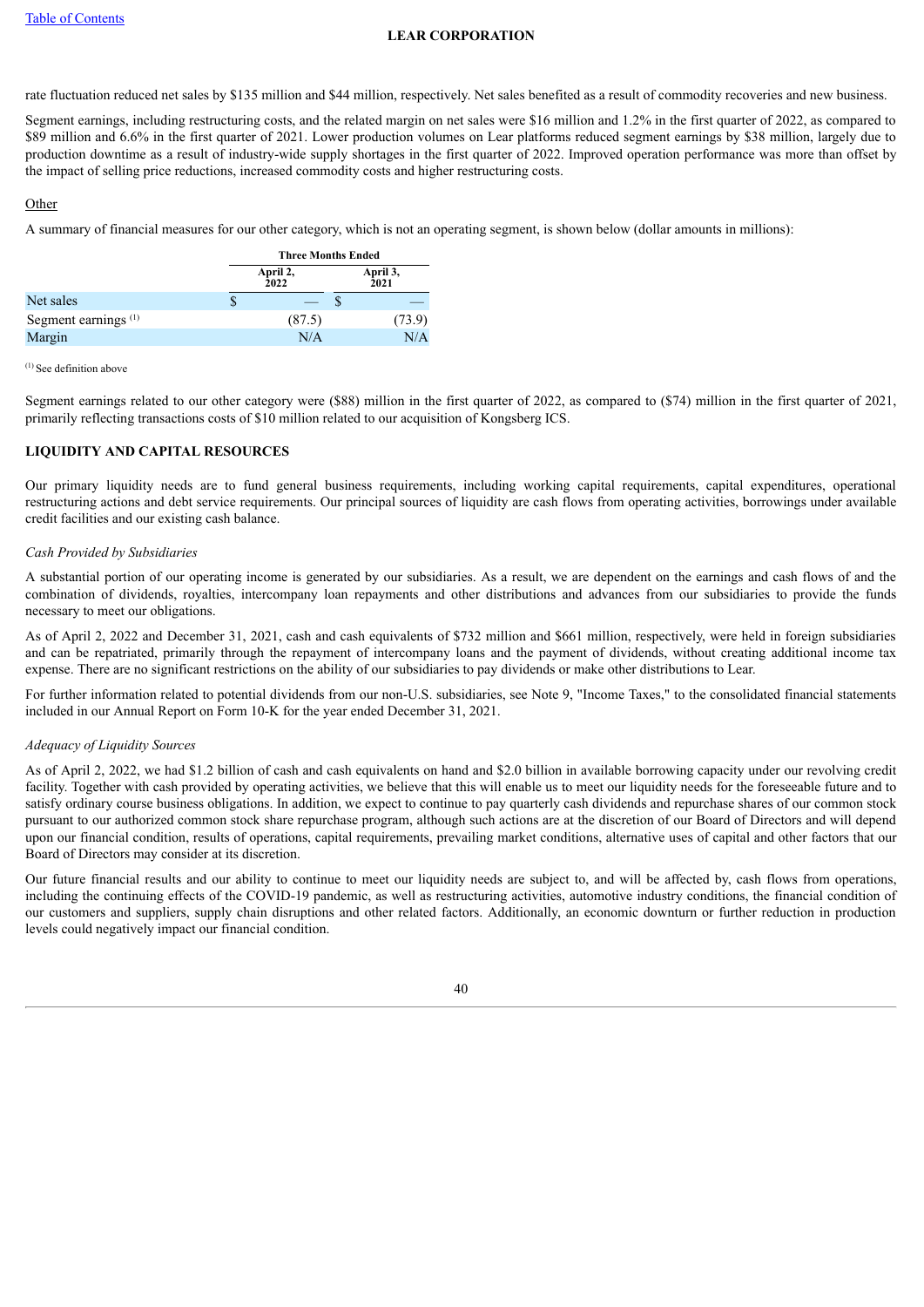For further discussion of the risks and uncertainties affecting our cash flows from operations and our overall liquidity, see "— Executive Overview" above, "— Forward-Looking Statements" below and Item 1A, "Risk Factors," in our Annual Report on Form 10-K for the year ended December 31, 2021, as supplemented and updated by Part II — Item 1A, "Risk Factors," in this Report.

### **Cash Flows**

A summary of net cash provided by operating activities is shown below (in millions):

|                                                           | <b>Three Months Ended</b> |                  |    |                  |               |                                               |
|-----------------------------------------------------------|---------------------------|------------------|----|------------------|---------------|-----------------------------------------------|
|                                                           |                           | April 2,<br>2022 |    | April 3,<br>2021 |               | Increase<br>(Decrease) in<br><b>Cash Flow</b> |
| Consolidated net income and depreciation and amortization |                           | 210              | -S | 367              | <sup>\$</sup> | (157)                                         |
| Net change in working capital items:                      |                           |                  |    |                  |               |                                               |
| Accounts receivable                                       |                           | (219)            |    | (227)            |               | 8                                             |
| Inventory                                                 |                           | (49)             |    | (87)             |               | 38                                            |
| Accounts payable                                          |                           | 277              |    | 43               |               | 234                                           |
| Accrued liabilities and other                             |                           | 29               |    | 169              |               | (140)                                         |
| Net change in working capital items                       |                           | 38               |    | (102)            |               | 140                                           |
| Other                                                     |                           | (27)             |    | (17)             |               | (10)                                          |
| Net cash provided by operating activities                 |                           | 221              |    | 248              |               | (27)                                          |
| Net cash used in investing activities                     |                           | $(303)$ \$       |    | $(143)$ \$       |               | (160)                                         |
|                                                           |                           |                  |    |                  |               |                                               |
| Net cash used in financing activities                     |                           | (71)             | S  | (30)             | -S            | (41)                                          |

## *Operating Activities*

In the first three months of 2022 and 2021, net cash provided by operating activities was \$221 million and \$248 million, respectively. The overall decrease in operating cash flows of \$27 million is primarily due to lower earnings in 2022, offset by a decrease in working capital in the first three months of 2022, as compared to an increase in working capital in the first three months of 2021.

### *Investing Activities*

Net cash used in investing activities was \$303 million in the first three months of 2022, as compared to \$143 million in the first three months of 2021. In the first three months of 2022, we paid \$184 million for the acquisition of Kongsberg ICS. Capital spending was \$130 million in the first three months of 2022, as compared to \$113 million in the first three months of 2021. Capital spending is estimated to be approximately \$650 million to \$700 million in 2022.

#### *Financing Activities*

Net cash used in financing activities was \$71 million in the first three months of 2022, as compared to \$30 million in the first three months of 2021. In the first three months of 2022, we paid \$47 million of dividends to Lear stockholders, as compared to \$16 million in the first three months of 2021.

## **Capitalization**

For information related to our senior notes and credit agreement, see Note 9, "Debt," to the condensed consolidated financial statements included in this Report and Note 7, "Debt," to the consolidated financial statements included in our Annual Report on Form 10-K for the year ended December 31, 2021.

For information related to our common stock share repurchase program and dividends, see "— Executive Overview — Share Repurchase Program and Quarterly Cash Dividends" above, Note 16, "Comprehensive Income and Equity," to the condensed consolidated financial statements included in this Report and Note 12, "Capital Stock, Accumulated Other Comprehensive Loss and Equity," to the consolidated financial statements included in our Annual Report on Form 10-K for the year ended December 31, 2021.

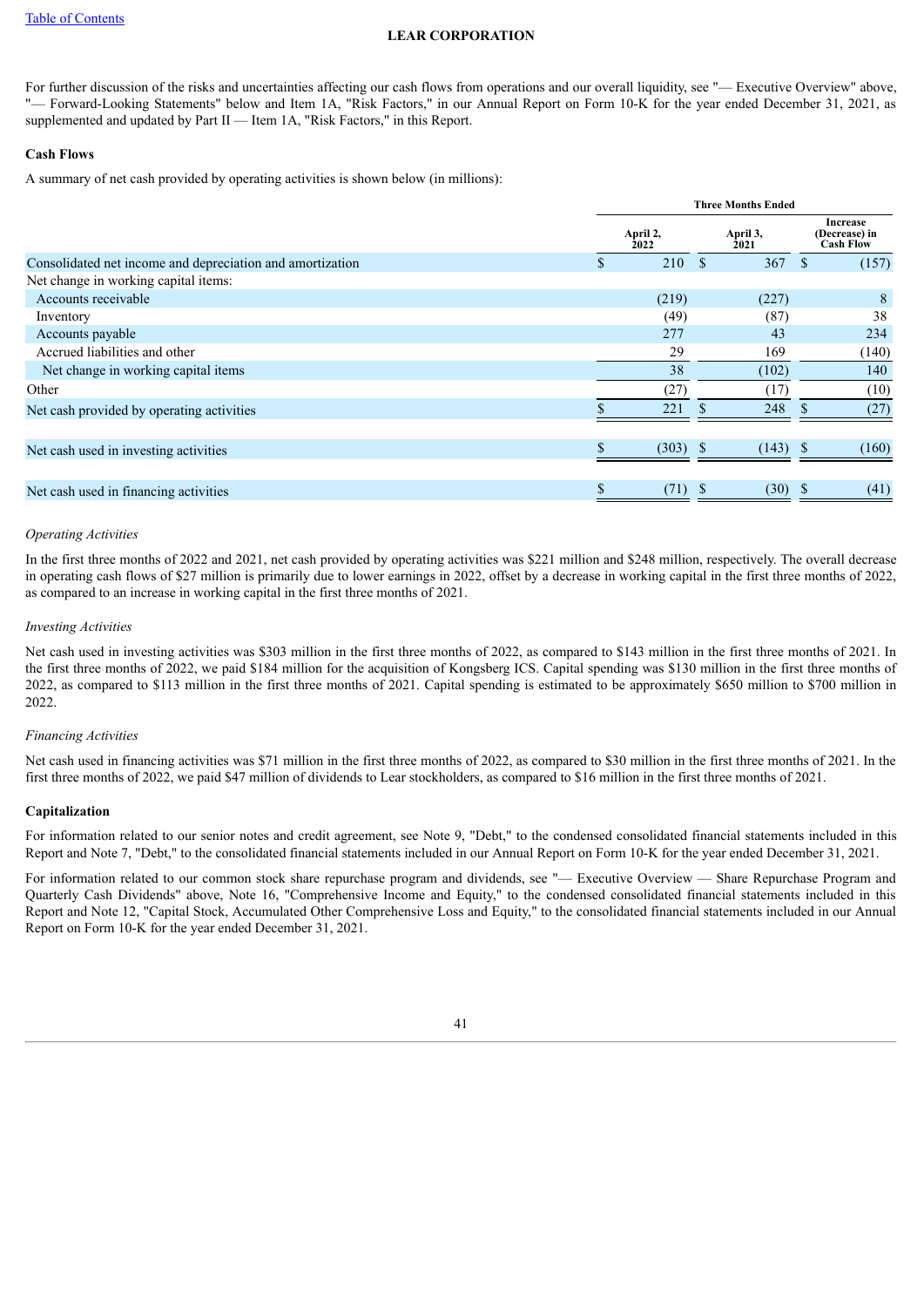#### **Commodity Prices and Availability**

Raw material, energy and commodity costs can be volatile, reflecting changes in supply and demand, logistics issues, global trade and tariff policies, and geopolitical issues. We have commodity price risk with respect to purchases of certain raw materials, including steel, copper, diesel fuel, chemicals, resins and leather. Our primary commodity cost exposures relate to steel, copper and leather. We have developed and implemented strategies to mitigate the impact of higher raw material, energy and commodity costs, such as the selective in-sourcing of components, the continued consolidation of our supply base, longer-term purchase commitments, contractual recovery mechanisms and the selective expansion of low-cost country sourcing and engineering, as well as value engineering and product benchmarking. Further, the majority of the steel used in our products is comprised of fabricated components that are integrated into a seat system, such as seat frames, recliner mechanisms, seat tracks and other mechanical components. Therefore, our exposure to changes in steel prices is primarily indirect, through purchased components. Additionally, approximately 88% of our copper purchases and a significant portion of our leather and direct steel purchases are subject to price index agreements with our customers and suppliers. However, these strategies, together with commercial negotiations with our customers and suppliers, typically do not offset all of the adverse impact. Certain of these strategies also may limit our opportunities in a declining commodity price environment. If these costs increase, it could have an adverse impact on our operating results in the foreseeable future. See "— Forward-Looking Statements" below and Item 1A, "Risk Factors — Increases in the costs and restrictions on the availability of raw materials, energy, commodities and product components could adversely affect our financial performance," in our Annual Report on Form 10-K for the year ended December 31, 2021, as supplemented and updated by Part II — Item 1A, "Risk Factors," in this Report.

For further information related to the financial instruments described above, see Note 19, "Financial Instruments," to the condensed consolidated financial statements included in this Report.

### **OTHER MATTERS**

#### **Legal and Environmental Matters**

We are involved from time to time in various legal proceedings and claims, including, without limitation, commercial and contractual disputes, product liability claims and environmental and other matters. As of April 2, 2022, we have recorded reserves for pending legal disputes, including commercial disputes, and other legal matters of \$21 million. In addition, as of April 2, 2022, we have recorded reserves for product liability claims and environmental matters of \$42 million and \$8 million, respectively. Although these reserves were determined in accordance with GAAP, the ultimate outcomes of these matters are inherently uncertain, and actual results may differ significantly from current estimates. For a description of risks related to various legal proceedings and claims, see Item 1A, "Risk Factors," in our Annual Report on Form 10-K for the year ended December 31, 2021. For a more complete description of our outstanding material legal proceedings, see Note 17, "Legal and Other Contingencies," to the condensed consolidated financial statements included in this Report.

### **Significant Accounting Policies and Critical Accounting Estimates**

Certain of our accounting policies require management to make estimates and assumptions that affect the reported amounts of assets and liabilities as of the date of the consolidated financial statements and the reported amounts of revenues and expenses during the reporting period. These estimates and assumptions are based on our historical experience, the terms of existing contracts, our evaluation of trends in the industry, information provided by our customers and suppliers and information available from other outside sources, as appropriate. However, these estimates and assumptions are subject to an inherent degree of uncertainty. As a result, actual results in these areas may differ significantly from our estimates. For a discussion of our significant accounting policies and critical accounting estimates, see Item 7, "Management's Discussion and Analysis of Financial Condition and Results of Operations — Significant Accounting Policies and Critical Accounting Estimates," and Note 2, "Summary of Significant Accounting Policies," to the consolidated financial statements included in our Annual Report on Form 10-K for the year ended December 31, 2021. There have been no significant changes in our significant accounting policies or critical accounting estimates during the first three months of 2022.

#### **Recently Issued Accounting Pronouncements**

For information on the impact of recently issued accounting pronouncements, see Note 20, "Accounting Pronouncements," to the condensed consolidated financial statements included in this Report.

#### **Forward-Looking Statements**

The Private Securities Litigation Reform Act of 1995 provides a safe harbor for forward-looking statements made by us or on our behalf. The words "will," "may," "designed to," "outlook," "believes," "should," "anticipates," "plans," "expects," "intends," "estimates," "forecasts" and similar expressions identify certain of these forward-looking statements. We also may provide forward-looking statements in oral statements or other written materials released to the public. All such forward-looking

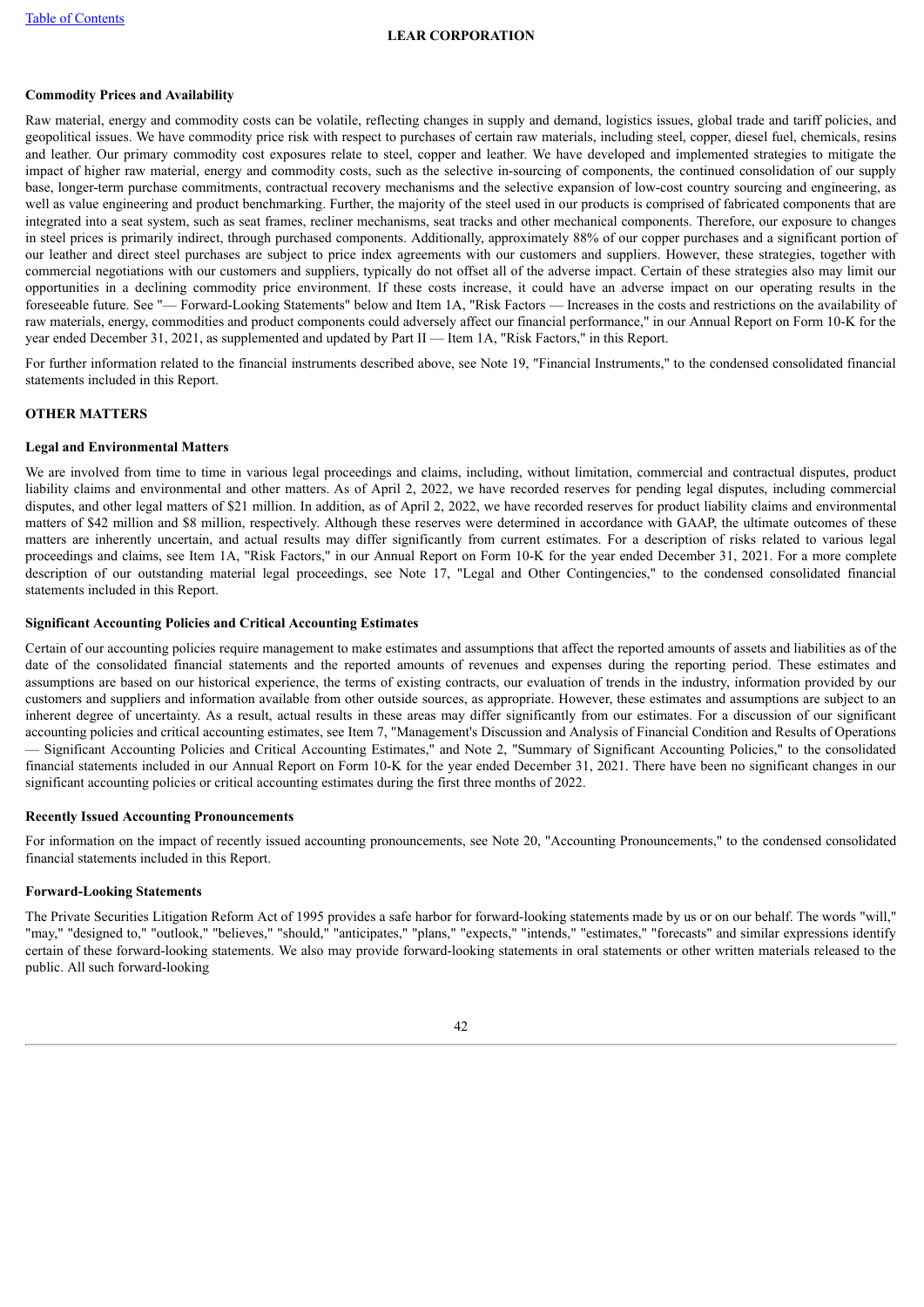statements contained or incorporated in this Report or in any other public statements which address operating performance, events or developments that we expect or anticipate may occur in the future, including, without limitation, statements related to business opportunities, awarded sales contracts, sales backlog and ongoing commercial arrangements, or statements expressing views about future operating results, are forward-looking statements. Actual results may differ materially from any or all forward-looking statements made by us. Important factors, risks and uncertainties that may cause actual results to differ materially from anticipated results include, but are not limited to:

- general economic conditions in the markets in which we operate, including changes in interest rates or currency exchange rates;
- the impact of the COVID-19 pandemic on our business and the global economy;
- changes in actual industry vehicle production levels from our current estimates;
- fluctuations in the production of vehicles or the loss of business with respect to, or the lack of commercial success of, a vehicle model for which we are a significant supplier;
- the outcome of customer negotiations and the impact of customer-imposed price reductions;
- increases in the costs and restrictions on the availability of raw materials, energy, commodities and product components and our ability to mitigate such costs and insufficient availability;
- disruptions in relationships with our suppliers;
- the financial condition of and adverse developments affecting our customers and suppliers;
- risks associated with conducting business in foreign countries, including the risk of war or other armed conflicts;
- currency controls and the ability to economically hedge currencies;
- global sovereign fiscal matters and creditworthiness, including potential defaults and the related impacts on economic activity, including the possible effects on credit markets, currency values, monetary unions, international treaties and fiscal policies;
- competitive conditions impacting us and our key customers and suppliers;
- labor disputes involving us or our significant customers or suppliers or that otherwise affect us;
- the operational and financial success of our joint ventures;
- our ability to attract, develop, engage and retain qualified employees;
- our ability to respond to the evolution of the global transportation industry;
- the outcome of an increased emphasis on global climate change and other ESG matters by stakeholders;
- the impact of global climate change;
- the impact and timing of program launch costs and our management of new program launches;
- changes in discount rates and the actual return on pension assets;
- impairment charges initiated by adverse industry or market developments;
- our ability to execute our strategic objectives;
- limitations imposed by our existing indebtedness and our ability to access capital markets on commercially reasonable terms;
- disruptions to our information technology systems, or those of our customers or suppliers, including those related to cybersecurity;
- increases in our warranty, product liability or recall costs;
- the outcome of legal or regulatory proceedings to which we are or may become a party;
- the impact of pending legislation and regulations or changes in existing federal, state, local or foreign laws or regulations;
- the impact of regulations on our foreign operations;
- costs associated with compliance with environmental laws and regulations;
- developments or assertions by or against us relating to intellectual property rights;
- the impact of potential changes in tax and trade policies in the United States and related actions by countries in which we do business;
- decline in the production levels of our major customers, particularly with respect to models for which we are a significant supplier; and
- other risks described in Item 1A, "Risk Factors," in our Annual Report on Form 10-K for the year ended December 31, 2021, as supplemented and updated by Part II — Item 1A, "Risk Factors," in this Report, and in our other Securities and Exchange Commission filings.

<span id="page-42-0"></span>The forward-looking statements in this Report are made as of the date hereof, and we do not assume any obligation to update, amend or clarify them to reflect events, new information or circumstances occurring after the date hereof.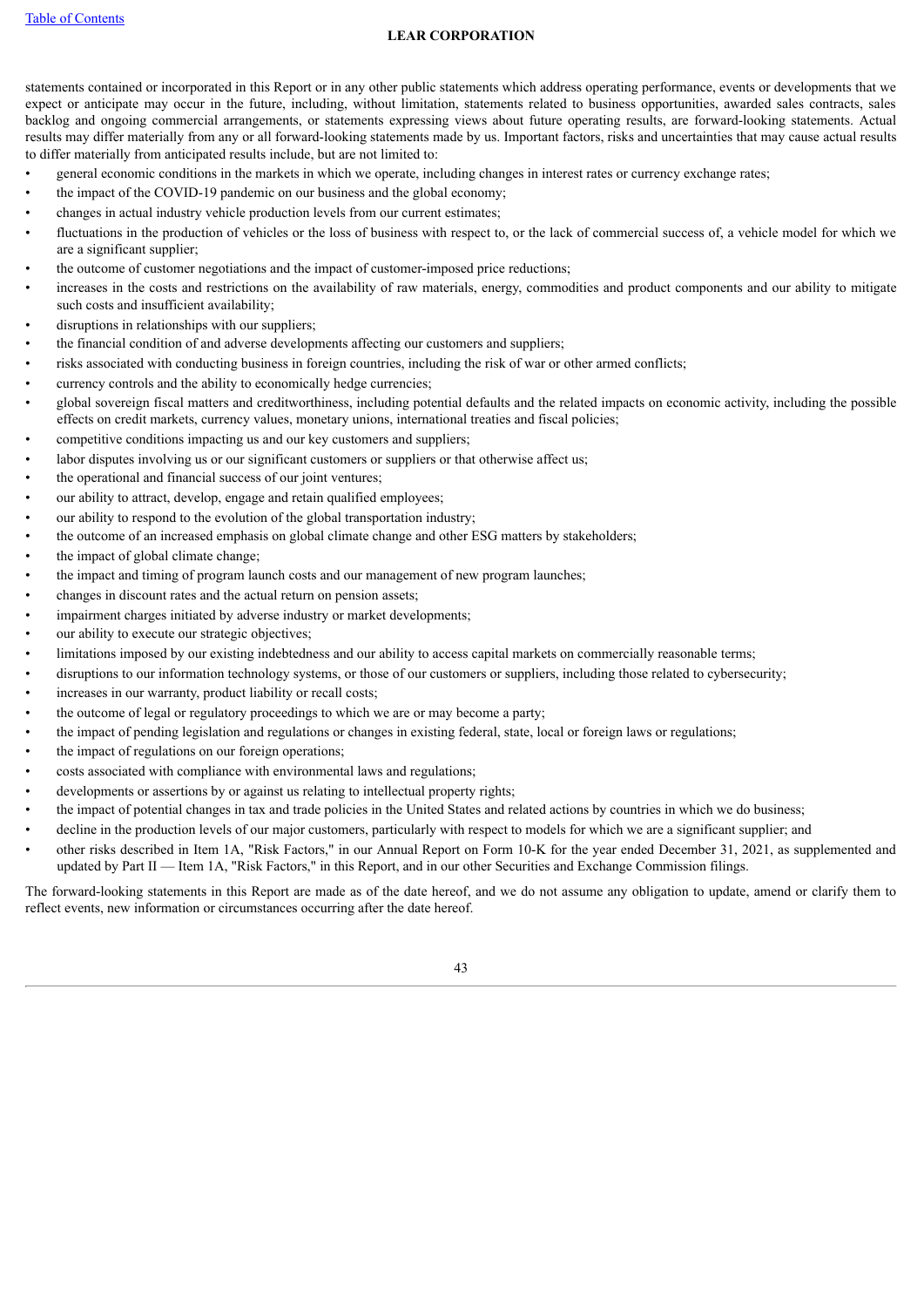## **ITEM 3 — QUANTITATIVE AND QUALITATIVE DISCLOSURES ABOUT MARKET RISK**

In the normal course of business, we are exposed to market risks associated with fluctuations in foreign exchange rates, interest rates and commodity prices. We manage a portion of these risks through the use of derivative financial instruments in accordance with our policies. We enter into all hedging transactions for periods consistent with the underlying exposures. We do not enter into derivative instruments for trading purposes.

## *Foreign Exchange*

Operating results may be impacted by our buying, selling and financing in currencies other than the functional currency of our operating companies ("transactional exposure"). We may mitigate a portion of this risk by entering into forward foreign exchange, futures and option contracts. The foreign exchange contracts are executed with banks that we believe are creditworthy. Gains and losses related to foreign exchange contracts are deferred where appropriate and included in the measurement of the foreign currency transaction subject to the hedge. Gains and losses incurred related to foreign exchange contracts are generally offset by the direct effects of currency movements on the underlying transactions.

A summary of the notional amount and estimated aggregate fair value of our outstanding foreign exchange contracts is shown below (in millions):

|                                                        | April 2.<br>2022 | December 31.<br>2021 |
|--------------------------------------------------------|------------------|----------------------|
| Notional amount (contract maturities $\leq$ 24 months) | $1.706$ \$       |                      |
| Fair value                                             |                  |                      |

Currently, our most significant foreign currency transactional exposures relate to the Mexican peso, various European currencies, the Chinese renminbi, the Brazilian real, the Japanese yen and the Honduran lempira.

A sensitivity analysis of our net transactional exposure is shown below (in millions):

|             |                                                     | <b>Potential Earnings Benefit</b><br>(Adverse Earnings Impact) |                      |
|-------------|-----------------------------------------------------|----------------------------------------------------------------|----------------------|
|             | Hypothetical Strengthening<br>$\frac{\phi_0(1)}{2}$ | April 2,<br>2022                                               | December 31,<br>2021 |
| U.S. dollar | 10%                                                 |                                                                |                      |
| Euro        | 10%                                                 | Ί1                                                             |                      |

 $(1)$  Relative to all other currencies to which it is exposed for a twelve-month period

A sensitivity analysis related to the aggregate fair value of our outstanding foreign exchange contracts is shown below (in millions):

|             |                                         | <b>Estimated Change in Fair Value</b> |                      |
|-------------|-----------------------------------------|---------------------------------------|----------------------|
|             | Hypothetical Change $\%$ <sup>(2)</sup> | April 2,<br>2022                      | December 31,<br>2021 |
| U.S. dollar | 10%                                     | 54                                    | 48                   |
| Euro        | 10%                                     | 49                                    | 49                   |

 $^{(2)}$  Relative to all other currencies to which it is exposed for a twelve-month period

There are certain shortcomings inherent in the sensitivity analyses above. The analyses assume that all currencies would uniformly strengthen or weaken relative to the U.S. dollar or Euro. In reality, some currencies may strengthen while others may weaken, causing the earnings impact to increase or decrease depending on the currency and the direction of the rate movement.

<span id="page-43-0"></span>In addition to the transactional exposure described above, our operating results are impacted by the translation of our foreign operating income into U.S. dollars ("translational exposure"). In 2021, net sales outside of the United States accounted for 77% of our consolidated net sales, although certain non-U.S. sales are U.S. dollar denominated. We do not enter into foreign exchange contracts to mitigate our translational exposure.

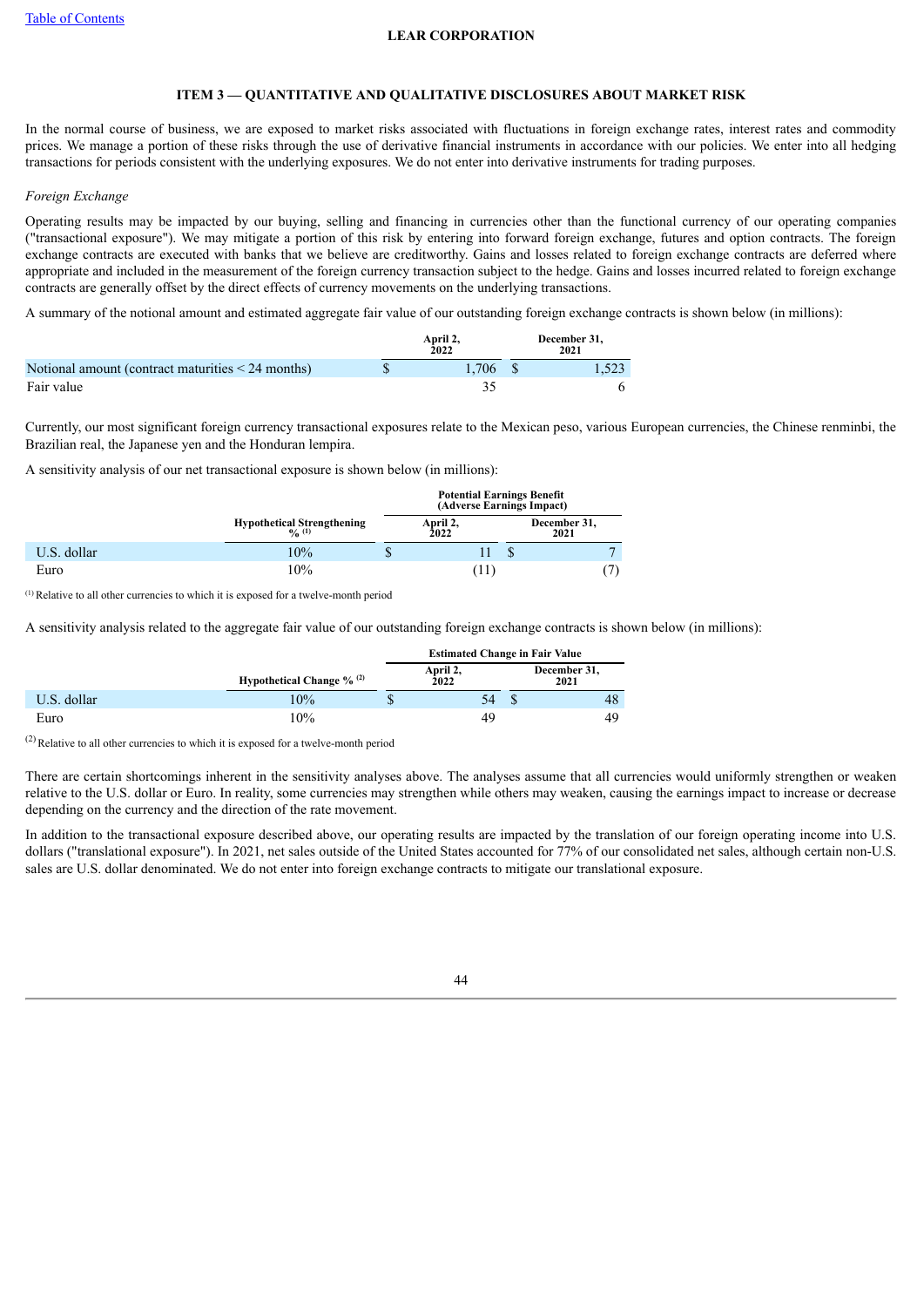#### **ITEM 4 — CONTROLS AND PROCEDURES**

### (a) Disclosure Controls and Procedures

The Company has evaluated, under the supervision and with the participation of the Company's management, including the Company's President and Chief Executive Officer along with the Company's Senior Vice President and Chief Financial Officer, the effectiveness of the Company's disclosure controls and procedures (as defined in Rules 13a-15(e) and 15d-15(e) under the Securities Exchange Act of 1934, as amended (the "Exchange Act")) as of the end of the period covered by this Report. The Company's disclosure controls and procedures are designed to provide reasonable assurance of achieving their objectives. Because of the inherent limitations in all control systems, no evaluation of controls can provide absolute assurance that all control issues and instances of fraud, if any, within the Company have been detected. Based on the evaluation described above, the Company's President and Chief Executive Officer along with the Company's Senior Vice President and Chief Financial Officer have concluded that the Company's disclosure controls and procedures were effective to provide reasonable assurance that the desired control objectives were achieved as of the end of the period covered by this Report.

#### (b) Changes in Internal Control over Financial Reporting

There was no change in the Company's internal control over financial reporting that occurred during the fiscal quarter ended April 2, 2022, that has materially affected, or is reasonably likely to materially affect, the Company's internal control over financial reporting.

<span id="page-44-0"></span>In February 2022, the Company completed the acquisition of substantially all of Kongsberg Automotive's Interior Comfort Systems business unit ("Kongsberg ICS") and is currently integrating Kongsberg ICS into its operations, compliance programs and internal control processes. Kongsberg ICS constituted approximately 2% of the Company's total assets as of April 2, 2022, including goodwill and intangible assets recorded as part of the purchase price allocations, and approximately 1% of the Company's net sales in the three months ended April 2, 2022. SEC rules and regulations allow companies to exclude acquisitions from their assessment of the internal control over financial reporting during the first year following an acquisition while integrating the acquired company. The Company will exclude the acquired operations of Kongsberg ICS from its assessment of the Company's internal control over financial reporting as of December 31, 2022.

## **PART II — OTHER INFORMATION**

## **ITEM 1 — LEGAL PROCEEDINGS**

<span id="page-44-1"></span>We are involved from time to time in various legal proceedings and claims, including, without limitation, commercial or contractual disputes, product liability claims and environmental and other matters. For a description of risks related to various legal proceedings and claims, see Item 1A, "Risk Factors," in our Annual Report on Form 10-K for the year ended December 31, 2021. For a description of our outstanding material legal proceedings, see Note 17, "Legal and Other Contingencies," to the condensed consolidated financial statements included in this Report.

## **ITEM 1A — RISK FACTORS**

<span id="page-44-2"></span>There have been no material changes from the risk factors as previously disclosed in our Annual Report on Form 10-K for the year ended December 31, 2021, except for the modification of the risk factor set forth below:

## Our industry is cyclical and a decline in the production levels of our major customers, particularly with respect to models for which we are a significant supplier, or the financial distress of one or more of our major customers could adversely affect our financial performance.

Our sales are driven by the number of vehicles produced by our automotive manufacturer customers, which is ultimately dependent on consumer demand for automotive vehicles, and our content per vehicle. The automotive industry is cyclical and sensitive to general economic conditions, including geopolitical issues, global credit markets, interest rates, inflation, consumer credit and consumer spending and preferences. Automotive sales and production can also be affected by the age of the vehicle fleet and related scrappage rates, labor relations issues, fuel prices, regulatory requirements, government initiatives, trade agreements, tariffs and other non-tariff trade barriers, the availability and cost of credit, the costs and availability of critical components needed to complete the production of vehicles, logistics issues, restructuring actions of our customers and suppliers, facility closures and increased competition, as well as consumer preferences regarding vehicle size, configuration and features, including alternative fuel vehicles, changing consumer attitudes toward vehicle ownership and usage, such as ride sharing and on-demand transportation, and other factors.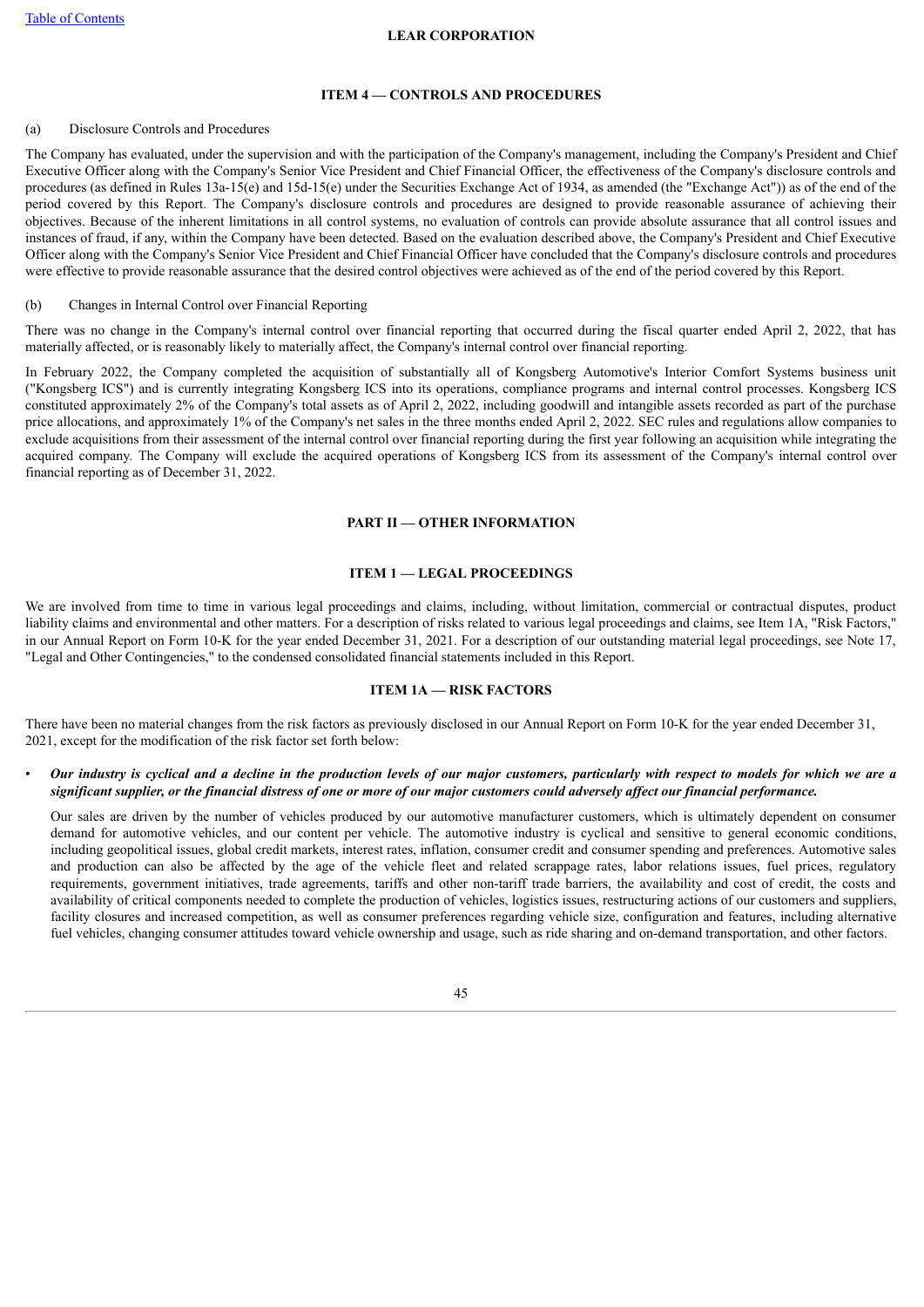Due to the overall global economic conditions in 2020, largely as a result of the COVID-19 pandemic, the automotive industry experienced a decline in global customer sales and production volumes. Although industry production increased 3% in 2021 over 2020 and is expected to increase 5% in 2022 over 2021 (based on April 2022 IHS Markit projections), production remains well below recent historic levels and consumer demand. This is largely due to the continuing impact of the COVID-19 pandemic, particularly through supply shortages and, to a lesser extent, the resurgence of the virus in certain regions, as well as the Russia-Ukraine conflict. The automotive industry is suffering from supply chain delays and stoppages due to shipping delays resulting in increased freight costs and closed supplier facilities and distribution centers. The industry also is facing workforce and staffing shortages, as well as scarcity and increases in prices of raw materials. As a result, we have experienced and may continue to experience reductions in orders from our customers in certain regions. An economic downturn or other adverse industry conditions that result in a decline in the production levels of our major customers, particularly with respect to models for which we are a significant supplier, or the financial distress of one or more of our major customers could reduce our sales or otherwise adversely affect our financial condition, operating results and cash flows. Further, our ability to reduce the risks inherent in certain concentrations of business, and thereby maintain our financial performance in the future, will depend, in part, on our ability to continue to diversify our sales on a customer, product, platform and geographic basis to reflect the market overall. We may not be successful in such diversification.

## **ITEM 2 — UNREGISTERED SALES OF EQUITY SECURITIES AND USE OF PROCEEDS**

<span id="page-45-0"></span>As discussed in Part I — Item 2, "Management's Discussion and Analysis of Financial Condition and Results of Operations — Executive Overview — Share Repurchase Program and Quarterly Cash Dividends," and Note 16, "Comprehensive Income and Equity," to the condensed consolidated financial statements included in this Report, we have a remaining repurchase authorization of \$1,329.7 million under our ongoing common stock share repurchase program. A summary of the shares of our common stock repurchased during the quarter ended April 2, 2022, is shown below:

<span id="page-45-1"></span>

| Period                                     | <b>Total Number</b><br>of Shares<br>Purchased | Average<br><b>Price Paid</b><br>per Share | <b>Total Number of</b><br><b>Shares Purchased</b><br>as Part of<br><b>Publicly Announced</b><br><b>Plans or Programs</b> | <b>Approximate Dollar</b><br><b>Value of Shares that</b><br>May Yet be<br><b>Purchased Under</b><br>the Program<br>(in millions) |
|--------------------------------------------|-----------------------------------------------|-------------------------------------------|--------------------------------------------------------------------------------------------------------------------------|----------------------------------------------------------------------------------------------------------------------------------|
| January 1, 2022 through January 29, 2022   |                                               |                                           |                                                                                                                          | 1,329.7                                                                                                                          |
| January 30, 2022 through February 26, 2022 |                                               | $\sim$                                    |                                                                                                                          | 1,329.7                                                                                                                          |
| February 27, 2022 through April 2, 2022    |                                               | .s—                                       |                                                                                                                          | 1,329.7                                                                                                                          |
| Total                                      |                                               | $\sim$                                    |                                                                                                                          | 1,329.7                                                                                                                          |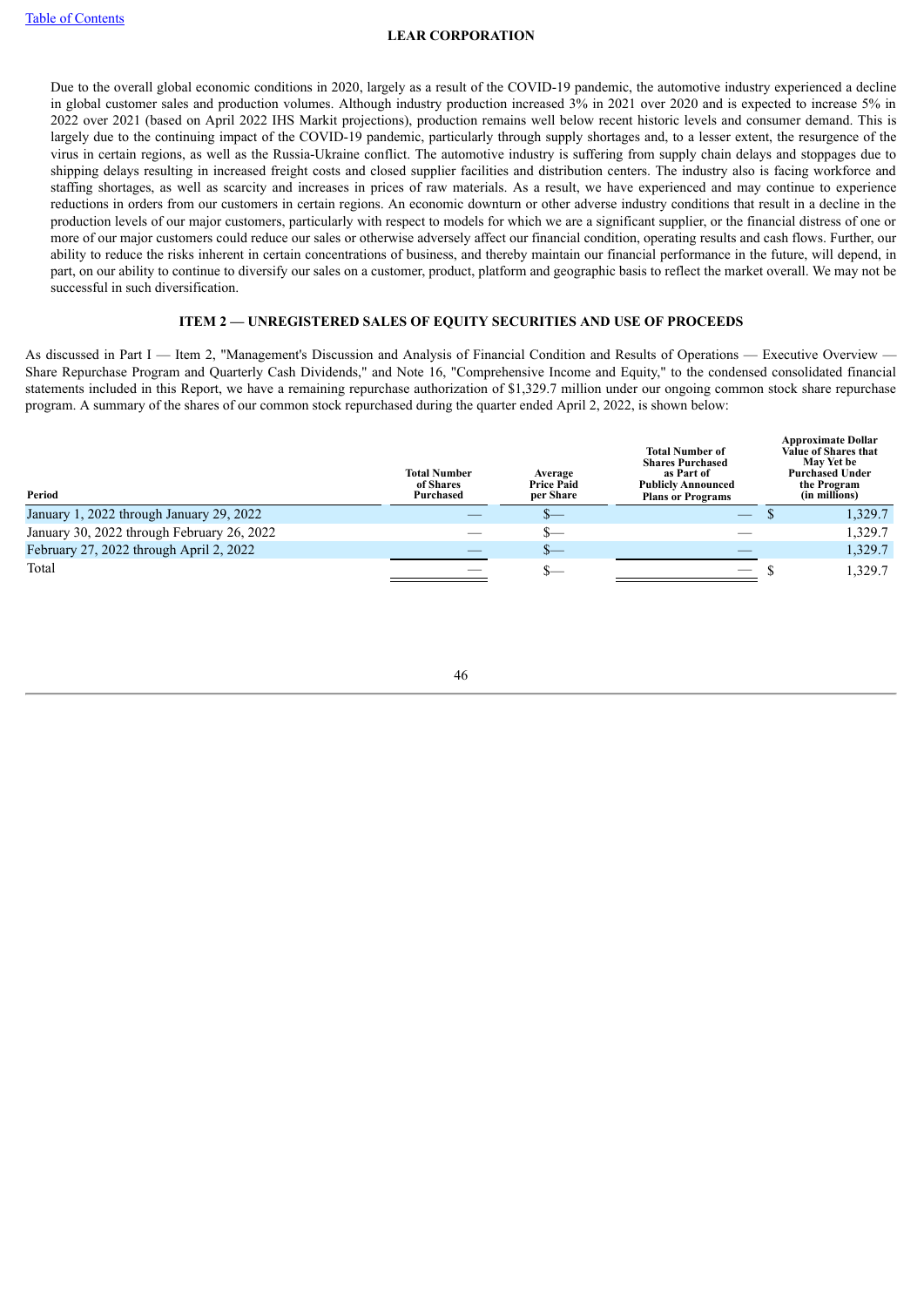## **ITEM 6 — EXHIBITS**

## **Exhibit Index**

| Exhibit<br><b>Number</b> | <b>Exhibit Name</b>                                                                                                                                   |
|--------------------------|-------------------------------------------------------------------------------------------------------------------------------------------------------|
| 31.1                     | <u>Rule 13a-14(a)/15d-14(a) Certification of Principal Executive Officer.</u>                                                                         |
| 31.2                     | Rule 13a-14(a)/15d-14(a) Certification of Principal Financial Officer.                                                                                |
| 32.1                     | Certification by Chief Executive Officer pursuant to 18 U.S.C. Section 1350, as adopted pursuant to Section 906 of the<br>Sarbanes-Oxley Act of 2002. |
| 32.2                     | Certification by Chief Financial Officer pursuant to 18 U.S.C. Section 1350, as adopted pursuant to Section 906 of the<br>Sarbanes-Oxley Act of 2002. |
| 101.INS                  | <b>XBRL</b> Instance Document                                                                                                                         |
| 101.SCH                  | <b>XBRL Taxonomy Extension Schema Document.</b>                                                                                                       |
| $101$ .CAL               | XBRL Taxonomy Extension Calculation Linkbase Document.                                                                                                |
| 101.LAB                  | XBRL Taxonomy Extension Label Linkbase Document.                                                                                                      |
| 101.PRE                  | XBRL Taxonomy Extension Presentation Linkbase Document.                                                                                               |
| 101.DEF                  | XBRL Taxonomy Extension Definition Linkbase Document.                                                                                                 |
| 104                      | Cover Page Interactive Data File                                                                                                                      |
|                          |                                                                                                                                                       |

# **\*** Filed herewith.

**\*\*** The XBRL Instance Document and Cover Page Interactive Data File do not appear in the Interactive Data File because their XBRL tags are embedded within the Inline XBRL document.

<span id="page-46-0"></span>**\*\*\*** Submitted electronically with the Report.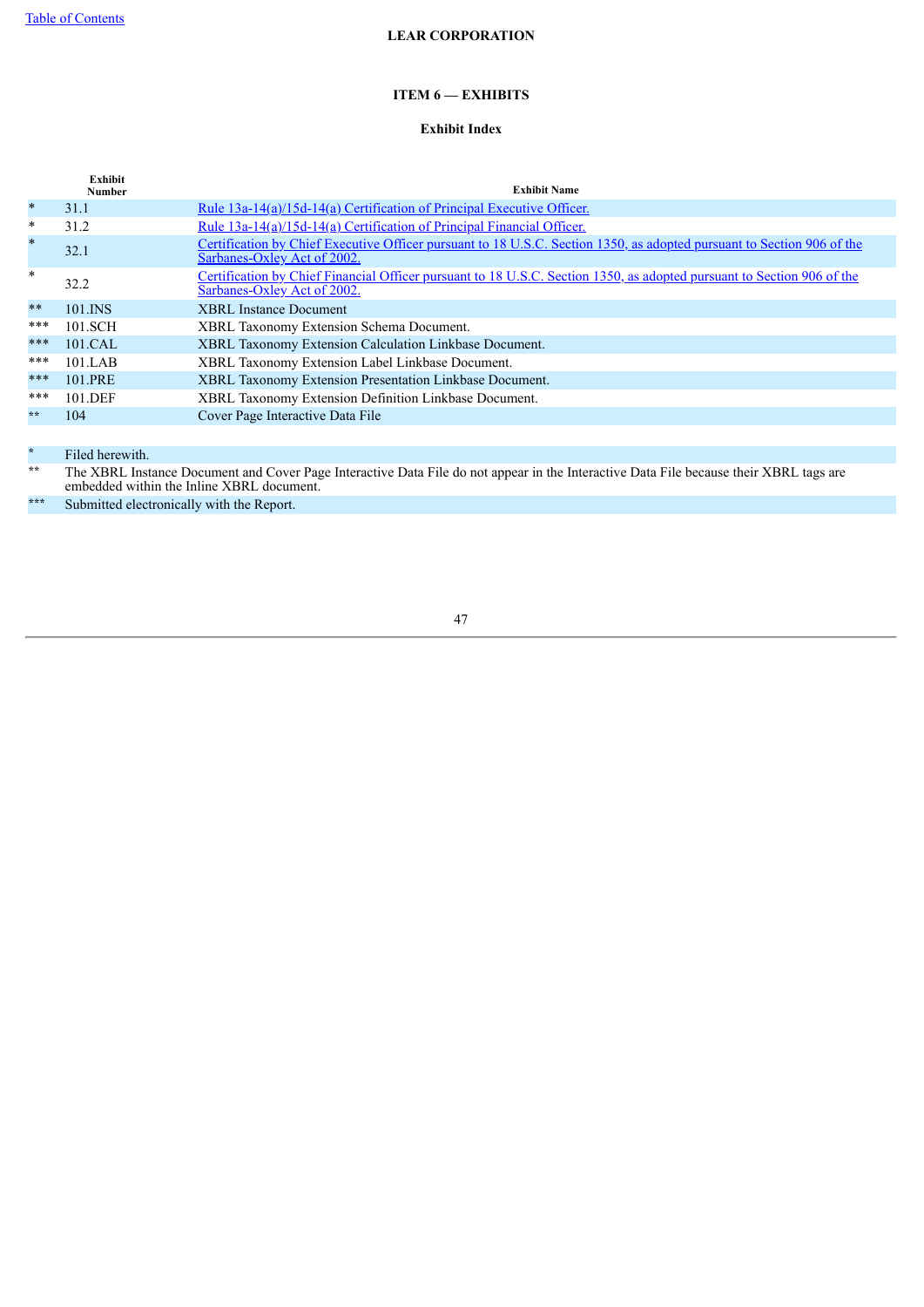## **SIGNATURES**

Pursuant to the requirements of the Securities Exchange Act of 1934, as amended, the Registrant has duly caused this Report to be signed on its behalf by the undersigned thereunto duly authorized.

LEAR CORPORATION

Dated: May 3, 2022 By: /s/ Raymond E. Scott Raymond E. Scott President and Chief Executive Officer

By:  $\frac{1}{s}$  /s/ Jason M. Cardew

Jason M. Cardew Senior Vice President and Chief Financial Officer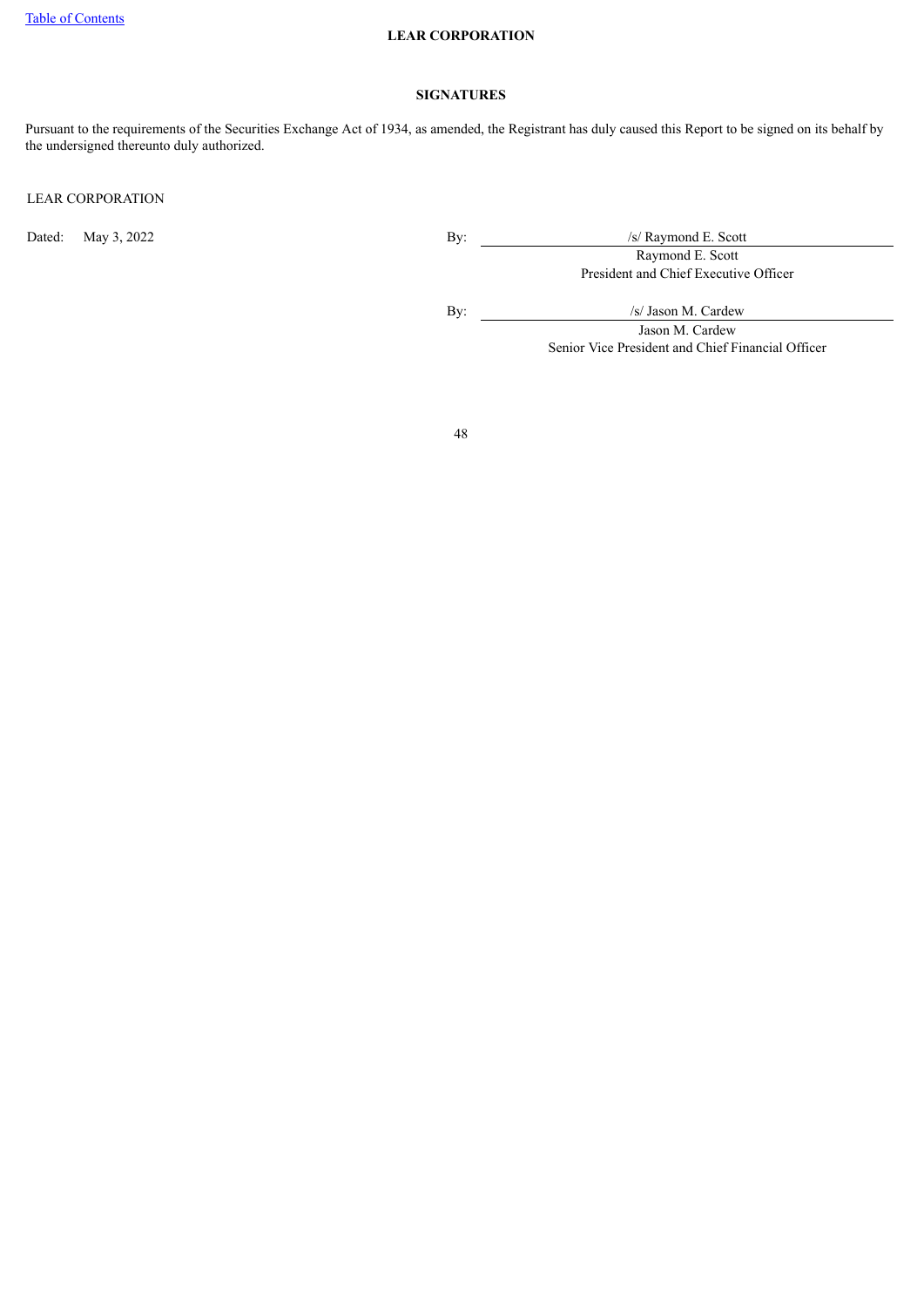## **CERTIFICATION**

<span id="page-48-0"></span>I, Raymond E. Scott, certify that:

- 1. I have reviewed this quarterly report on Form 10-Q of Lear Corporation;
- 2. Based on my knowledge, this report does not contain any untrue statement of a material fact or omit to state a material fact necessary to make the statements made, in light of the circumstances under which such statements were made, not misleading with respect to the period covered by this report;
- 3. Based on my knowledge, the financial statements, and other financial information included in this report, fairly present in all material respects the financial condition, results of operations and cash flows of the registrant as of, and for, the periods presented in this report;
- 4. The registrant's other certifying officer and I are responsible for establishing and maintaining disclosure controls and procedures (as defined in Exchange Act Rules 13a-15(e) and 15d-15(e)) and internal control over financial reporting (as defined in Exchange Act Rules 13a-15(f) and 15d-15(f)) for the registrant and have:
	- (a) Designed such disclosure controls and procedures, or caused such disclosure controls and procedures to be designed under our supervision, to ensure that material information relating to the registrant, including its consolidated subsidiaries, is made known to us by others within those entities, particularly during the period in which this report is being prepared;
	- (b) Designed such internal control over financial reporting, or caused such internal control over financial reporting to be designed under our supervision, to provide reasonable assurance regarding the reliability of financial reporting and the preparation of financial statements for external purposes in accordance with generally accepted accounting principles;
	- (c) Evaluated the effectiveness of the registrant's disclosure controls and procedures and presented in this report our conclusions about the effectiveness of the disclosure controls and procedures, as of the end of the period covered by this report based on such evaluation; and
	- (d) Disclosed in this report any change in the registrant's internal control over financial reporting that occurred during the registrant's most recent fiscal quarter (the registrant's fourth fiscal quarter in the case of an annual report) that has materially affected, or is reasonably likely to materially affect, the registrant's internal control over financial reporting; and
- 5. The registrant's other certifying officer and I have disclosed, based on our most recent evaluation of internal control over financial reporting, to the registrant's auditors and the audit committee of the registrant's board of directors (or persons performing the equivalent functions):
	- (a) All significant deficiencies and material weaknesses in the design or operation of internal control over financial reporting which are reasonably likely to adversely affect the registrant's ability to record, process, summarize and report financial information; and
	- (b) Any fraud, whether or not material, that involves management or other employees who have a significant role in the registrant's internal control over financial reporting.

Date: May 3, 2022 By:

/s/ Raymond E. Scott

Raymond E. Scott President and Chief Executive Officer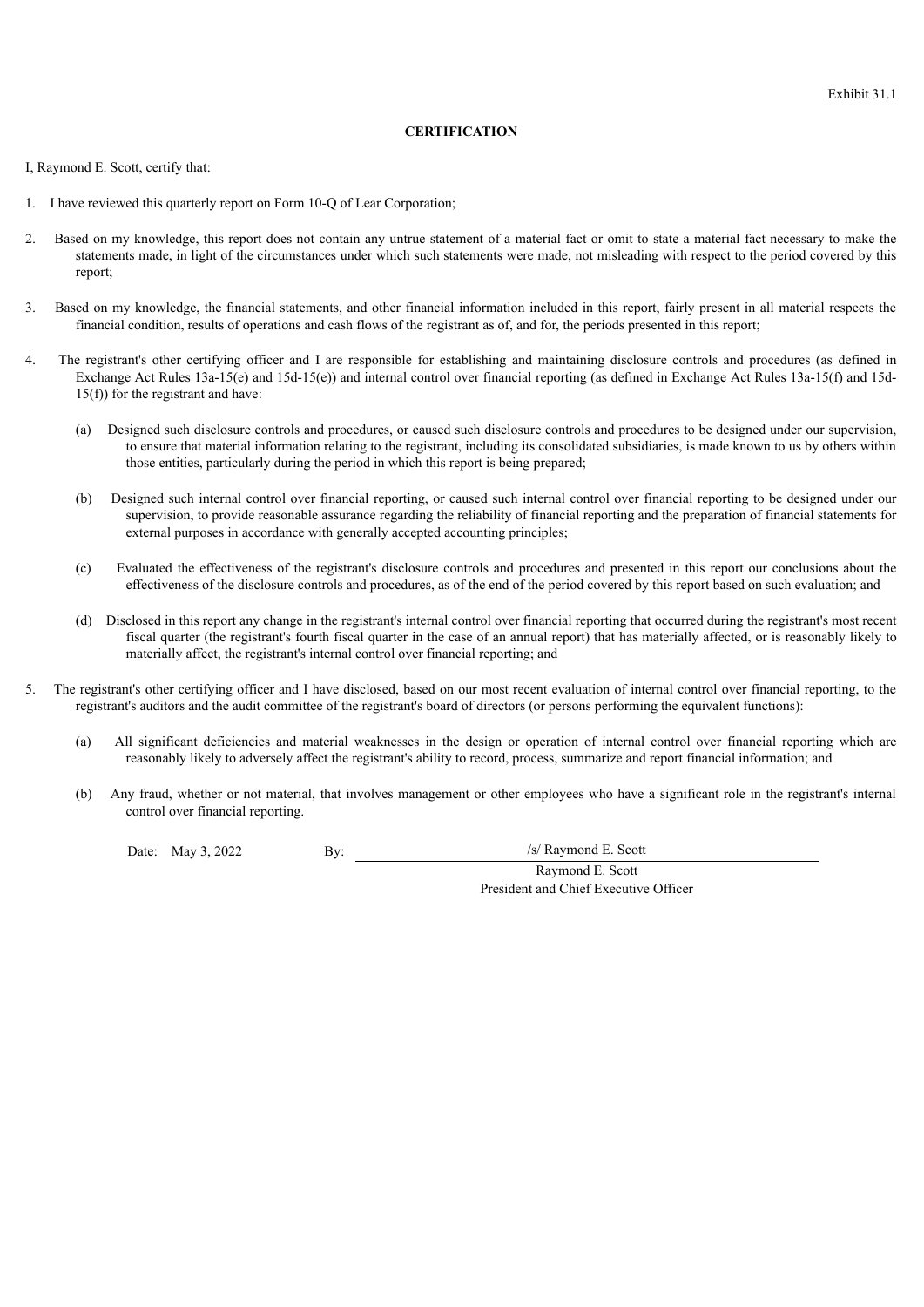## **CERTIFICATION**

<span id="page-49-0"></span>I, Jason M. Cardew, certify that:

- 1. I have reviewed this quarterly report on Form 10-Q of Lear Corporation;
- 2. Based on my knowledge, this report does not contain any untrue statement of a material fact or omit to state a material fact necessary to make the statements made, in light of the circumstances under which such statements were made, not misleading with respect to the period covered by this report;
- 3. Based on my knowledge, the financial statements, and other financial information included in this report, fairly present in all material respects the financial condition, results of operations and cash flows of the registrant as of, and for, the periods presented in this report;
- 4. The registrant's other certifying officer and I are responsible for establishing and maintaining disclosure controls and procedures (as defined in Exchange Act Rules 13a-15(e) and 15d-15(e)) and internal control over financial reporting (as defined in Exchange Act Rules 13a-15(f) and 15d-15(f)) for the registrant and have:
	- (a) Designed such disclosure controls and procedures, or caused such disclosure controls and procedures to be designed under our supervision, to ensure that material information relating to the registrant, including its consolidated subsidiaries, is made known to us by others within those entities, particularly during the period in which this report is being prepared;
	- (b) Designed such internal control over financial reporting, or caused such internal control over financial reporting to be designed under our supervision, to provide reasonable assurance regarding the reliability of financial reporting and the preparation of financial statements for external purposes in accordance with generally accepted accounting principles;
	- (c) Evaluated the effectiveness of the registrant's disclosure controls and procedures and presented in this report our conclusions about the effectiveness of the disclosure controls and procedures, as of the end of the period covered by this report based on such evaluation; and
	- (d) Disclosed in this report any change in the registrant's internal control over financial reporting that occurred during the registrant's most recent fiscal quarter (the registrant's fourth fiscal quarter in the case of an annual report) that has materially affected, or is reasonably likely to materially affect, the registrant's internal control over financial reporting; and
- 5. The registrant's other certifying officer and I have disclosed, based on our most recent evaluation of internal control over financial reporting, to the registrant's auditors and the audit committee of the registrant's board of directors (or persons performing the equivalent functions):
	- (a) All significant deficiencies and material weaknesses in the design or operation of internal control over financial reporting which are reasonably likely to adversely affect the registrant's ability to record, process, summarize and report financial information; and
	- (b) Any fraud, whether or not material, that involves management or other employees who have a significant role in the registrant's internal control over financial reporting.

Date: May 3, 2022 By:

/s/ Jason M. Cardew

Jason M. Cardew Senior Vice President and Chief Financial Officer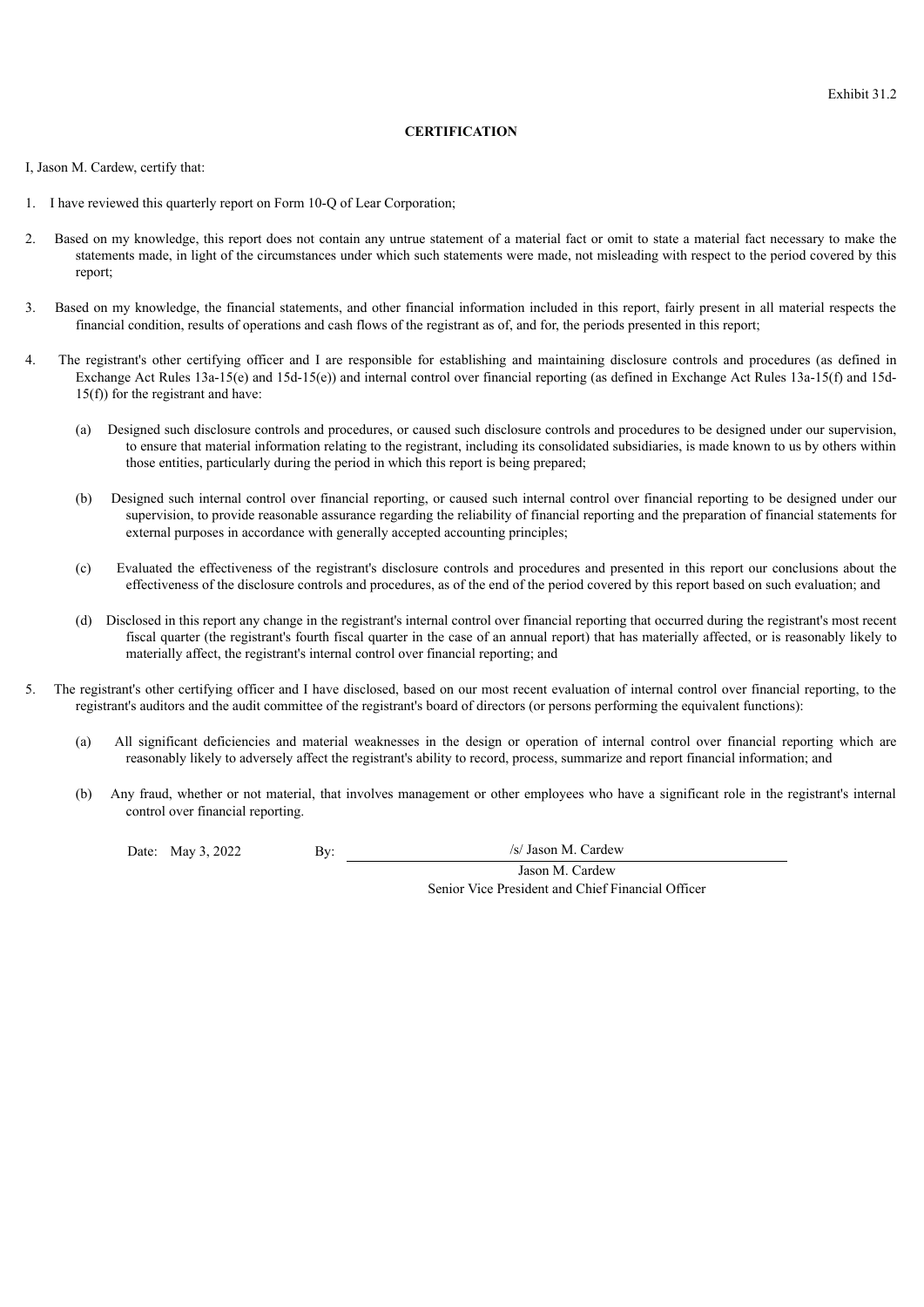## **CERTIFICATION PURSUANT TO 18 U.S.C. SECTION 1350, AS ADOPTED PURSUANT TO SECTION 906 OF THE SARBANES-OXLEY ACT OF 2002**

<span id="page-50-0"></span>In connection with the Quarterly Report of Lear Corporation (the "Company") on Form 10-Q for the period ended April 2, 2022, as filed with the Securities and Exchange Commission (the "Report"), the undersigned, as the Chief Executive Officer of the Company, hereby certifies pursuant to 18 U.S.C. Section 1350, as adopted pursuant to Section 906 of the Sarbanes-Oxley Act of 2002, that to his knowledge:

1. The Report fully complies with the requirements of Section 13(a) or Section 15(d) of the Securities Exchange Act of 1934; and

2. The information contained in the Report fairly presents, in all material respects, the financial condition and results of operations of the Company.

Date: May 3, 2022 Signed: /s/ Raymond E. Scott Raymond E. Scott Chief Executive Officer

This written statement accompanies the Report pursuant to Section 906 of the Sarbanes-Oxley Act of 2002 and shall not, except to the extent required by the Sarbanes-Oxley Act of 2002, be deemed filed by the Company for purposes of Section 18 of the Securities Exchange Act of 1934.

A signed original of this written statement required by Section 906 has been provided to the Company and will be retained by the Company and furnished to the Securities and Exchange Commission or its staff upon request.